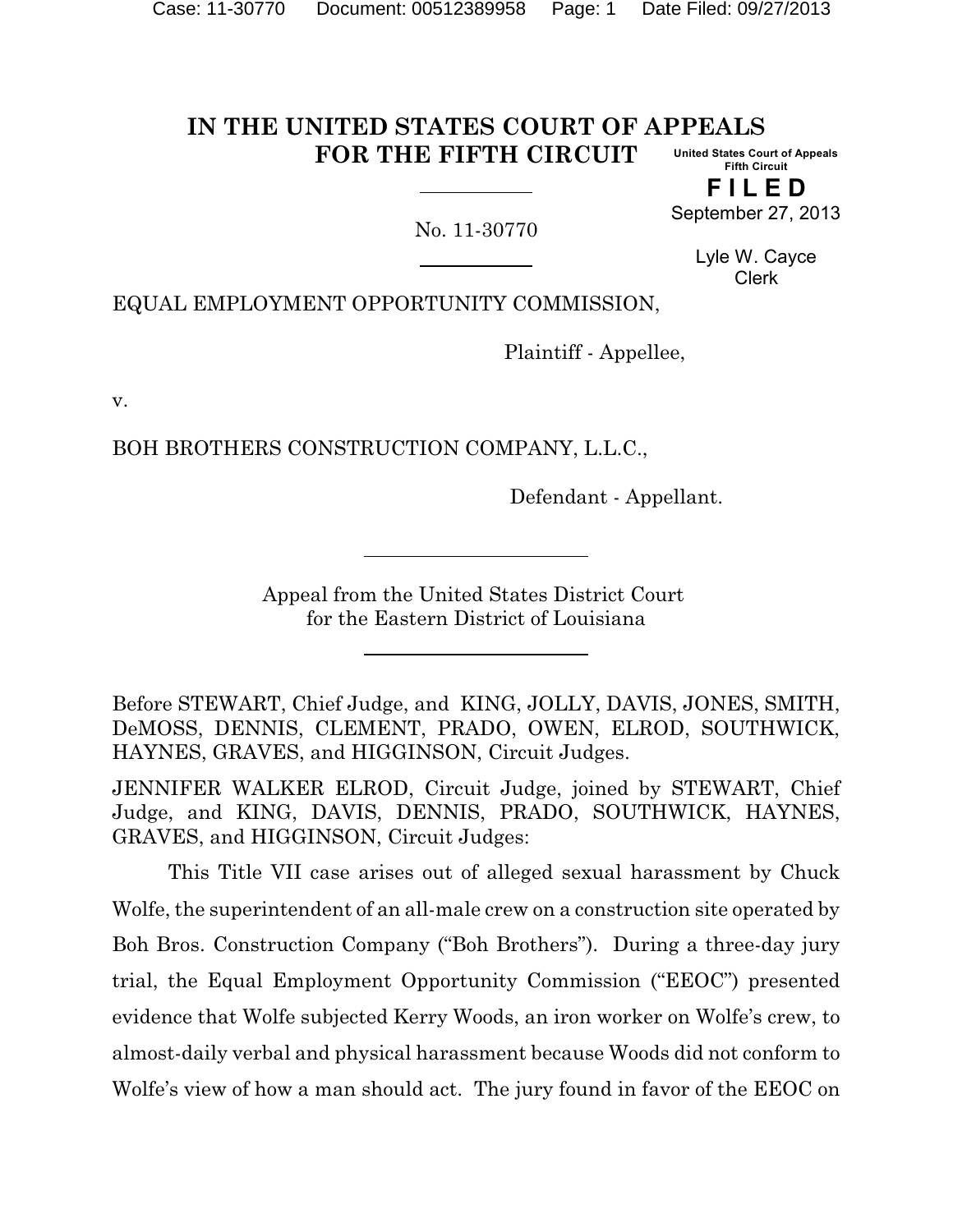its hostile-environment claim, awarding compensatory and punitive damages. Boh Brothers appeals the district court's denial of its motion for judgment as a matter of law and motion for new trial. Drawing all reasonable inferences in the light most favorable to the verdict, as we must, we AFFIRM in part, REVERSE in part, and REMAND for further proceedings consistent with this opinion.

**I.**

Woods is an iron worker and structural welder. Boh Brothers hired Woods on November 3, 2005, to work on crews repairing the Twin Spans bridges between New Orleans and Slidell after Hurricane Katrina. In January 2006, the company transferred Woods to a bridge-maintenance crew. Wolfe was the crew superintendent, with about five employees under his supervision.

The worksite was an undeniably vulgar place. Wolfe and the crew regularly used "very foul language" and "locker room talk." According to other crew members, Wolfe was a primary offender: he was "rough" and "mouthy" with his co-workers and often teased and "ribbed on" them.

By April 2006, Woods had become a specific and frequent target of Wolfe's abuse. Wolfe referred to Woods as "pu--y," "princess," and "fa--ot," often "two to three times a day." About two to three times per week—while Woods was bent over to perform a task—Wolfe approached him from behind and simulated anal intercourse with him. Woods felt "embarrassed and humiliated" by the namecalling and began to look over his shoulder before bending down. In addition, Wolfe exposed his penis to Woods about ten times while urinating, sometimes waving at Woods and smiling.

One time,Wolfe approached Woods while Woods was napping in his locked car during a break. According to Woods, Wolfe "looked like he was zipping his pants" and said, "[i]f your door wouldn't have been locked, my d-ck probably would have been in your mouth."<sup>1</sup>

<sup>&</sup>lt;sup>1</sup> Wolfe also made a lewd comment about Woods's daughter—"You better hope your daughter don't ever grow up and become a stripper because I won't tip her"—which made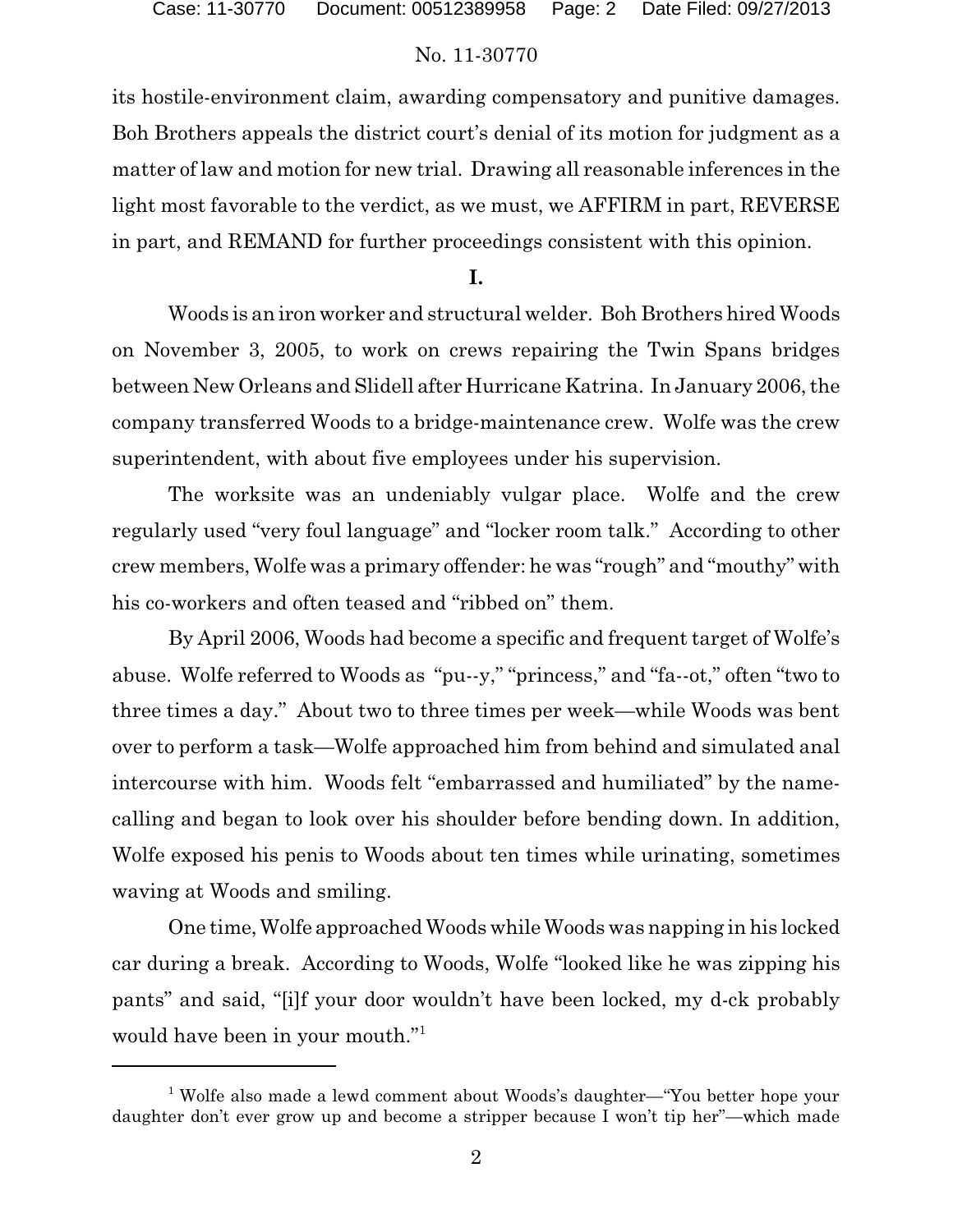According to Wolfe, some of his teasing originated from Woods's use of Wet Ones instead of toilet paper, which Wolfe viewed as "kind of gay" and "feminine." In an interview with the EEOC, Wolfe explained:

Mr. Woods sat at a table with a bunch of iron workers and told us that he brought, you know, feminine wipes—not feminine wipes—but Wet Ones or whatever to work with him because he didn't like it, didn't like to use toilet paper. It's [not] the kind of thing you'd want to say in front of a bunch [of] rough iron workers that they had there. They all picked on him about it. They said that's kind of feminine to bring these, that's for girls. To bring Wet Ones to work to wipe your ass, you damn sure don't sit in front of a bunch of iron workers and tell them about it. You keep that to yourself if in fact that's what you do.

Woods complained about Wolfe's treatment to his foreman, Tim Carpenter, "two or three times." Specifically, Woods said that he "didn't like how [Wolfe] spoke to" him and asked Carpenter to reprimand Wolfe for urinating on the bridge. According to Woods, he elected not to complain about all of Wolfe's behavior because he was afraid "to cause more of a conflict."

Boh Brothers transferred Woods off of the bridge-maintenance crew to the Almonaster yard, the central location for Boh Brothers work, after an incident in November 2006. According to Boh Brothers, Woods approached an inspector with Volkert Construction Services—an entity that oversaw the Twin Spans bridges site and approved Boh Brothers's employees' time records—and asked to see the maintenance crew's time-sheets. Boh Brothers's policy prohibited an employee from viewing his co-workers' time-sheets, and Woods's purported attempt to do so was a terminable offense. The inspector reported Woods's conduct to Wolfe. Wolfe, in turn, notified Wayne Duckworth, the general superintendent for Boh Brothers's Heavy Highway Department, adding that he "didn't care for" Woods because he was "different" and "didn't fit in." Wolfe testified that, at that point, he was "done with" Woods.

Woods cry.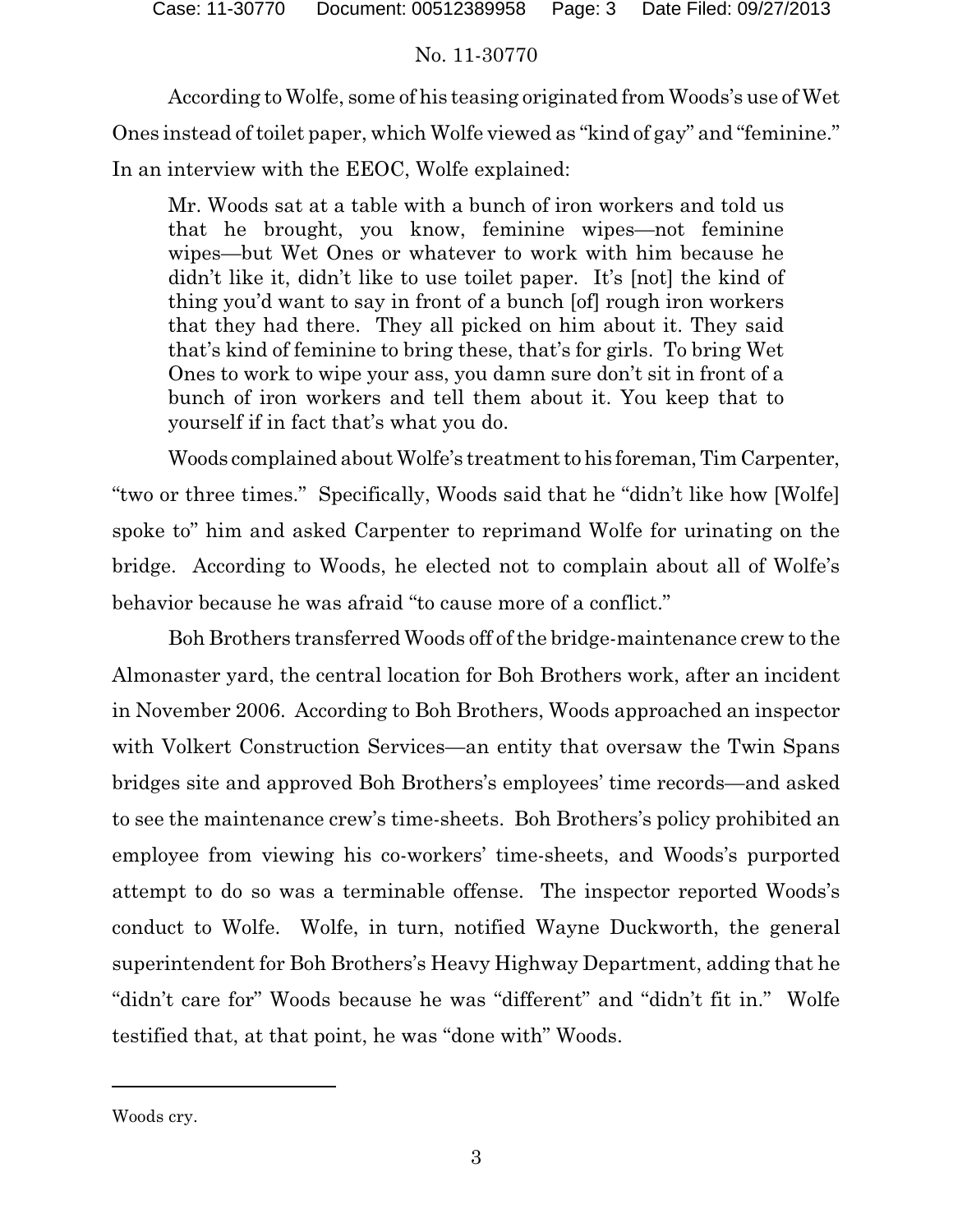The next morning, Wolfe told Woods to meet with Duckworth. At the meeting, Woods complained in detail about Wolfe's harassment. In addition, Woods told Duckworth that Wolfe was "probably stealing company gas and shrimping on company time." According to Woods, Duckworth never mentioned anything about Woods's alleged attempt to see his co-workers' time-sheets or indicated that Woods had committed any other violation of Boh Brothers's policy. At the end of the conversation, Duckworth indicated that he would "look into" the alleged harassment. He sent Woods home without pay because, according to Duckworth, he feared "further problems" between Woods and Wolfe. Woods, believing that he had been fired, called Carpenter and asked him to intervene and "see if he could put [Woods] to work." Two days later, Carpenter called Woods and told him to report to work at the Almonaster yard.

Duckworth subsequently investigated Woods's complaint, although he did not document any aspect of his investigation. He spoke with both Wolfe and a crew foreman for about ten minutes each and determined that Wolfe's behavior, though unprofessional, did not constitute sexual harassment. Duckworth did not notify the company's general counsel about Woods's harassment allegations. He did, however, arrange a thorough investigation of Woods's claim that Wolfe stole company gas and used company equipment for personal purposes. Boh Brothers hired a private detective agency to evaluate the issue, resulting in 84.75 hours of work and two reports.<sup>2</sup>

Woods initially filed an EEOC charge questionnaire in November 2006, shortly after his removal from the Twin Spans maintenance crew, alleging he had been "fired" from that job and, three days later, hired to work at a different Boh Brothers location. In February 2007, Boh Brothers laid Woods off for lack of work. That March, Woods filed an EEOC charge of discrimination, alleging sexual harassment and, on the basis of his November 2006 removal from the

<sup>&</sup>lt;sup>2</sup> After receiving the agency's report, Boh Brothers demoted Wolfe temporarily but did not reduce his pay.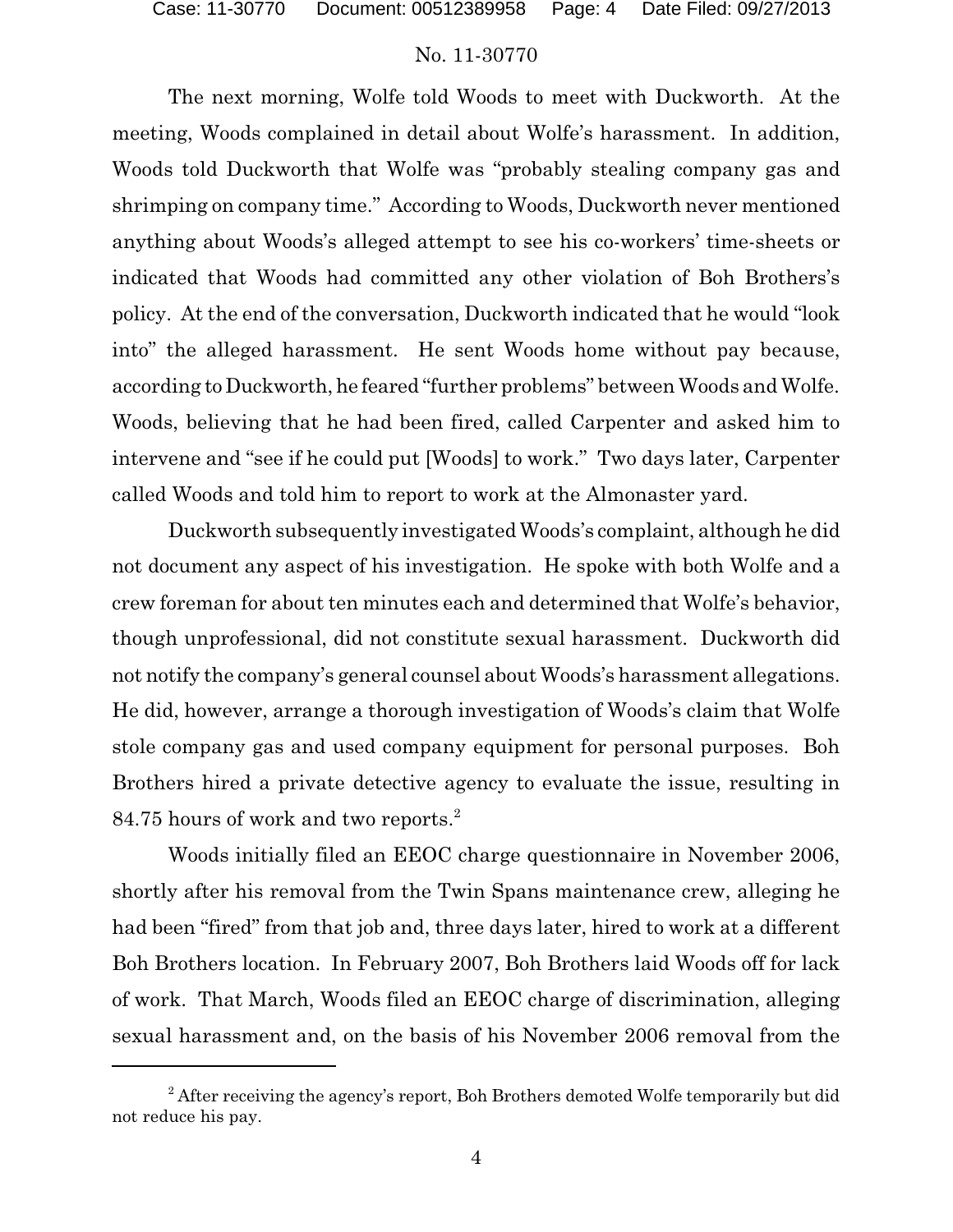maintenance crew, retaliation.

The EEOC brought this enforcement action on Woods's behalf in September 2009, claiming sexual harassment and retaliation under Title VII. Following a three-day trial, the jury returned a verdict in favor of Woods on the harassment claim and in favor of Boh Brothers on the retaliation claim. The jury awarded Woods \$201,000 in compensatory damages and \$250,000 in punitive damages. The district court reduced the compensatory damages award to \$50,000 to comply with the \$300,000 statutory damages cap. 42 U.S.C. § 1981a(b)(3)(D). Boh Brothers filed a renewed motion for judgment as a matter of law following entry of judgment and a motion for new trial, both of which the court denied. Boh Brothers timely appealed.

A panel of this court overturned the jury verdict. According to the panel, the evidence was insufficient as a matter of law to sustain the jury's finding that Wolfe discriminated against Woods "because of . . . sex" in violation of Title VII. *EEOC v. Boh Bros. Constr. Co., L.L.C.*, 689 F.3d 458, 459 (5th Cir. 2012). The EEOC subsequently sought and obtained *en banc* review.

#### **II.**

"[O]ur standard of review with respect to a jury verdict is especially deferential." *SMI Owen Steel Co., Inc. v. Marsh U.S.A., Inc*., 520 F.3d 432, 437 (5th Cir. 2008) (quoting *Flowers v. S. Reg'l Physician Servs., Inc.*, 247 F.3d 229, 235 (5th Cir. 2001)) (internal quotation marks omitted). Although we review the denial of a motion for judgment as a matter of law *de novo*, we apply the same legal standard as the district court. *Baisden v. I'm Ready Prods., Inc.*, 693 F.3d 491, 498 (5th Cir. 2012), *cert. denied*, 133 S. Ct. 1585 (2013) (citation omitted). Under that standard, a litigant cannot obtain judgment as a matter of law "unless the facts and inferences point 'so strongly and overwhelmingly in the movant's favor that reasonable jurors could not reach a contrary conclusion.'" *Id.* (quoting *Flowers*, 247 F.3d at 235). As the D.C. Circuit has eloquently explained:

We are not to tamper lightly with the considered judgment of those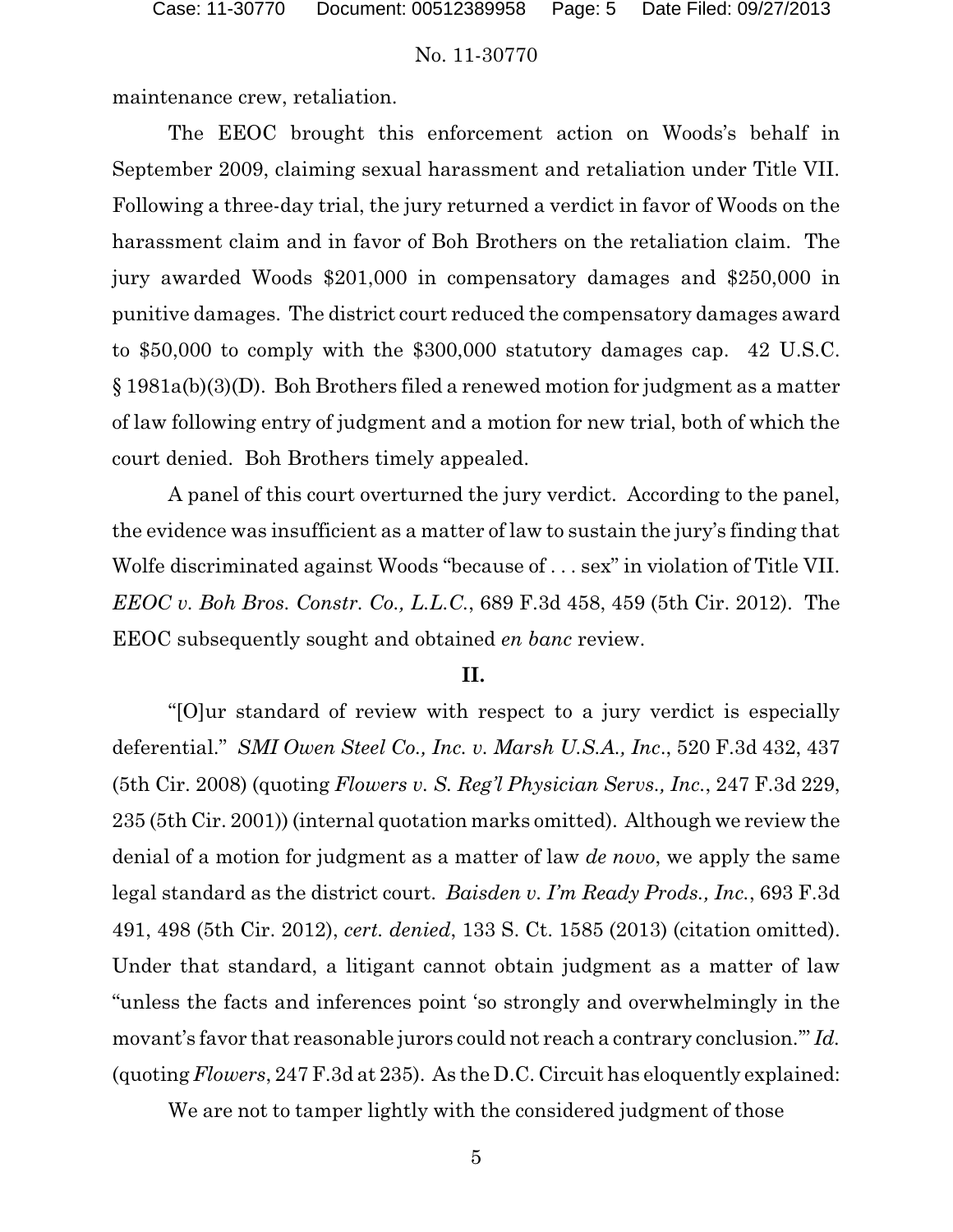drawn together at one point in time to render a judgment that is representative of the good common sense of the American people. It goes without saying that few institutions are as venerable as that of trial by jury, enshrined at the Founding in the Bill of Rights and hallowed by an enormous body of English and American law that commands judges, who are of all officials the least accountable to the people, not to invade the province of judgment by the people.

*Stacey v. Allied Stores Corp.*, 768 F.2d 402, 406 (D.C. Cir. 1985).

Thus, we must draw all reasonable inferences in the light most favorable to the verdict and cannot substitute other inferences that we might regard as more reasonable. *Westlake Petrochems., L.L.C. v. United Polychem, Inc.*, 688 F.3d 232, 239 (5th Cir. 2012). For "it is the function of the jury as the traditional finder of the facts, and not for the Court, to weigh conflicting evidence and inferences, and determine the credibility of witnesses." *Roman v. W. Mfg., Inc.*, 691 F.3d 686, 692 (5th Cir. 2012) (quoting *Mosley v. Excel Corp.*, 109 F.3d 1006, 1009 (5th Cir. 1997)). The jury is "free to choose among reasonable constructions of the evidence." *United States v. Ramos-Cardenas*, 524 F.3d 600, 605 (5th Cir. 2008). Thus, we "cannot reverse a denial of a motion for judgment as a matter of law unless the jury's factual findings are not supported by substantial evidence, or if the legal conclusions implied from the jury's verdict cannot in law be supported by those findings." *Am. Home Assurance Co. v. United Space Alliance, LLC*, 378 F.3d 482, 488 (5th Cir. 2004).

### **III.**

This appealinvolves the EEOC's hostile-work-environment claim pursuant to Title VII of the Civil Rights Act of 1964. *See* 42 U.S.C. § 2000e-2(a)(1). Title VII makes it "an unlawful employment practice for an employer . . . to discriminate against any individual with respect to his compensation, terms, conditions, or privileges of employment, because of such individual's race, color, religion, sex, or national origin." *Id*. "The creation of a hostile work environment through harassment . . . is a form of proscribed discrimination." *Vance v. Ball State Univ.*, 133 S. Ct. 2434, 2455 (2013) (Thomas, J., concurring)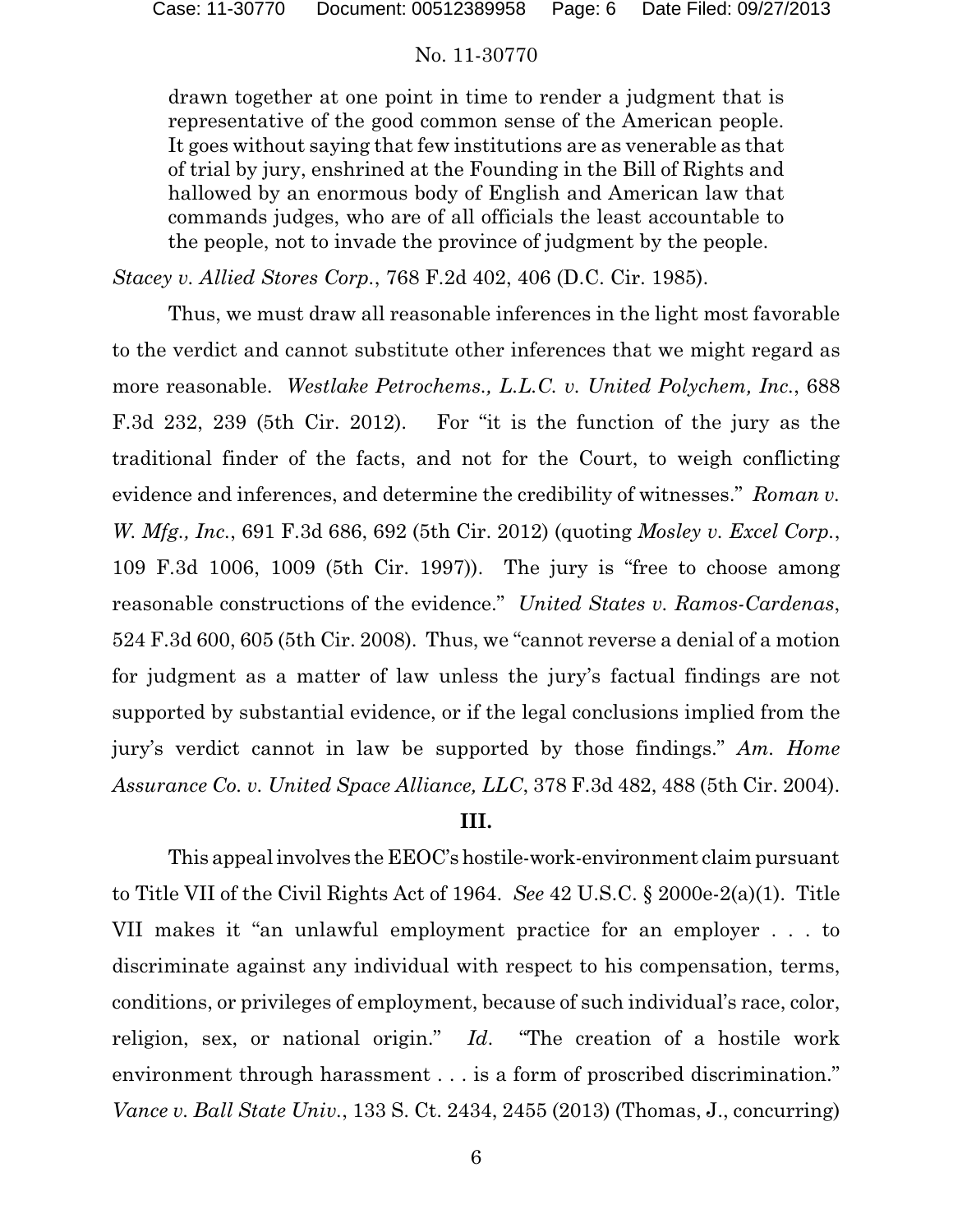(citing *Oncale v. Sundowner Offshore Servs., Inc.*, 523 U.S. 75, 78 (1998); *Meritor Sav. Bank, F.S.B. v. Vinson*, 477 U.S. 57, 64–65 (1986)).

Under Title VII, an employer's liability for workplace harassment depends on the status of the harasser:

If the harassing employee is the victim's co-worker, the employer is liable only if it was negligent in controlling working conditions. In cases in which the harasser is a "supervisor," however, different rules apply. Ifthe supervisor's harassment culminates in a tangible employment action, the employer is strictly liable. But if no tangible employment action is taken, the employer may escape liability by establishing, as an affirmative defense, that (1) the employer exercised reasonable care to prevent and correct any harassing behavior and (2) that the plaintiff unreasonably failed to take advantage ofthe preventive or corrective opportunities that the employer provided. Under this framework, therefore, it matters whether a harasser is a "supervisor" or simply a co-worker.

*Id.* at 2439 (citations omitted). An employee is a supervisor if "he or she is empowered by the employer to take tangible employment actions against the victim." *Id*. 3

Where a harassment claim arises out of a supervisor's conduct, "there are four elements of a hostile working environment claim: (1) that the employee belongs to a protected class; (2) that the employee was subject to unwelcome sexual harassment; (3) that the harassment was based on [a protected characteristic]; and (4) that the harassment affected a 'term, condition, or privilege' of employment." *Lauderdale v. Tex. Dep't of Criminal Justice*, 512 F.3d 157, 162–63 (5th Cir. 2007). To affect a term, condition, or privilege of employment, the harassing conduct "must be sufficiently severe or pervasive to alter the conditions of [the victim's] employment and create an abusive working environment." *Aryain v. Wal-Mart Stores of Tex., L.P.*, 534 F.3d 473, 479 (5th Cir. 2008) (alteration in original) (quoting *Lauderdale*, 512 F.3d at 163). We use an objective "reasonable person"

<sup>&</sup>lt;sup>3</sup> Wolfe testified that he had the authority to fire, discipline, and transfer employees during the relevant period—qualifying him as a supervisor under *Vance*.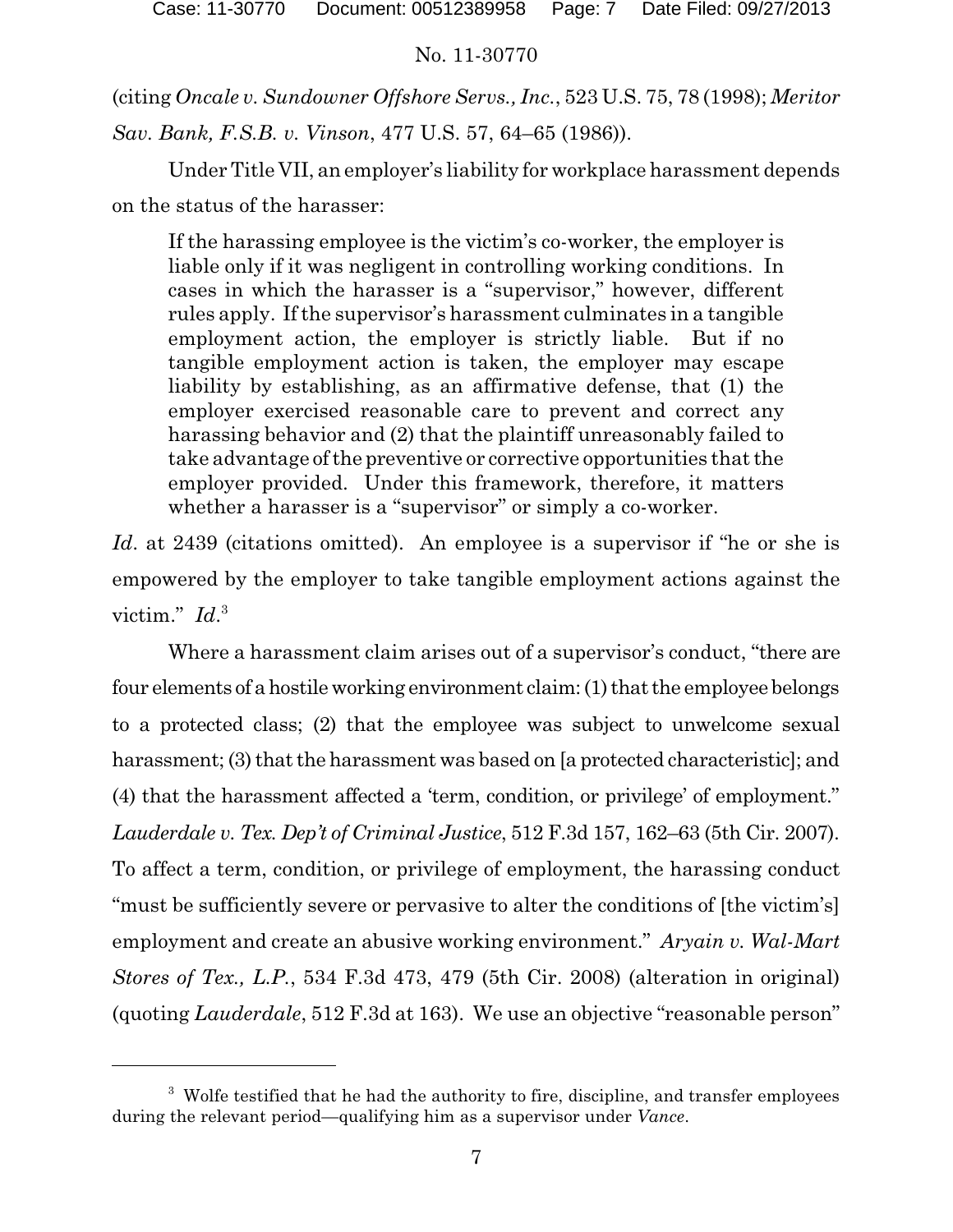standard to evaluate severity and pervasiveness. *Oncale*, 523 U.S. at 82. Ultimately, whether an environment is hostile or abusive depends on the totality of circumstances. *Harris v. Forklift Sys., Inc.*, 510 U.S. 17, 23 (1993).

In the context of same-sex discrimination, we typically analyze these elements by way of a two-step inquiry. *La Day v. Catalyst Tech., Inc.*, 302 F.3d 474, 478 (5th Cir. 2002). First, we consider whether the alleged conduct was sex discrimination and, second, we evaluate whether the conduct meets the standard for a *quid pro quo* or hostile-work-environment claim. *Id*. "For example, same-sex harassment that is 'severe or pervasive' enough to create a hostile environment might be excluded from the coverage of [T]itle VII because it was not discriminatory on the basis of sex." *Id.* (citation omitted). Or, "[o]n the other hand, same-sex harassment that is indisputably discriminatory might not be serious enough to make out either a *quid pro quo* or hostile environment claim." *Id.* (citation omitted).

Applying this inquiry here, the most critical issues on appeal are whether the EEOC presented sufficient evidence that (1) Wolfe harassed Woods "because of . . . sex" as required by Title VII, and (2) Wolfe's harassment was severe or pervasive. We turn to the because-of-sex issue first.

### **A.**

At trial, the EEOC relied on gender-stereotyping evidence to prove that Woods suffered discrimination on the basis of sex. Specifically, the EEOC asserted that Wolfe harassed Woods because Woods was not a manly-enough man in Wolfe's eyes. On appeal, Boh Brothers argues that (1) the EEOC cannot, as a matter of law, rely on gender-stereotyping evidence to establish a same-sex harassment claim, and (2) even if it could, the evidence here was insufficient to sustain the jury verdict. As explained below, both of these arguments fail.

### **1.**

More than two decades ago, the Supreme Court held that a plaintiff may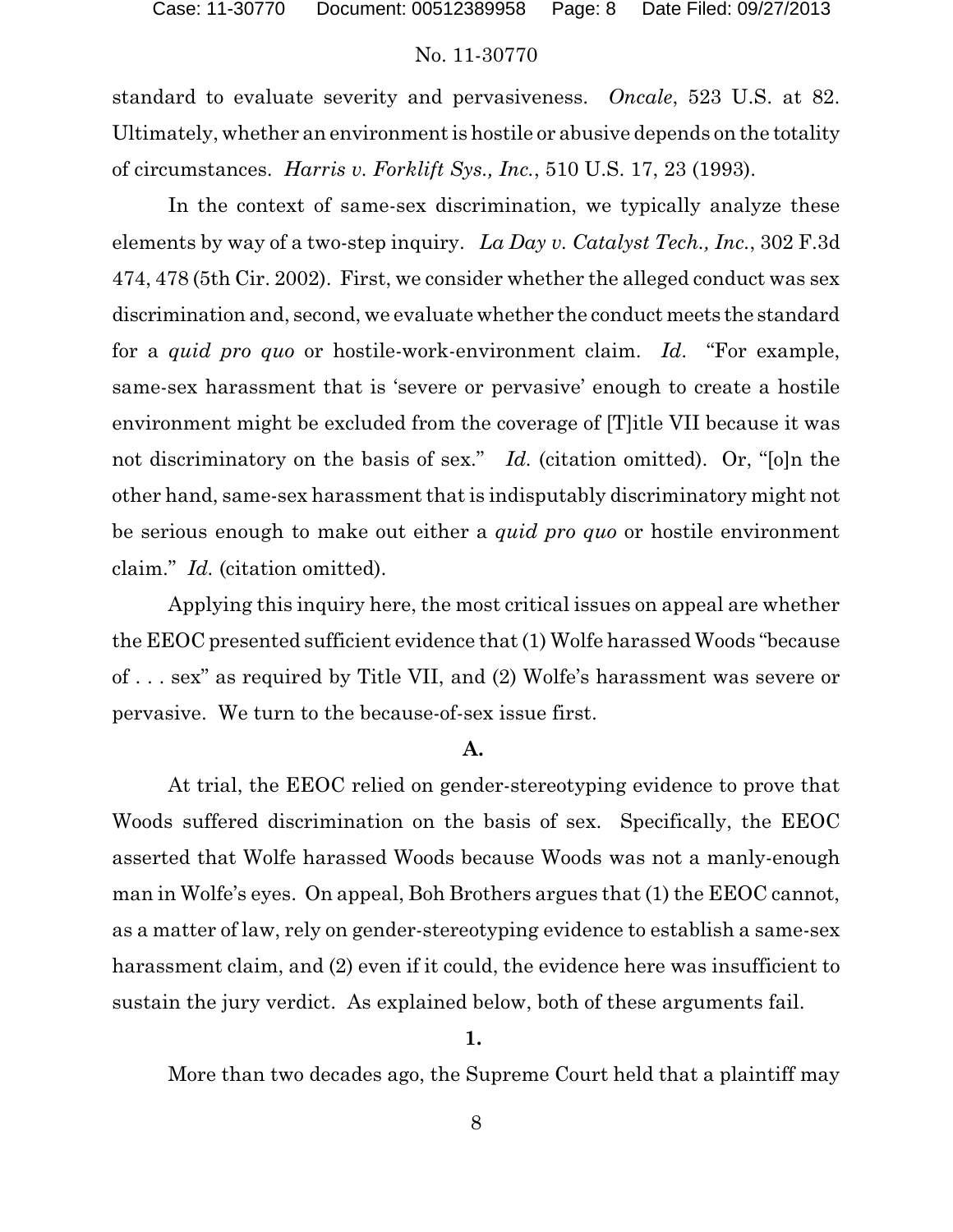rely on gender-stereotyping evidence to show that discrimination occurred "because of . . . sex" in accordance with Title VII. *See Price Waterhouse v. Hopkins*, 490 U.S. 228 (1989). In *Price Waterhouse*, a woman with an "aggressive" personality sued after her accounting firm passed her up for partnership. *Id.* at 235. The Court saw "clear signs . . . that some of the partners reacted negatively to [the plaintiff's] personality because she was a woman. One partner described her as 'macho'; another suggested that she 'overcompensated for being a woman'; a third advised her to take 'a course at charm school.'" *Id.* (citations omitted). The plaintiff's evaluators suggested that she should "walk more femininely, talk more femininely, dress more femininely, wear make-up, have her hair styled, and wear jewelry." *Id.* (citation and internal quotation marks omitted). The Court declared:

[W]e are beyond the day when an employer could evaluate employees by assuming or insisting that they matched the stereotype associated with their group, for in forbidding employers to discriminate against individuals because of their sex, Congress intended to strike at the entire spectrum of disparate treatment of men and women resulting from sex stereotypes.

*Id.* at 251 (internal quotation marks, alteration, and citations omitted). Thus, while "[r]emarks at work that are based on sex stereotypes do not inevitably prove that gender played a part in a particular employment decision," they "can certainly be *evidence* that gender played a part." *Id.*

Following this pronouncement, numerous courts, including ours, have recognized that a plaintiff can satisfy Title VII's because-of-sex requirement with evidence of a plaintiff's perceived failure to conform to traditional gender stereotypes. *See, e.g.*, *Davis v. Chevron U.S.A., Inc.*, 14 F.3d 1082, 1085 (5th Cir. 1994) (noting that the offensive comments in *Price Waterhouse* "cannot reasonably be interpreted as anything other than a reflection of [gender-based]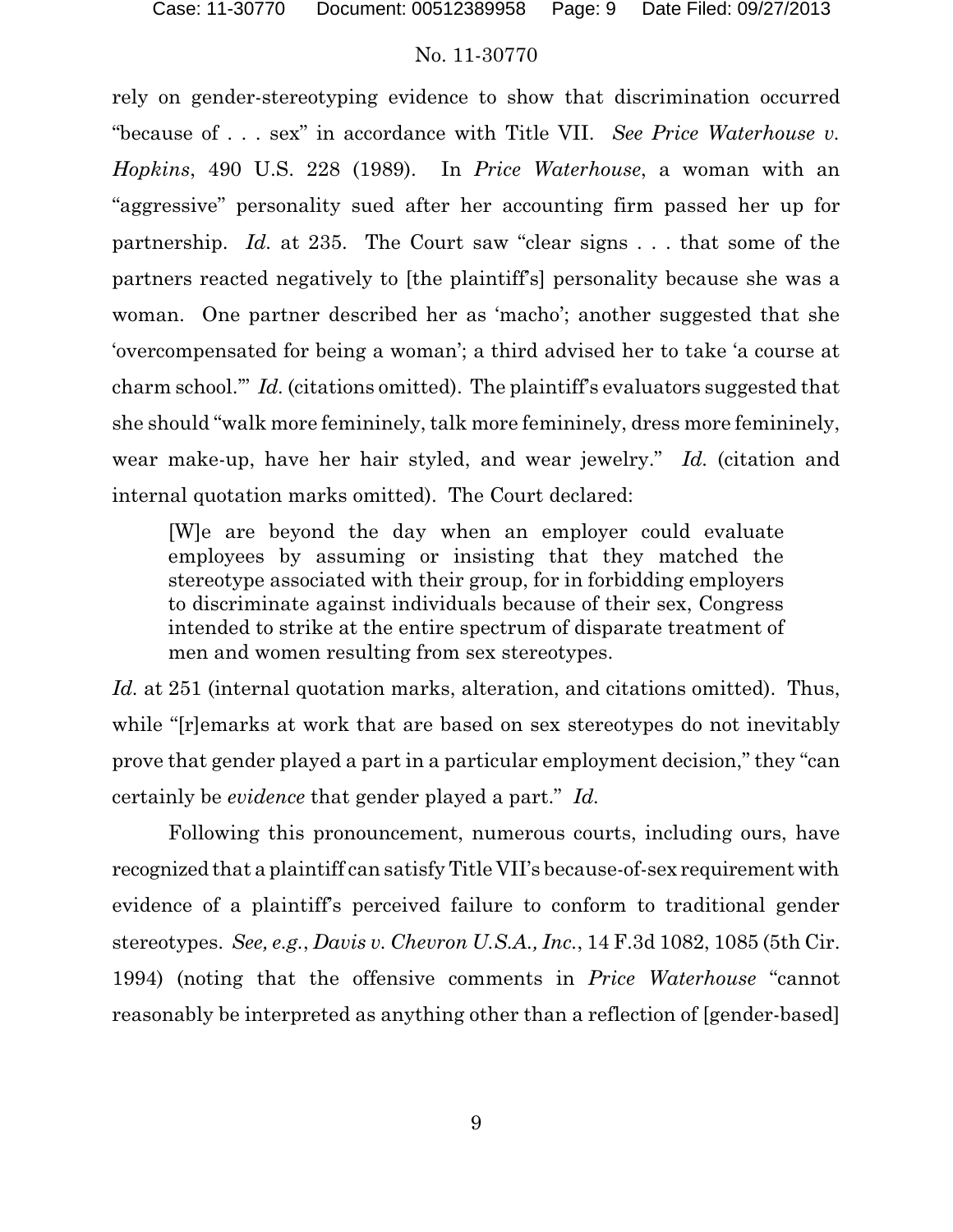bias"). $4$ 

Nine years after *Price Waterhouse*, a unanimous Supreme Court held that "nothing in Title VII necessarily bars a claim of discrimination 'because of . . . sex' merely because the plaintiff and the defendant (or the person charged with acting on behalf of the defendant) are of the same sex." *Oncale*, 523 U.S. at 79. While "male-on-male sexual harassment in the workplace was assuredly not the principal evil Congress was concerned with when it enacted Title VII," the Court acknowledged that "statutory prohibitions often go beyond the principal evil to cover reasonably comparable evils, and it is ultimately the provisions of our laws rather than the principal concerns of our legislators by which we are governed." *Id.* The *Oncale* Court emphasized that Title VII is not a general civility code for the American workplace, regardless of whether opposite-sex or same-sex harassment is at issue. *Id.* at 80. In either case, a plaintiff must prove that the discrimination occurred because of sex and that the harasser's behavior was so objectively offensive as to alter the conditions of his or her employment. *Id.* at 80–81. With this well-settled legal standard in mind, we reject the argument in Judge Jones's dissent that this opinion would require employers to "purge every workplace of speech and gestures that might be viewed in any way as tokens of sex discrimination." As the Supreme Court has emphasized, "[w]hatever

<sup>4</sup> *See also Glenn v. Brumby*, 663 F.3d 1312, 1316 (11th Cir. 2011) (recognizing *Price Waterhouse*'s gender-stereotype holding); *Lewis v. Heartland Inns of Am., L.L.C.*, 591 F.3d 1033, 1038 (8th Cir. 2010) (same); *Chadwick v. WellPoint, Inc*., 561 F.3d 38, 44 (1st Cir. 2009) (same); *Smith v. City of Salem*, 378 F.3d 566, 573 (6th Cir. 2004) (same); *Back v. Hastings on Hudson Union Free Sch. Dist*., 365 F.3d 107, 120 (2d Cir. 2004) (same); *Nichols v. Azteca Rest. Enters*.*, Inc.*, 256 F.3d 864, 874–75 (9th Cir. 2001) (same); *Bibby v. Phila. Coca-Cola Bottling Co.*, 260 F.3d 257, 263–64 (3d Cir. 2001) (same); *Doe v. City of Belleville*, 119 F.3d 563, 580 (7th Cir. 1997), *vacated*, 523 U.S. 1001 (1998) (same). Although Boh Brothers relies on the Supreme Court's vacating of *City of Belleville* to argue that gender-stereotyping claims are unavailable to same-sex plaintiffs, we note that the Third Circuit reads the tea leaves exactly the opposite: "Absent an explicit statement from the Supreme Court that it is turning its back on *Price Waterhouse*, there is no reason to believe that the remand in *City of Belleville* was intended to call its gender stereotypes holding into question." *Bibby*, 260 F.3d at 263 n.5.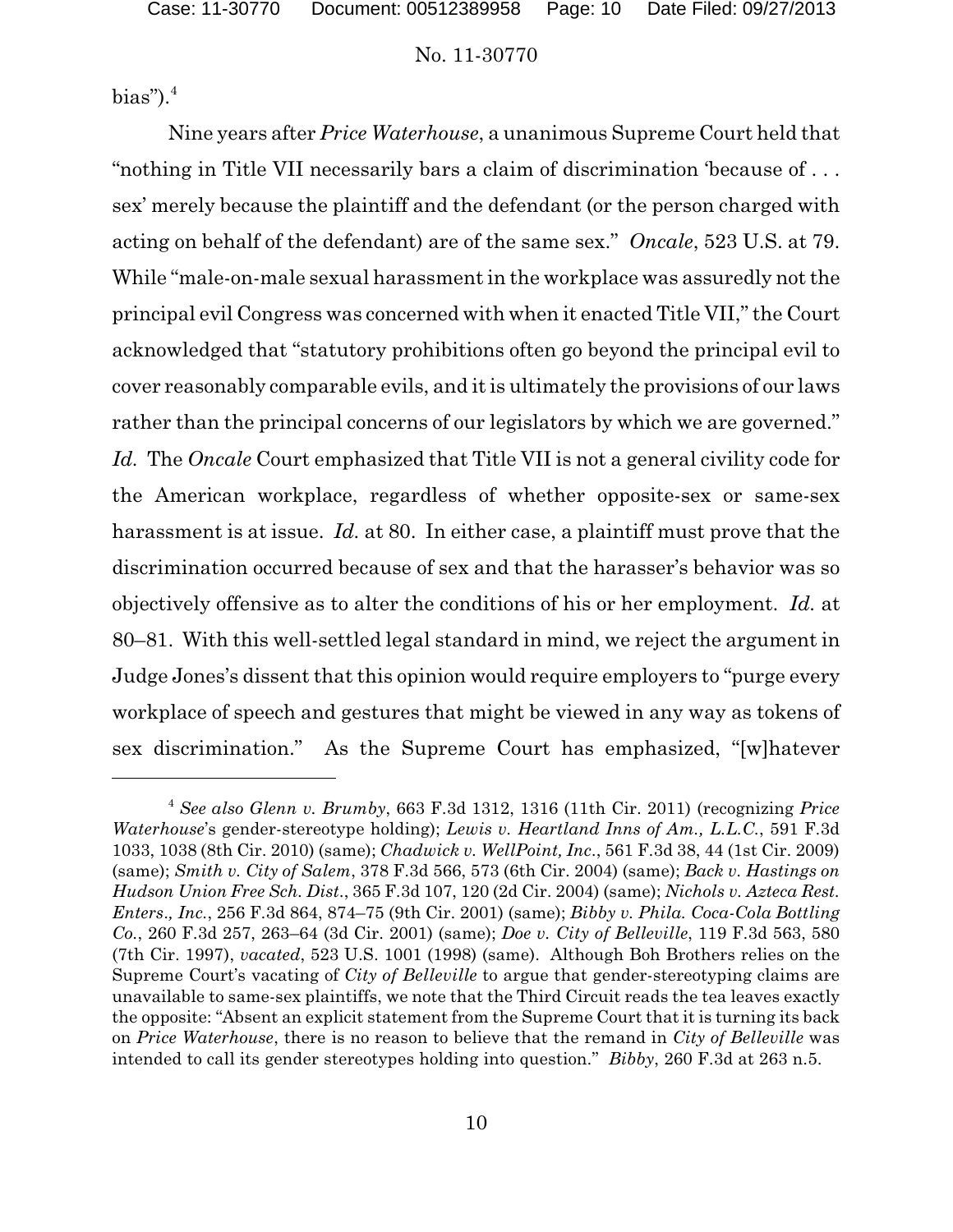evidentiary route the plaintiff chooses to follow, he or she must *always* prove that the conduct at issue was not merely tinged with offensive sexual connotations, but actually constituted '*discrimina[tion]* . . . because of . . . sex.'" *Id.* (first emphasis added)).<sup>5</sup>

The *Oncale* court charted three evidentiary paths for plaintiffs to make this showing in the context of a same-sex harassment claim: (1) a plaintiff may show that the harasser was homosexual and motivated by sexual desire; (2) a plaintiff may show that the harassment was framed "in such sex-specific and derogatory terms . . . as to make it clear that the harasser [was] motivated by general hostility to the presence" of a particular gender in the workplace; and (3) a plaintiff may "offer direct comparative evidence about how the alleged harasser treated members of both sexes in a mixed-sex workplace." *Id.* Boh Brothers argues that these three routes are the *exclusive* paths to success on a Title VII same-sex harassment claim. Our sister circuits uniformly disagree.<sup>6</sup> Every

<sup>&</sup>lt;sup>5</sup> It may be difficult judicially to assess whether and how harassment between two members of the same sex, neither of whom is homosexual, is "because of" the victim's sex. But cruelty and irrationality typify harassment, prejudice, stereotyping and hostility generally, *see, e.g.*, *Oncale*, 523 U.S. 75; *Price Waterhouse*, 490 U.S. 228, and we echo the Supreme Court's confidence that "[c]ommon sense, and an appropriate sensitivity to social context will enable courts and juries to distinguish between simple teasing or roughhousing among members of the same sex, and conduct which a reasonable person in the plaintiff's position would find severely hostile or abusive." *Oncale*, 523 U.S. at 82.

<sup>6</sup> *See, e.g.*, *Medina v. Income Support Div., N.M.*, 413 F.3d 1131, 1135 (10th Cir. 2005) ("These routes, however, are not exhaustive."); *Pedroza v. Cintas Corp.*, 397 F.3d 1063, 1068 (8th Cir. 2005) (describing *Oncale*'s list as "non-exhaustive"); *Bibby*, 260 F.3d at 264 (noting the evidentiary routes stated in *Oncale* and stating: "[b]ased on the facts of a particular case and the creativity of the parties, other ways in which to prove that harassment occurred because of sex may be available"); *Shepherd v. Slater Steels Corp*., 168 F.3d 998, 1009 (7th Cir. 1999) ("[W]e discern nothing in the Supreme Court's [*Oncale*] decision indicating that the examples it provided were meant to be exhaustive rather than instructive.").

In addition to the above-cited circuits, we note that the Sixth Circuit acknowledged the availability of an evidentiary route not articulated in *Oncale* in 2006. *See Vickers v. Fairfield Med. Ctr.*, 453 F.3d 757, 763–65 (6th Cir. 2006). In a subsequent case, the Sixth Circuit noted that *Oncale* offered "guidance" regarding the manner in which a plaintiff can prove same-sex harassment. *Wasek v. Arrow Energy Servs., Inc.*, 682 F.3d 463, 467–68 (6th Cir. 2012).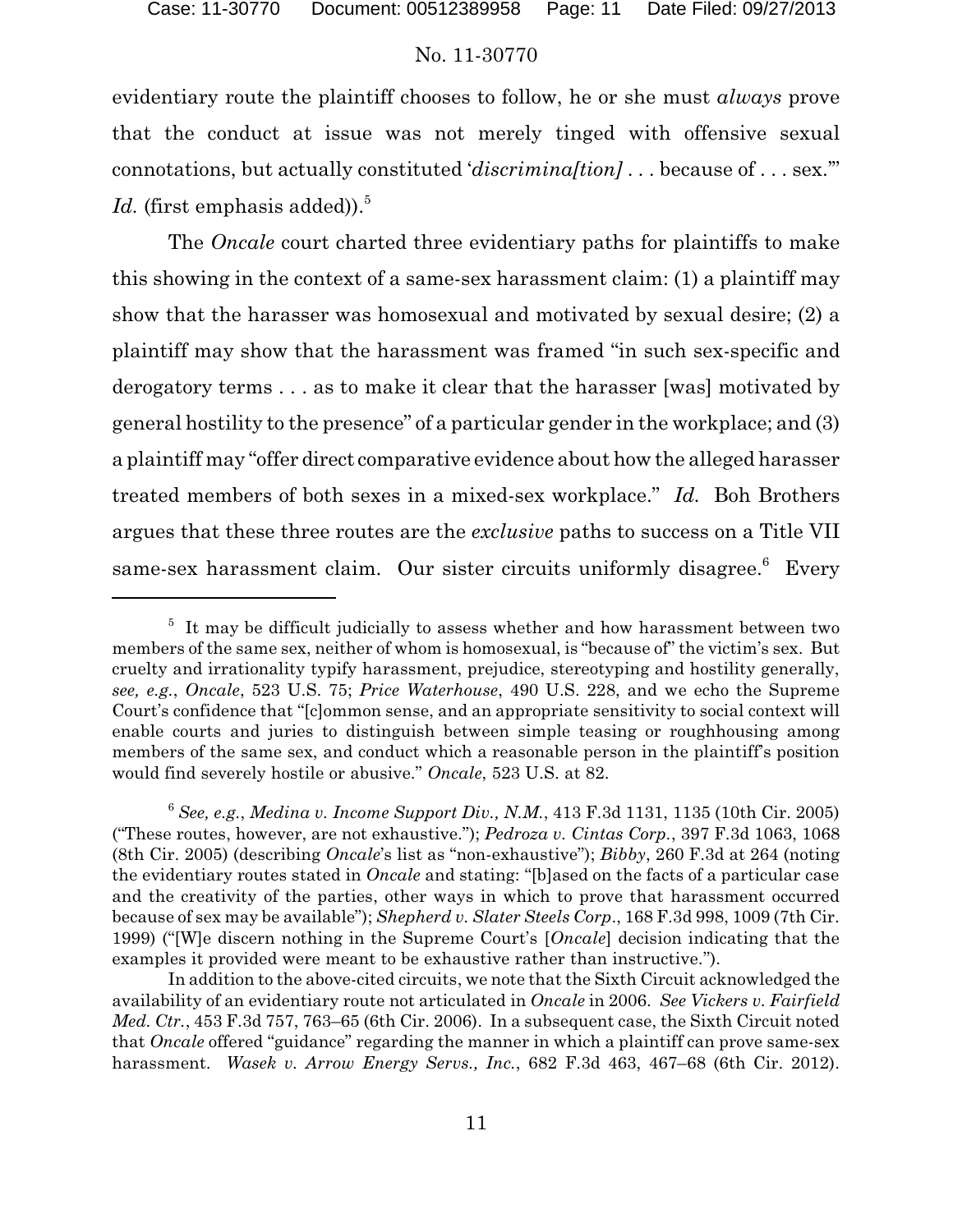circuit to squarely consider the issue has held that the *Oncale* categories are illustrative, not exhaustive, in nature. Considering that the Court used "for example" and "[w]hatever evidentiary route the plaintiff chooses to follow" in its discussion of those categories, we agree. *See id.* at 80–81.

In sum, nothing in *Oncale* overturns or otherwise upsets the Court's holding in *Price Waterhouse*: a plaintiff may establish a sexual harassment claim with evidence of sex-stereotyping.<sup>7</sup> Thus, the EEOC may rely on evidence that Wolfe viewed Woods as insufficiently masculine to prove its Title VII claim.<sup>8</sup>

**2.** 

7 Indeed, courts across the country have applied *Price Waterhouse* in cases of same-sex discrimination since *Oncale*. *See Vickers*, 453 F.3d at 763 (holding that *Price Waterhouse* creates a cause of action for sex discrimination based on an individual's failure to conform to gender stereotypes, but rejecting plaintiff's claim because he "made no argument that his appearance or mannerisms on the job were perceived as gender non-conforming in some way and provided the basis for the harassment he experienced"); *Medina*, 413 F.3d at 1134–35 (suggesting, in a same-sex harassment case, that a hostile environment motivated by harasser's desire "to punish the plaintiff's noncompliance with gender stereotypes" would be unlawful); *Nichols*, 256 F.3d at 874–75 (holding that a male plaintiff harassed by male co-workers because they viewed him as effeminate proved his Title VII claim); *Bibby*, 260 F.3d at 262–63 (ruling in a same-sex harassment case that a "plaintiff may be able to prove that same-sex harassment was discrimination because of sex by presenting evidence that the harasser's conduct was motivated by a belief that the victim did not conform to the stereotypes of his or her gender"); *Higgins v. New Balance Athletic Shoe, Inc.*, 194 F.3d 252, 261 n.4 (1st Cir. 1999) (holding that, after *Oncale*, the issue of whether same-sex harassment based on gender stereotyping is actionable is "no longer open"); *City of Belleville*, 119 F.3d at 581 ("[A] man who is harassed [by male co-workers] because . . . he exhibits his masculinity in a way that does not meet his coworkers' idea of how men are to appear and behave is harassed 'because of' his sex.'"); *see also Lewis*, 591 F.3d at 1038–41; *Dawson v. Bumble & Bumble*, 398 F.3d 211, 218 (2d Cir. 2005); *Smith*, 378 F.3d at 571–75.

<sup>8</sup> As the panel opinion correctly observed, there is no allegation that either Woods or Wolfe is homosexual.

Although the court arguably treated the *Oncale* categories as if they were exclusive in *Wasek*, it did not expressly consider the issue because the plaintiff's claim fell into *Oncale*'s first category. *Id*. In any event, the Sixth Circuit follows the rule of orderliness, so *Vickers*, not *Wasek*, controls. 6th Cir. R. 206(c) ("Reported panel opinions are binding on subsequent panels."); *see Salmi v. Sec'y of Health & Human Servs.*, 774 F.2d 685, 689 (6th Cir. 1985).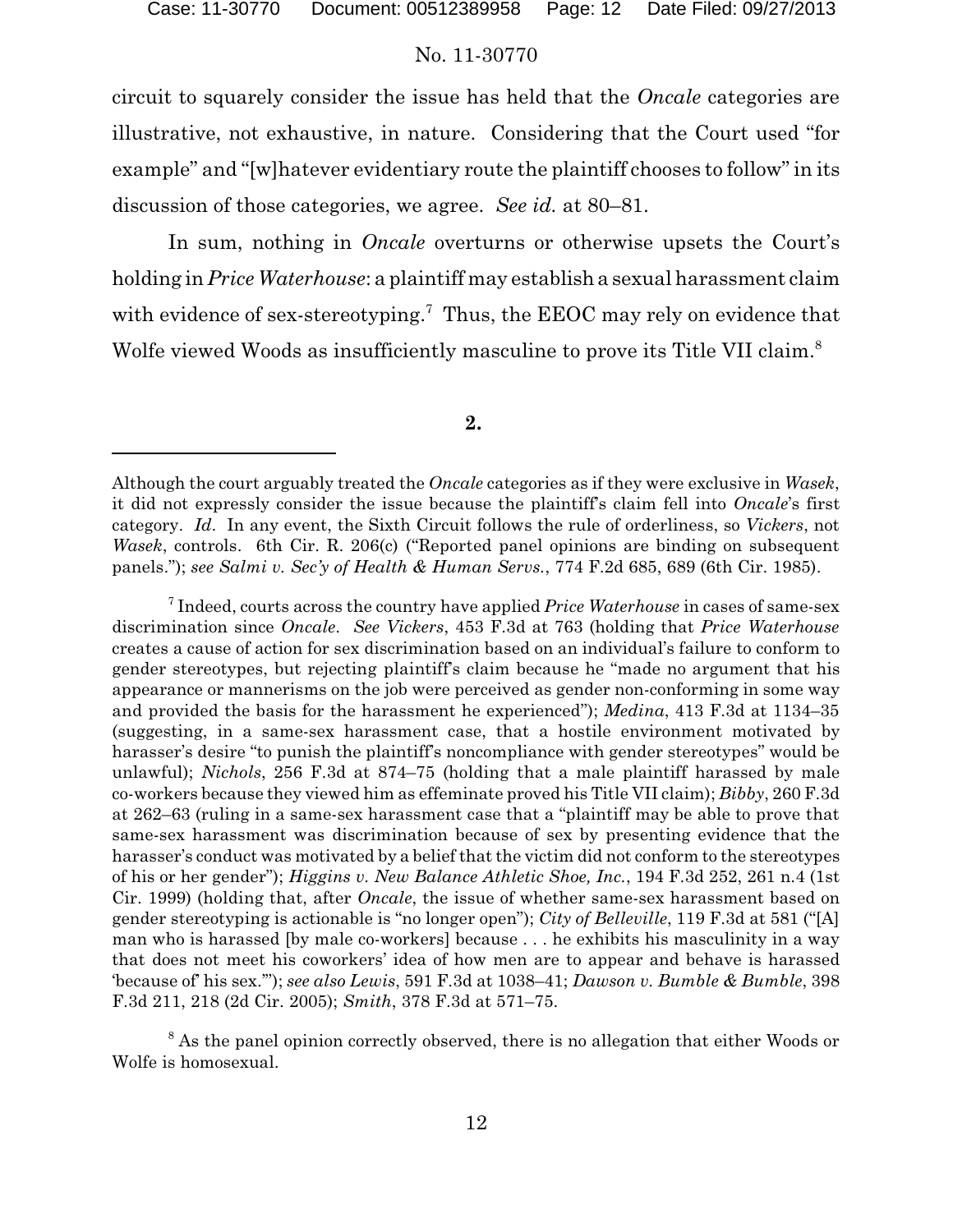Boh Brothers further argues that, even if the EEOC's sex-stereotyping theory is cognizable in this context, the evidence is insufficient to support the jury's finding that Wolfe harassed Woods "because of . . . sex." We disagree.

In conducting this intent-based inquiry, we focus on the alleged harasser's subjective perception of the victim. Thus, even an employer's wrong or illinformed assumptions about its employee may form the basis of a discrimination claim. *See, e.g.*, *Black v. Pan Am. Labs., L.L.C.*, 646 F.3d 254, 260 (5th Cir. 2011) (affirming a jury verdict in favor of a female sexual-harassment plaintiff who introduced evidence that decision-makers made sex-based comments—that "women [are] a detriment to the company," women "get hired on, get married, and/or get pregnant and they leave," and that the plaintiff did not need to worry about her sales quota because "it shouldn't matter to you, you're not the breadwinner anyway"—without requiring the plaintiff to show that her harasser's obviously sexist perceptions were true); *EEOC v. WC&M Enters., Inc*., 496 F.3d 393, 401–02 (5th Cir. 2007) (holding that a Muslim man's nationalorigin discrimination claim survived summary judgment even though his harassers did not know his country of origin) (collecting cases).<sup>9</sup> We do not require a plaintiff to prop up his employer's subjective discriminatory animus by proving that it was rooted in some objective truth; here, for example, that Woods was not, in fact, "manly."<sup>10</sup> Rather, in considering the *motivation* behind a

<sup>9</sup> Other circuits take the same approach. *See, e.g.*, *Jones v. UPS Ground Freight*, 683 F.3d 1283, 1299–1300 (11th Cir. 2012) (holding that an African American man's race-based hostile-work-environment claim could survive summary judgment although his harassers mistakenly believed he was Indian); *cf. Estate of Amos ex rel. Amos v. City of Page, Ariz.*, 257 F.3d 1086, 1094 (9th Cir. 2001) ("That Amos was actually white does not make that discrimination or its resulting injury less direct. Thus, for purposes of standing, Amos should be viewed as Trustee alleges the police officers viewed him: as a Native American. The City's alleged discrimination is no less malevolent because it was based upon an erroneous assumption.").

<sup>&</sup>lt;sup>10</sup> Judge Jolly's approach—which would have the court assess a plaintiff's "objective" status, here, that Woods was "unquestionably manly"—is inconsistent with this circuit's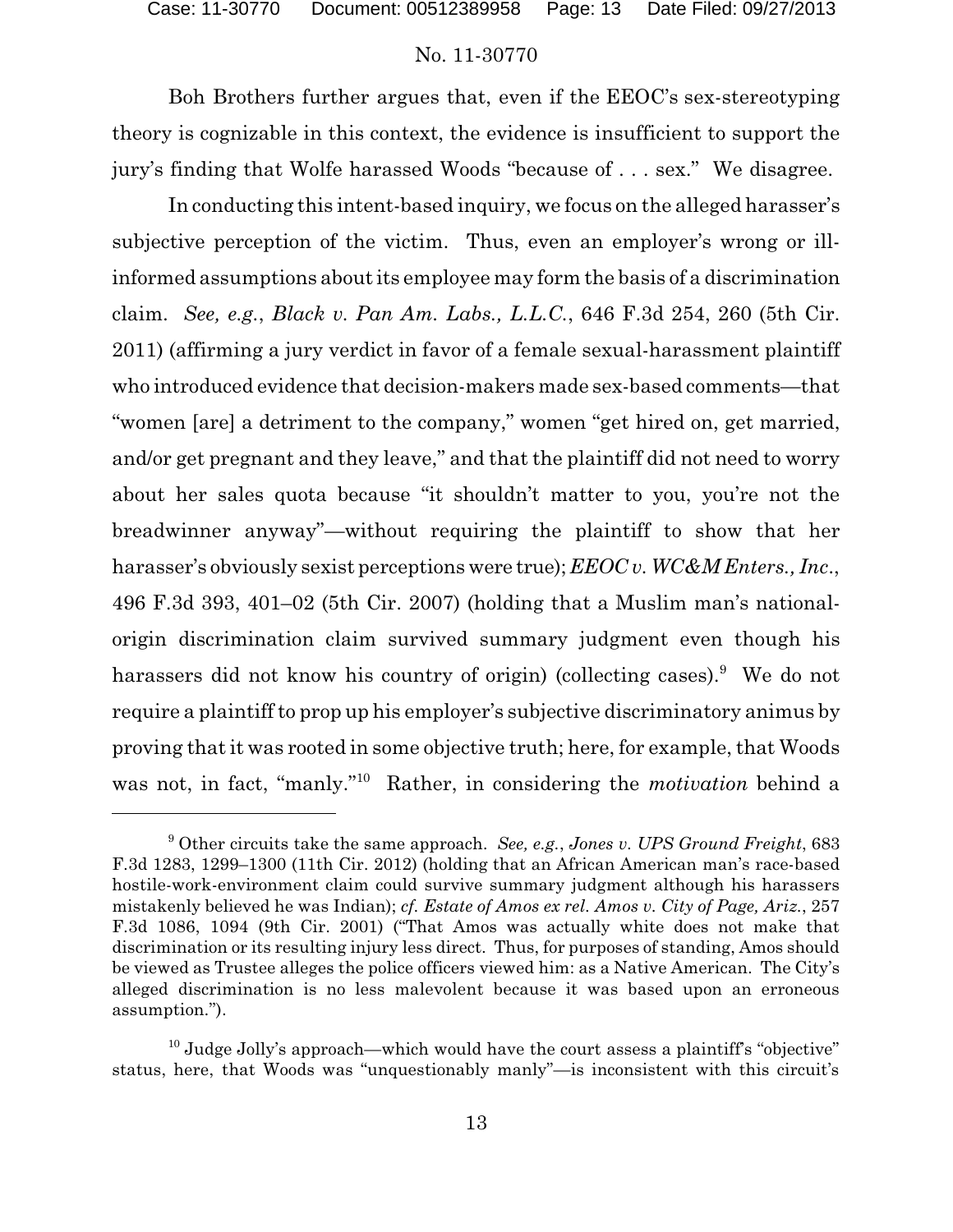harasser's behavior, we look to evidence of the harasser's subjective view of the victim.<sup>11</sup>

Applying these principles here, and drawing all reasonable inferences in the light most favorable to the verdict, there is enough evidence to support the jury's conclusion that Wolfe harassed Woods because of sex. Specifically, the EEOC offered evidence that Wolfe, the crew superintendent, thought that Woods was not a manly-enough man and taunted him tirelessly. Wolfe called Woods sex-based epithets like "fa--ot," "pu--y," and "princess," often "two to three times" per day.<sup>12</sup> Wolfe himself admitted that these epithets were directed at Woods's masculinity:

Q. Now, when you said that Mr. Woods was kind of gay for using Wet Ones, you were saying that he was feminine; is that correct?

 $11$  Of course, this does not eliminate all objective analysis in the Title VII inquiry. As discussed below, we consider the severity and pervasiveness of alleged harassment based on whether a "reasonable person in the plaintiff's position would find [it] severely hostile or abusive." *Oncale*, 523 U.S. at 82. Moreover, objective evidence of a victim's conformance, or failure to conform, to a particular stereotype may inform, but does not dictate, our analysis of a harasser's subjective view of the victim.

 $12$  These insults lend themselves to a reasonable inference on the part of the jury that Wolfe viewed Woods as insufficiently masculine. *See Nichols*, 256 F.3d at 874 ("At its essence, the systematic abuse directed at Sanchez reflected a belief that Sanchez did not act as a man should act. . . . Sanchez's male co-workers and one of his supervisors repeatedly reminded Sanchez that he did not conform to their gender-based stereotypes, referring to him as 'she' and 'her.' And, the most vulgar name-calling directed at Sanchez was cast in female terms. We conclude that this verbal abuse was closely linked to gender."). But, importantly, the evidence presented in this case does not depend on these insults alone. As discussed below, Wolfe engaged in several physical acts of flashing and humping at the work site, specifically and consistently aimed at Woods.

longstanding precedent. *See Capaci v. Katz & Besthoff, Inc.*, 711 F.2d 647, 660 (5th Cir. 1983) (noting that Title VII would apply even if an employer advertised for a particular job only in "male wanted" columns "out of a sincere belief that females would not be interested in the job, such a belief is precisely the kind of stereotyped assumption that Title VII is aimed at eliminating"); *Pond v. Braniff Airways, Inc.*, 500 F.2d 161, 166 (5th Cir. 1974) ("[I]f the employer in any way permits stereotypical culturally-based concepts of the abilities of people to perform certain tasks because of their sex to creep into its thinking, then Title VII will come to the employee's aid."); *see also Black*, 646 F.3d at 260; *WC&M Enters.*, 496 F.3d at 401–02.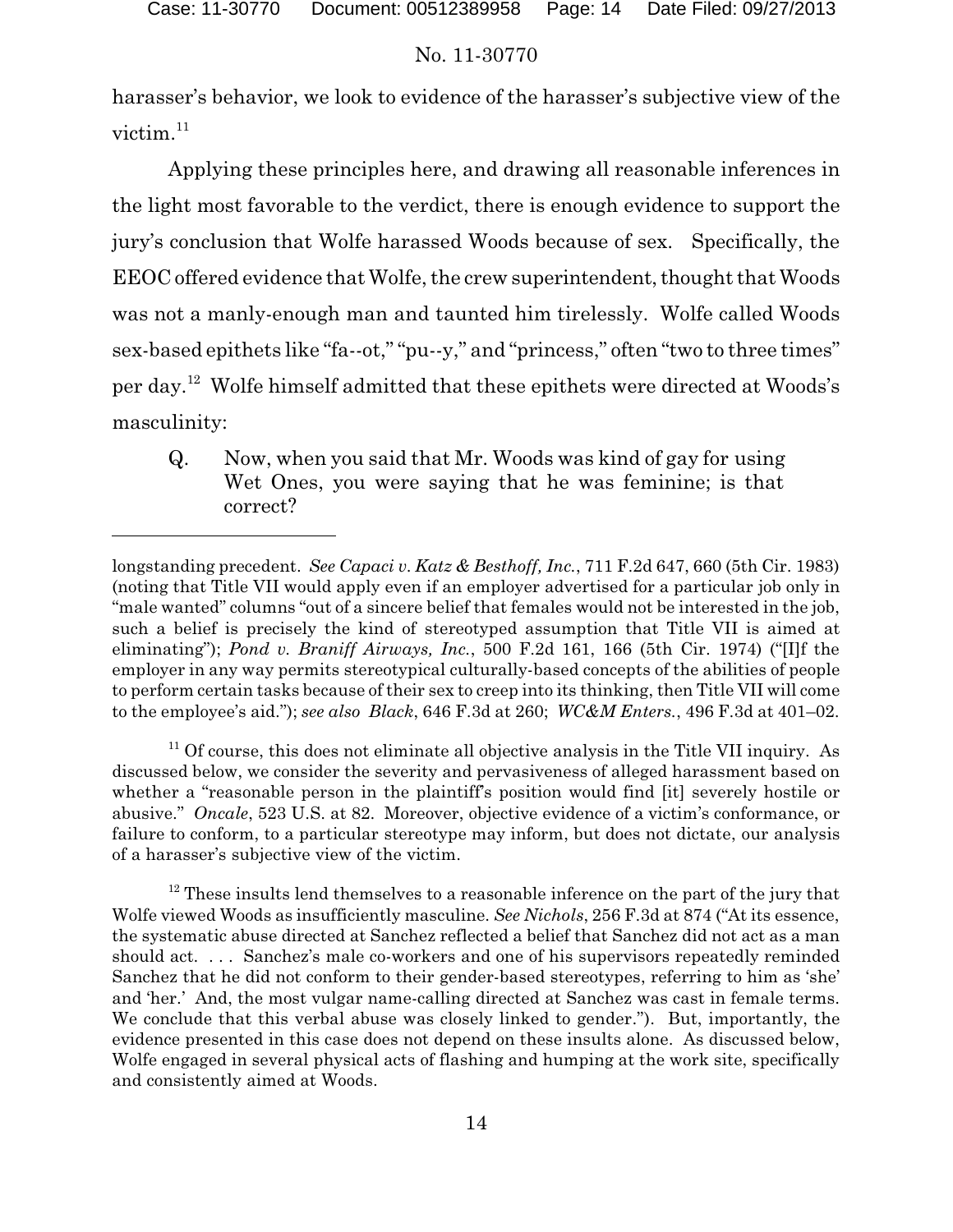- A. I didn't say he was gay. Said it ... seemed kind of gay ....
- Q. So you wouldn't say that he was gay, but you say his conduct was kind of gay?
- A. Yes, sir[.]
- Q. By saying that, you were saying he was feminine; correct?
- A. Yes.
- Q. You meant he was not being manly; is that correct?
- A. Yes, sir.
- Q. When you said that Mr. Woods'[s] conduct sounded like a homo, that again refers to Mr. Woods being feminine for using Wet Ones; is that correct?
- A. Yes, sir. . . .
- Q. And . . . when you were talking with the EEOC investigator about the wet wipes or the Wet Ones, you initially called them feminine wipes; correct?
- A. Yes, sir. I believe I did.
- Q. And that's because you believed that Wet Ones [are] something that girls should use but men should not?
- A. Or babies, yeah, that's correct.
- Q. So you had stereotypes of how a man should act, and Mr. Woods didn't fit in to those stereotypes because he used Wet Ones and then talked about it in front of a bunch of hairy iron workers; correct?
- A. I don't agree with that, no, no. He was an iron worker just like the rest of [t]hem. He performed and did his job just like everyone else. We was just playing. . . .
- Q. Let me draw your attention to testimony that you gave in your sworn interview. . . . ["Mr. Woods sat at a table with a bunch of iron workers and told us that he brought, you know, feminine wipes—not feminine wipes but Wet Ones or whatever to work with him because he didn't like it, didn't like to use toilet paper. It's [not] the kind of thing you'd want to say in front [of] a bunch rough iron workers that they had there. They all picked on him about it. They said that's kind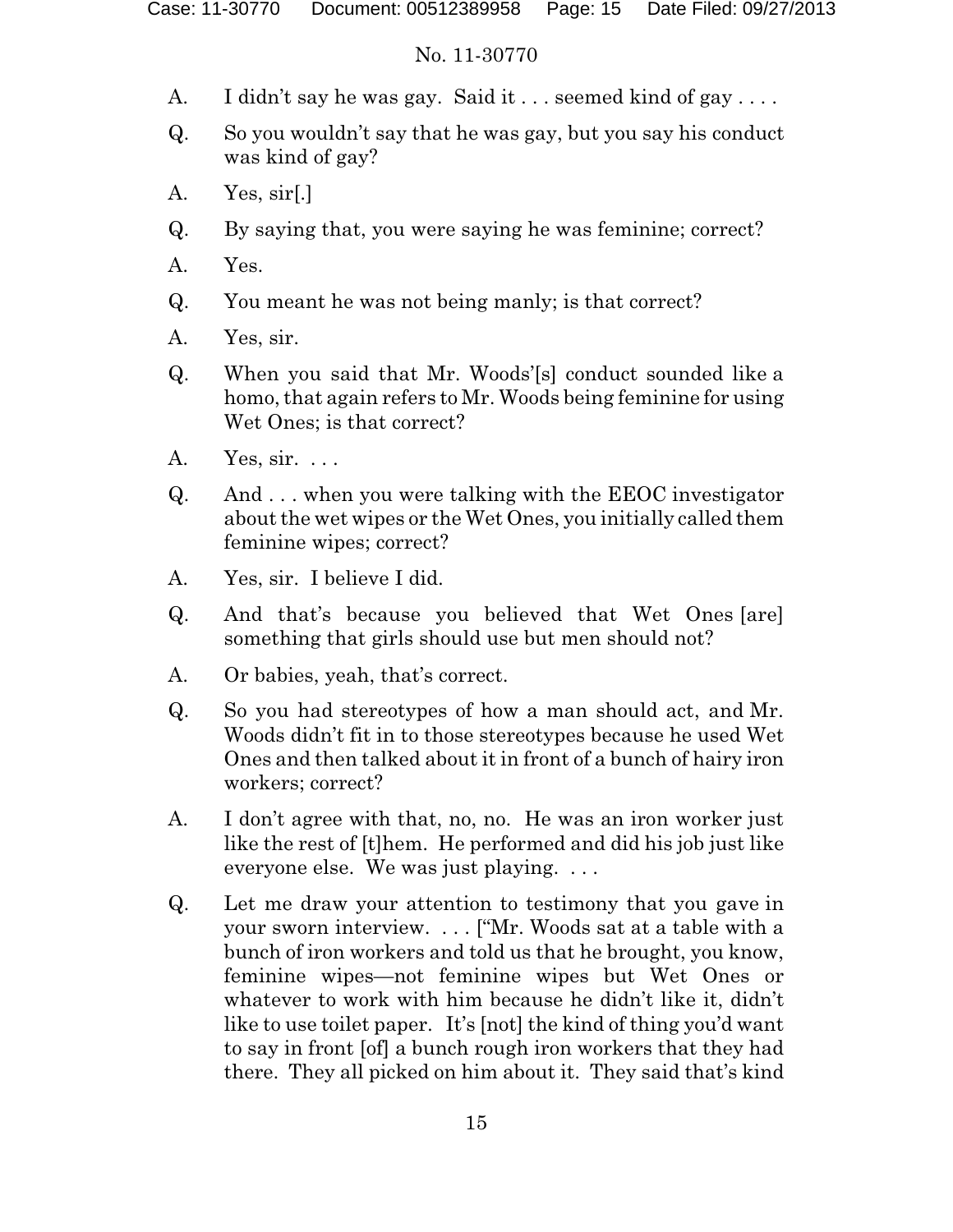of feminine to bring these, that's for girls. To bring Wet Ones to work to wipe your ass, you damn sure don't sit in front of a bunch of iron workers and tell them about it. You keep that to yourself if in fact that's what you do."] Was that truthful testimony?

- A. Yes, sir.
- Q. You also called Mr. Woods princess; correct?
- A. Yes, sir.
- Q. And, when you called him princess, that related to the fact that you thought he was feminine; correct?
- A. I guess so, yes, sir.  $\dots$
- Q. So the only iron worker that you ever called queer was Mr. Woods?
- A. I'm thinking so.
- Q. And was Mr. Woods the only iron worker that you called fa- ot?
- A. I'm not sure.
- Q. Do you understand the word queer to be a slang for homosexual?
- A. Yes, I do. I just don't remember if I used it for anyone else, too. I may have.
- Q. And you understand that the word fa--ot is a slang for homosexual?
- A. Yes.
- Q. And you called Mr. Woods those words because you thought he was feminine; correct?
- A. No, sir. I was just playing with him. I did not think he was queer or homosexual. Never did, do not now.
- Q. You called him those words because you thought his using wet wipes was feminine; correct?
- A. Yes, sir.
- Q. And you admit that you called Mr. Woods pu--y; correct?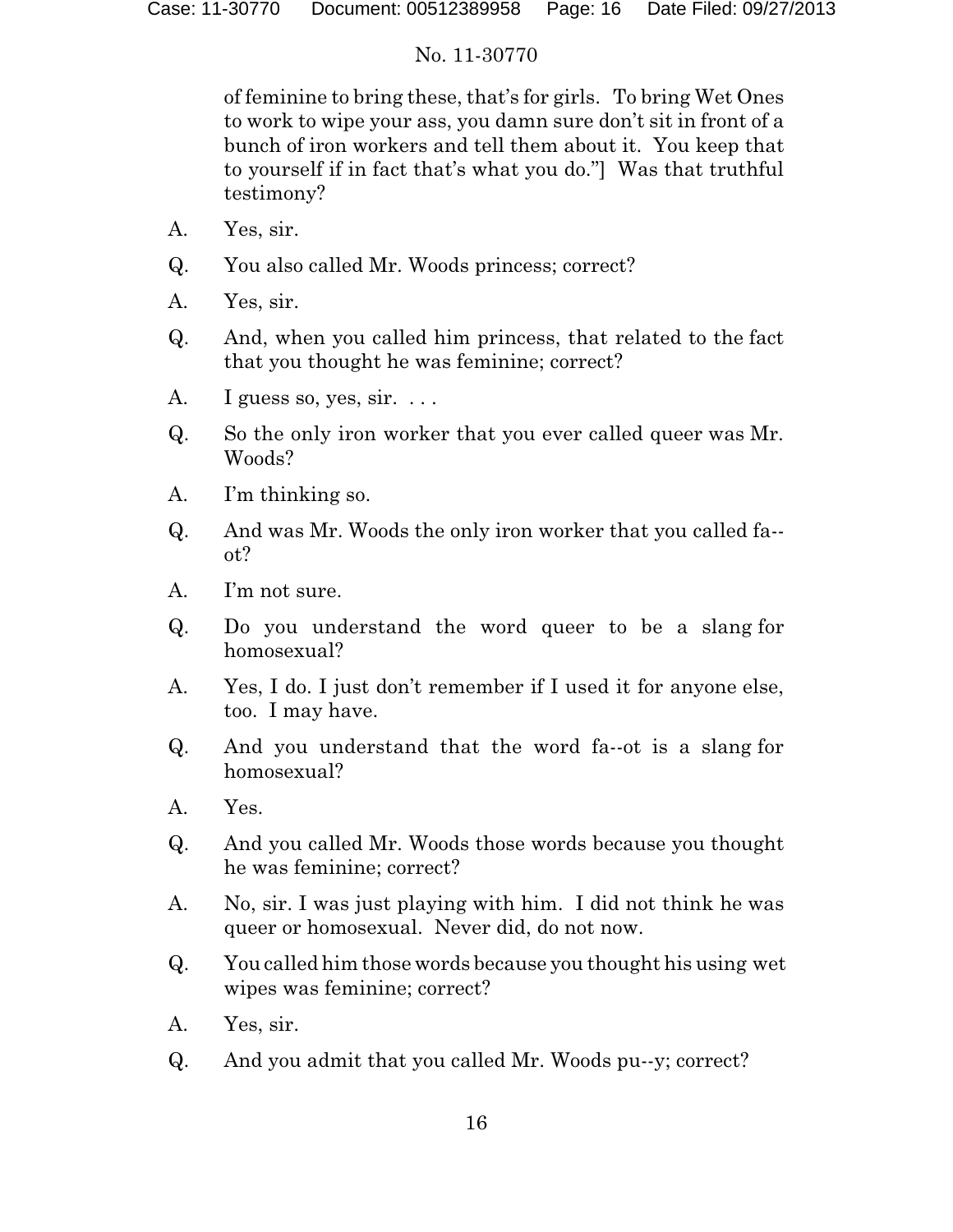- A. Yes, sir.
- Q. And, in your experience, is that a slang word that one would use for a man who is not manly?
- A. Guess so.
- Q. So all the allegations by Mr. Woods about the names that you called him that related to his being feminine because he used the Wet Ones, those allegations are all true; correct?
- A. Yes.

In addition to this name-calling, Wolfe mocked Woods with several other sexualized acts. For example, Woods testified that Wolfe would approach him from behind and "hump" him two to three times per week (which equates to more than 60 instances of simulated anal sex), that Wolfe exposed his genitals to Woods (sometimes while smiling and waving) about ten times, and that Wolfe suggested that he would put his penis in Woods's mouth.<sup>13</sup>

Viewing the record as a whole, a jury could view Wolfe's behavior as an attempt to denigrate Woods because—at least in Wolfe's view—Woods fell outside of Wolfe's manly-man stereotype.<sup>14</sup> Thus, we cannot say that no

 $13$  Considering this evidence, this case is not—as Judge Jones's dissent suggests—about vulgar speech in the workplace, nor does it impose a government-compelled workplace speech code. Indeed, it appears that both Judge Jolly's dissent and Judge Jones's dissent operate from a different record: they either ignore this evidence, or construe it against—not in favor of—the jury verdict. The evidence here extends far beyond isolated insults and occasional horseplay. Accordingly, we must defer to the jury's determination that it rose to the level of sexual harassment.

<sup>&</sup>lt;sup>14</sup> The EEOC presented testimony by Dr. Liza Gold—a medical-school professor, board-certified psychiatrist, and author of a treatise on sexual harassment—regarding the nature of same-sex harassment from a psychological perspective. Boh Brothers sought to exclude Dr. Gold's testimony in a pre-trial *Daubert* motion, which the district court granted in part. Specifically, the district court held that Dr. Gold could testify regarding sexual harassment studies from a psychological perspective but could not offer any opinions regarding the specific facts of the case. Boh Brothers contends that, despite this limitation, Dr. Gold's testimony served as "a means to instruct the jury on the EEOC's view of how the law of samesex harassment should be interpreted." As a result, Boh Brothers moved for a new trial. The district court carefully considered the issue, and ultimately denied the motion. "We will reverse the trial court's denial of a motion for new trial only when there is a clear showing of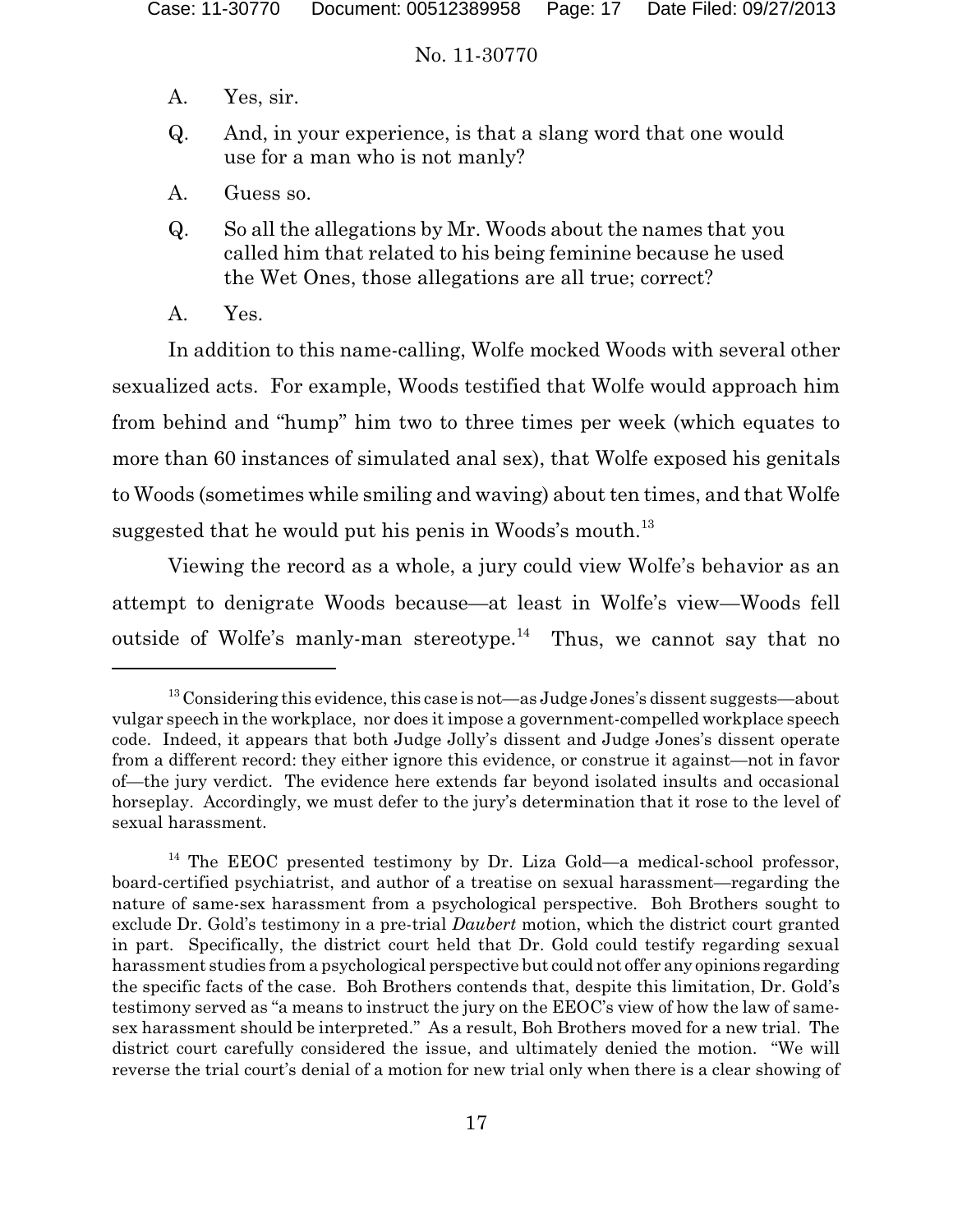reasonable juror could have found that Woods suffered harassment because of his sex. Having reached this conclusion, we turn to the second critical question

Despite our deferential standard of review and the district court's careful limitation of the Dr. Gold's testimony, Judge Jones's dissent would reverse the jury verdict on the basis that Dr. Gold's testimony *may* have been unhelpful and confusing to the jurors. First, it cites Federal Rule of Evidence 702, which provides that expert testimony must "help the trier of fact to understand the evidence or to determine a fact in issue." Fed. R. Evid. 702(a). We note, however, that the helpfulness threshold is low: it is "principally . . . a matter of relevance. Expert testimony which does not relate to any issue in the case is not relevant, and ergo, non-helpful." *Roman v. W. Mfg., Inc*., 691 F.3d 686, 694 (5th Cir. 2012) (citing *Daubert v. Merrell Dow Pharm., Inc.*, 509 U.S. 579, 591 (1993)); *see United States v. Posado*, 57 F.3d 428, 433 (5th Cir.1995). Here, we cannot agree that Dr. Gold's testimony regarding the nature of same-sex harassment was so unhelpful as to have been not only inadmissible, but also reversible error.

Second, Judge Jones's dissent asserts that Dr. Gold's testimony may have conflated the "sociological" and the legal perspective of sexual harassment. But Dr. Gold's testimony specifically and repeatedly distinguished between the two, emphasizing that "harassment in the social scientist's eyes . . . may not constitute legal sexual harassment . . . [and] is not limited to the legal concept of sexual harassment." Even if Dr. Gold's testimony had some bearing on the ultimate issue, the Federal Rules of Evidence allow for such testimony. *See* Fed. R. Evid. 704 (indicating that, regarding expert testimony,"an opinion is not objectionable just because it embraces an ultimate issue"). Moreover, the district court—present for Dr. Gold's testimony and closest to the jurors—heard and rejected precisely the position that Judge Jones's dissent articulates. The district court instructed the jurors: "It is your duty to follow the law as I give it to you" and "you are not required to accept [an expert's] opinion . . . it's up to you to decide whether to reply upon it." In denying Boh Brothers's motion for new trial, the district court concluded: "It's not even approaching a miscarriage of justice to allow an expert to give definitions and examples of to highlight those examples, and never did she refer to this particular case until [Boh Brothers's] cross examination when [it] asked her about those particular areas." Considering the district court's thorough consideration of Dr. Gold's testimony and the high standard that applies to appellate review of motions for new trial, we decline to step into the district court's gatekeeping shoes. *In re MBS Mgmt. Servs., Inc*., 690 F.3d 352, 357 (5th Cir. 2012) (noting that "*the trial judge* serves as a gatekeeper to ensure the reliability and relevance of expert testimony" (emphasis added)); *Gabriel v. City of Plano*, 202 F.3d 741, 745 (5th Cir. 2000) ("We reverse judgments for improper evidentiary rulings only where the challenged ruling affects a substantial right of a party. The burden of proving substantial prejudice lies with the party asserting error." (internal quotation marks and citations omitted)).

an abuse of discretion." *Carr v. Wal-Mart Stores, Inc.*, 312 F.3d 667, 670 (5th Cir. 2002); *see Wellogix, Inc. v. Accenture, L.L.P.*, 716 F.3d 867, 881 (5th Cir. 2013) (citation and quotation marks omitted) ("In rulings on the admissibility of expert opinion evidence the trial court has broad discretion and its rulings must be sustained unless manifestly erroneous."). Having carefully reviewed the record, we conclude that Dr. Gold's limited testimony was well within the bounds of admissible evidence. Accordingly, we discern no manifest error or abuse of discretion in the district court's rulings.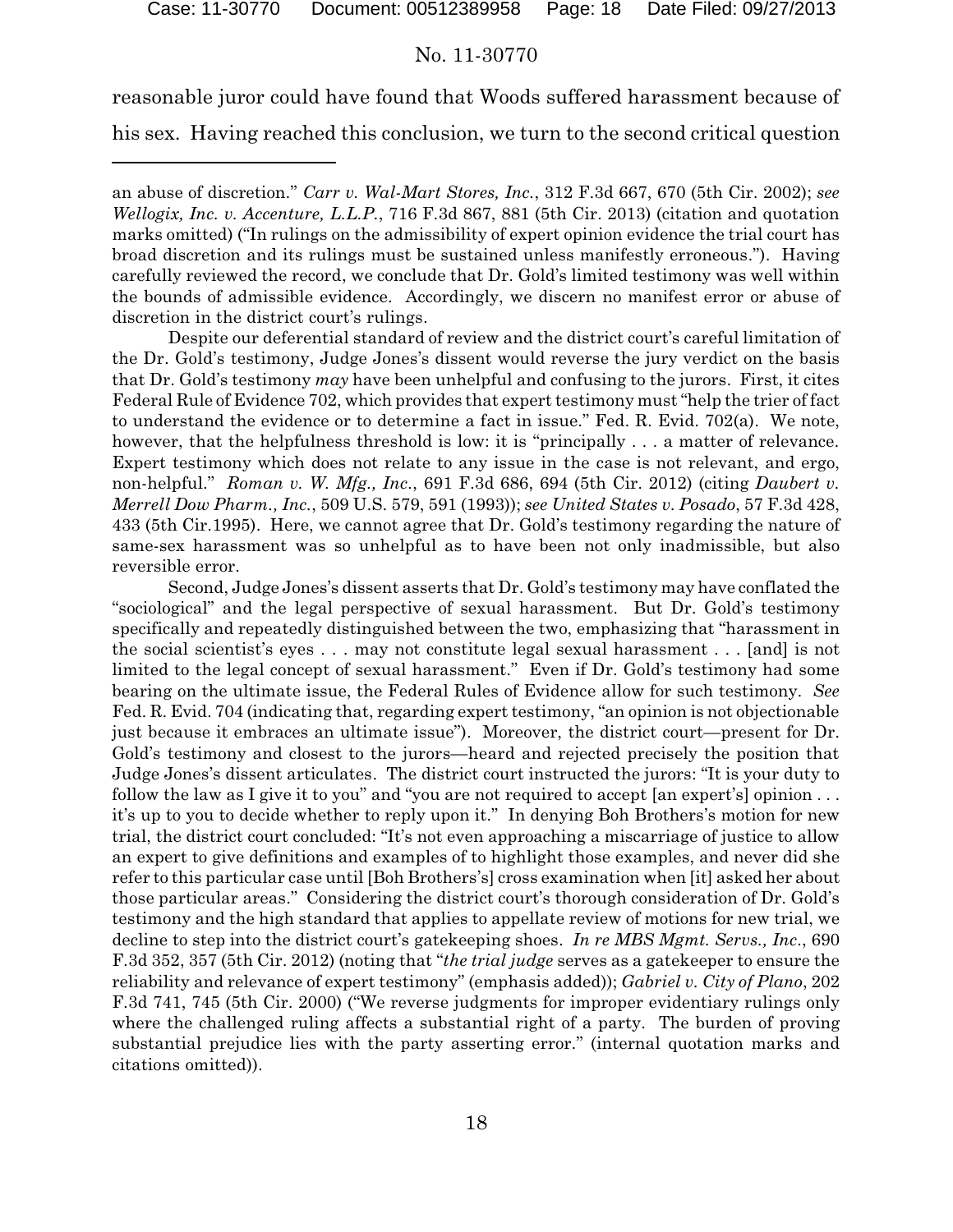on appeal: whether the alleged abuse was sufficiently severe or pervasive to support Title VII liability.

#### **B.**

Boh Brothers asserts that, even if Wolfe harassed Woods because of sex, the district court should have granted its Rule 50(b) motion because Wolfe's harassment was not severe or pervasive as a matter of law.

As the Supreme Court has explained, Title VII is not "a general civility code for the American workplace." *Oncale*, 523 U.S. at 80. Thus, we view the alleged harassment with "[c]ommon sense, and an appropriate sensitivity to social context" to determine whether it constitutes "conduct which a reasonable person in the plaintiff's position would find severely hostile or abusive."<sup>15</sup> *Id.* at 82. This inquiry is necessarily fact-specific. *See Alaniz v. Zamora-Quezada*, 591 F.3d 761, 771 (5th Cir. 2009).

Here, the jury was well-instructed on this governing standard:

For Defendant to be liable for sexual harassment, the conduct must be sufficiently severe or pervasive to alter the terms or conditions of Plaintiff's employment and create a hostile or abusive work environment. To determine whether the conduct in this case rises to a level that alters the terms or conditions of Plaintiff's employment, you should consider all the circumstances, including: the frequency of the conduct; its severity; whether it is physically threatening or humiliating, or a mere offensive utterance; and whether it unreasonably interferes with Plaintiff's work performance. There is no requirement that the conduct be psychologically injurious.

Although sexual harassment must be based on sex, it need not be motivated by sexual desire. Sexual harassment may include

 $15$  While a plaintiff cannot recover unless the conduct actually offended him or her, the application of a reasonable person standard prevents us from affirming damage awards to compensate overly-sensitive plaintiffs for hurt feelings. *See Shepherd*, 168 F.3d at 874 ("To be actionable, the challenged conduct must be both objectively offensive, meaning that a reasonable person would find it hostile and abusive, and subjectively offensive, meaning that the victim perceived it to be so." (emphasis added) (citation omitted)).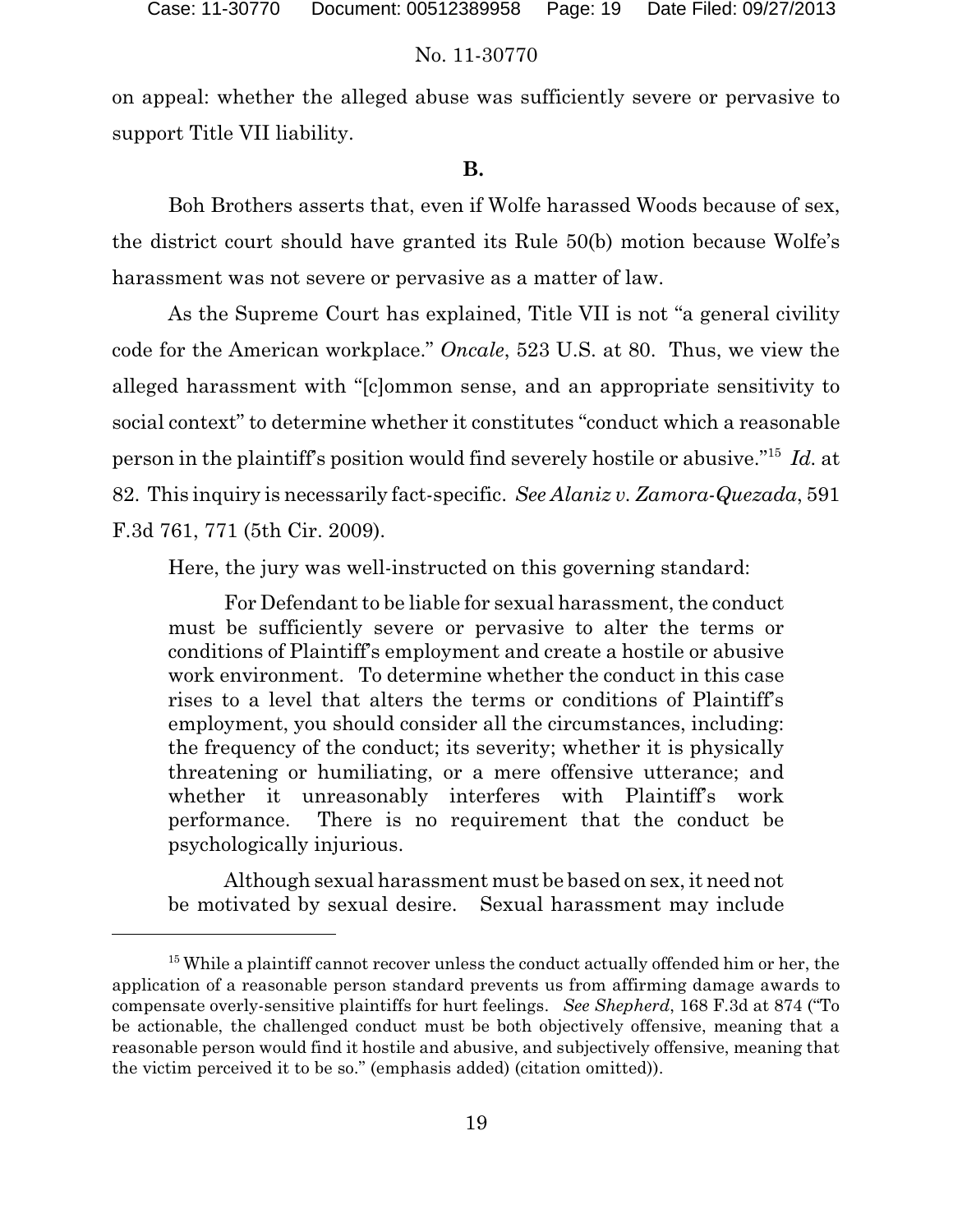extremely insensitive conduct because of sex/gender. Simple teasing, offhand comments, sporadic use of offensive language, occasional gender-related jokes, and isolated incidents (unless extremely serious) will generally not amount to discriminatory changes in the terms and conditions of employment. Discriminatory intimidation, ridicule, sexual advances, requests for sexual favors, or other verbal or physical conduct of a sexual nature in the workplace may be sufficiently extreme to alter the terms and conditions of employment.

Hearing this instruction, the jury concluded that Wolfe's harassment of Woods was sufficiently severe or pervasive to satisfy the governing standard. There is enough evidence in the record to support the jury's conclusion.

Woods specifically testified that he was a unique and constant target of Wolfe's abuse.<sup>16</sup> For example, Woods testified on direct examination:

- Q. In your experience, is it common on a construction site for this type of behavior you've described to take place?
- A. No.
- Q. Has any supervisor ever treated you like this at any other job you've held?
- A. No.
- Q. Has anybody ever treated you like this on any job you've held?
- A. No.
- Q. In your opinion, did Mr. Wolfe treat the other members of the maintenance crew the same way he treated you?
- A. No.

 $16$  For this reason, the facts simply do not support the assertion made in both Judge Jolly's dissent and Judge Jones's dissent that every man on the Boh Brothers work site could establish a Title VII claim against the company. To reach that conclusion is to ignore the evidence, as considered and found by the jury, that Wolfe specifically and consistently directed his abuse at Woods.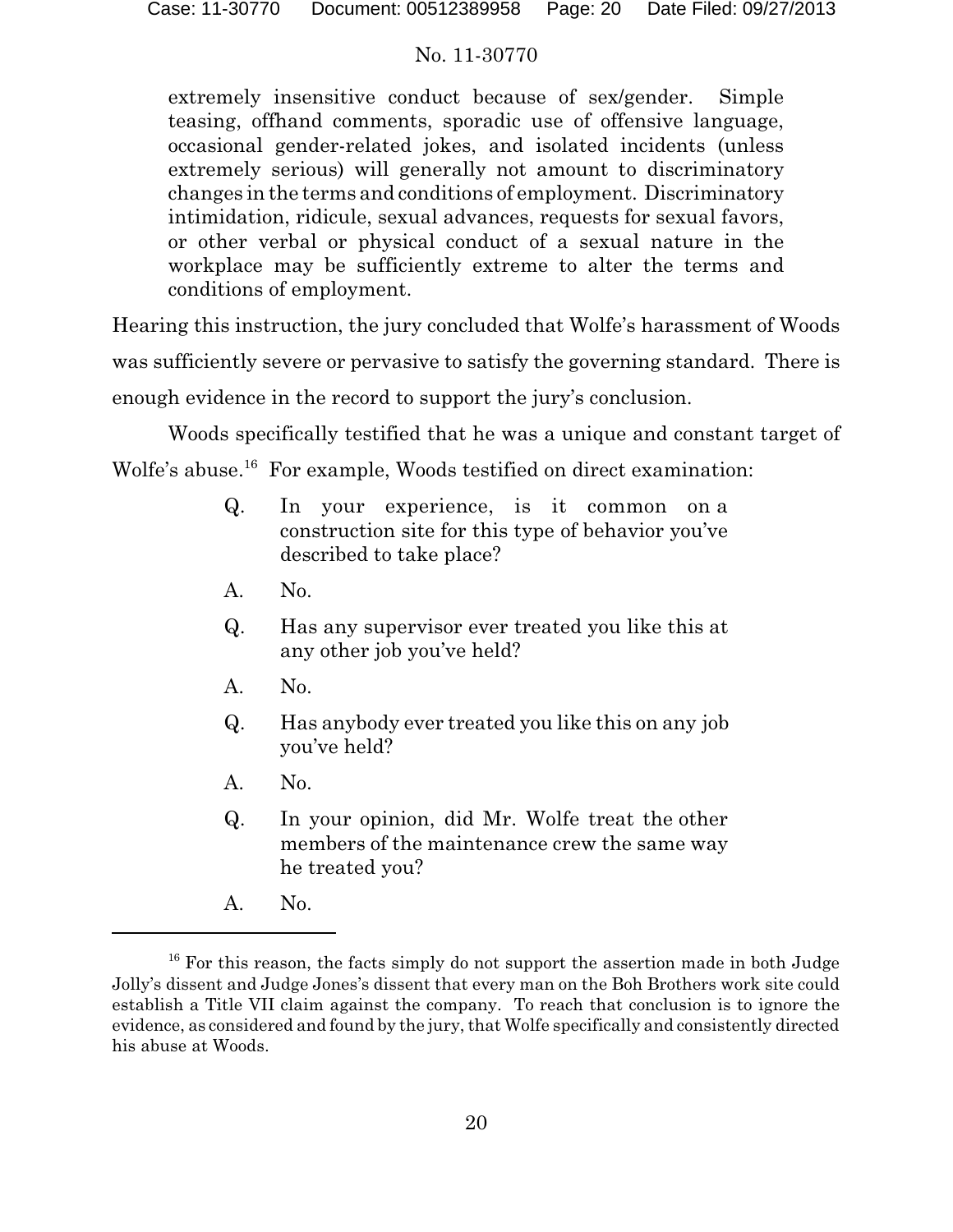- Q. What was the difference?
- A. He treated them—he treated them more like you're supposed to treat a grown man. He didn't pick—he didn't harass them like he harassed me all the time.
- Q. Did you ever see Mr. Wolfe show somebody else his penis?
- A. No.
- Q. Did you ever hear Mr. Wolfe say anything about putting his penis in somebody's mouth to somebody else?
- A. No.

Wolfe himself conceded that he called *only* Woods "queer"; he did not recall whether he called anyone else "fa--ot," a name he used regarding Woods on a consistent basis. This, alongside all of the evidence discussed above in Section III(A)—the repeated humping, the reference to oral sex, etc.—is sufficient for a reasonable juror to conclude that Wolfe's harassment was sufficiently severe or pervasive to alter the conditions of Woods's employment.<sup>17</sup> Wolfe hurled raw sex-based epithets uniquely at Woods two-to-three times a day, almost every day, for months on end. We have upheld a jury verdict on analogous facts. *See, e.g.*, *Farpella-Crosby v. Horizon Health Care*, 97 F.3d 803, 806 (5th Cir. 1996) (plaintiff presented sufficient evidence from which a jury could find severe or pervasive harassment where plaintiff was subjected to offensive, sex-based comments two to three times per week); *cf. WC&M Enters.*, 496 F.3d at 400 (reversing summary judgment in favor of a defendant where a plaintiff was subjected to verbal harassment—including nicknames like "Taliban" and

 $17$  Boh Brothers offered some contradictory evidence at trial. But we must draw all reasonable inferences in the light most favorable to the verdict. *Westlake Petrochems.*, 688F.3d at 239. Weighing the credibility of the various witnesses and their testimony is a task for the jury, not this court. *Roman*, 691 F.3d at 692; *Ramos-Cardenas*, 524 F.3d at 605.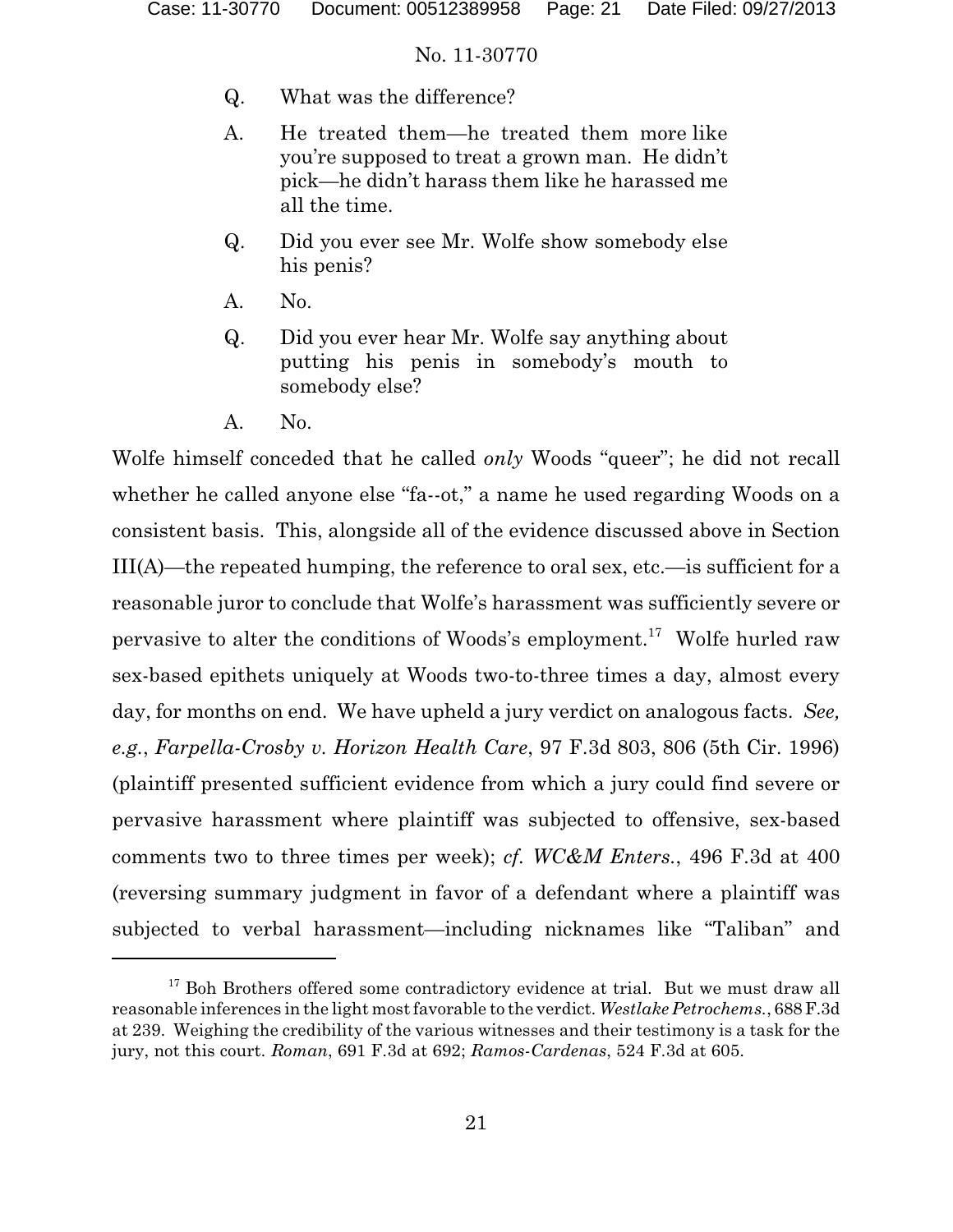"Arab"—on "a regular basis for a period of approximately one year"); *Walker v. Thompson*, 214 F.3d 615, 626 (5th Cir. 2000) (holding that African-American employees who were subjected to a variety of racial slurs over a three-year period raised a fact issue as to whether slurs were sufficiently severe or pervasive), *abrogated on other grounds by Burlington N. & Santa Fe Ry. Co. v. White*, 548 U.S. 53 (2006). Accordingly, we conclude that there was sufficient evidence for a reasonable juror to conclude that Wolfe's harassment of Woods was severe or pervasive.<sup>18</sup>

### **IV.**

Having decided that the evidence is sufficient to support the EEOC's Title VII claim, we turn to Boh Brothers's alternative arguments, evaluating whether the company established its *Ellerth/Faragher* affirmative defense, whether the evidence is sufficient to support the jury's punitive damages award, and whether the district court properly awarded injunctive relief in favor of the EEOC.

#### **A.**

Boh Brothers argues that it established an *Ellerth/Faragher* affirmative defense as a matter of law. *See Burlington Indus. v. Ellerth*, 524 U.S. 742, 765 (1998); *Faragher v. City of Boca Raton*, 524 U.S. 775, 807 (1998). Under this defense, an employer will not be vicariously liable for harassment by a supervisor if it can show: "(a) that the employer exercised reasonable care to prevent and correct promptly any sexually harassing behavior, and (b) that the plaintiff employee unreasonably failed to take advantage of any preventive or corrective opportunities provided by the employer or to avoid harm otherwise."

<sup>&</sup>lt;sup>18</sup> Judge Jolly's dissent criticizes our purported failure to account for the fact that these actions occurred on an all-male construction site, which he contends is a customarily vulgar and crude setting. But the well-instructed jury was just as capable as we are of evaluating the social context surrounding Wolfe's harassment. We cannot, and should not, inject our own view of the evidence at this stage of the case. Rather, we must defer to the jury verdict unless no reasonable juror could conclude that Wolfe's harassment was severe or pervasive.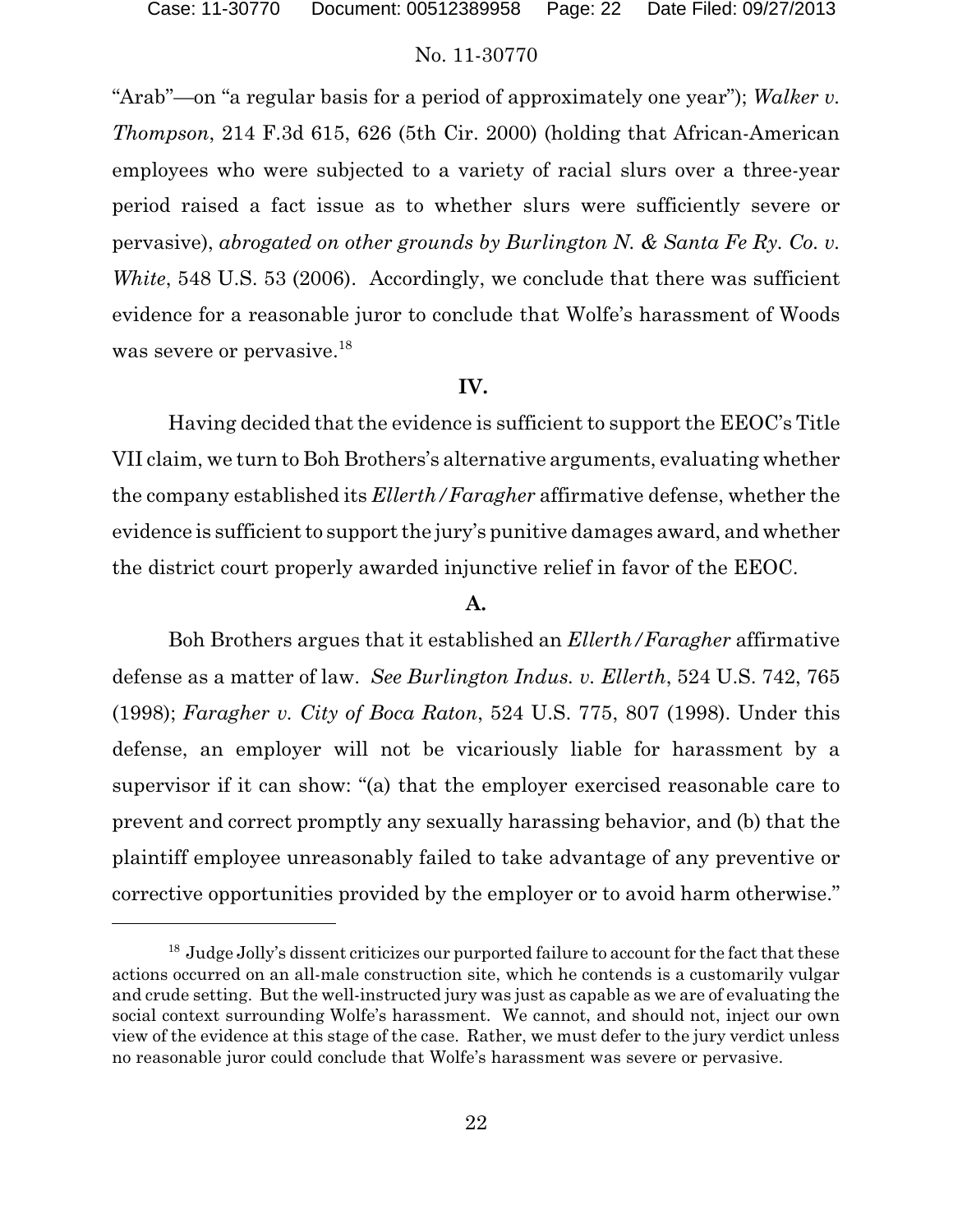*Watts v. Kroger Co.*, 170 F.3d 505, 509–10 (5th Cir. 1999) (quoting *Faragher*, 524 U.S. at 807) (internal quotation marks omitted). The employer bears the burden to prove *both* elements by a preponderance of the evidence. *Aryain*, 534 F.3d at 483 (citing *Ellerth*, 524 U.S. at 765). In analyzing the evidence, we draw all reasonable inferences in the light most favorable to the verdict. *Westlake Petrochems.*, 688 F.3d at 239.

The jury expressly rejected Boh Brothers's *Ellerth/Faragher* defense at trial. The interrogatories submitted to the jury asked whether Boh Brothers satisfied the individual elements of the defense, and the jury answered "no" regarding both. We begin and end our analysis with the first prong: whether Boh Brothers established that it exercised reasonable care to prevent and promptly correct Wolfe's sexually harassing behavior.

An employer can satisfy the first prong of the *Ellerth/Faragher* defense by implementing suitable institutional policies and educational programs regarding sexual harassment*. See, e.g.*, *Lauderdale*, 512 F.3d at 164; *Wyatt v. Hunt Plywood Co.*, 297 F.3d 405, 413 (5th Cir. 2002). As the Supreme Court noted in *Ellerth*, "[w]hile proof that an employer had promulgated an antiharassment policy with complaint procedure is not necessary in every instance as a matter of law, the need for a stated policy suitable to the employment circumstances may appropriately be addressed in any case when litigating the first element of the defense." 524 U.S. at 765. Thus, we often look to an employer's policies and programs in determining whether it took reasonable measures to prevent discriminatory behavior. *See, e.g.*, *Harvill v. Westward Commc'ns, L.L.C.*, 433 F.3d 428, 437–39 (5th Cir. 2005); *Hockman v. Westward Commc'ns, L.L.C.*, 407 F.3d 317, 329–30 (5th Cir. 2004). Not every policy eliminates liability; generic policies that offer no specific complaint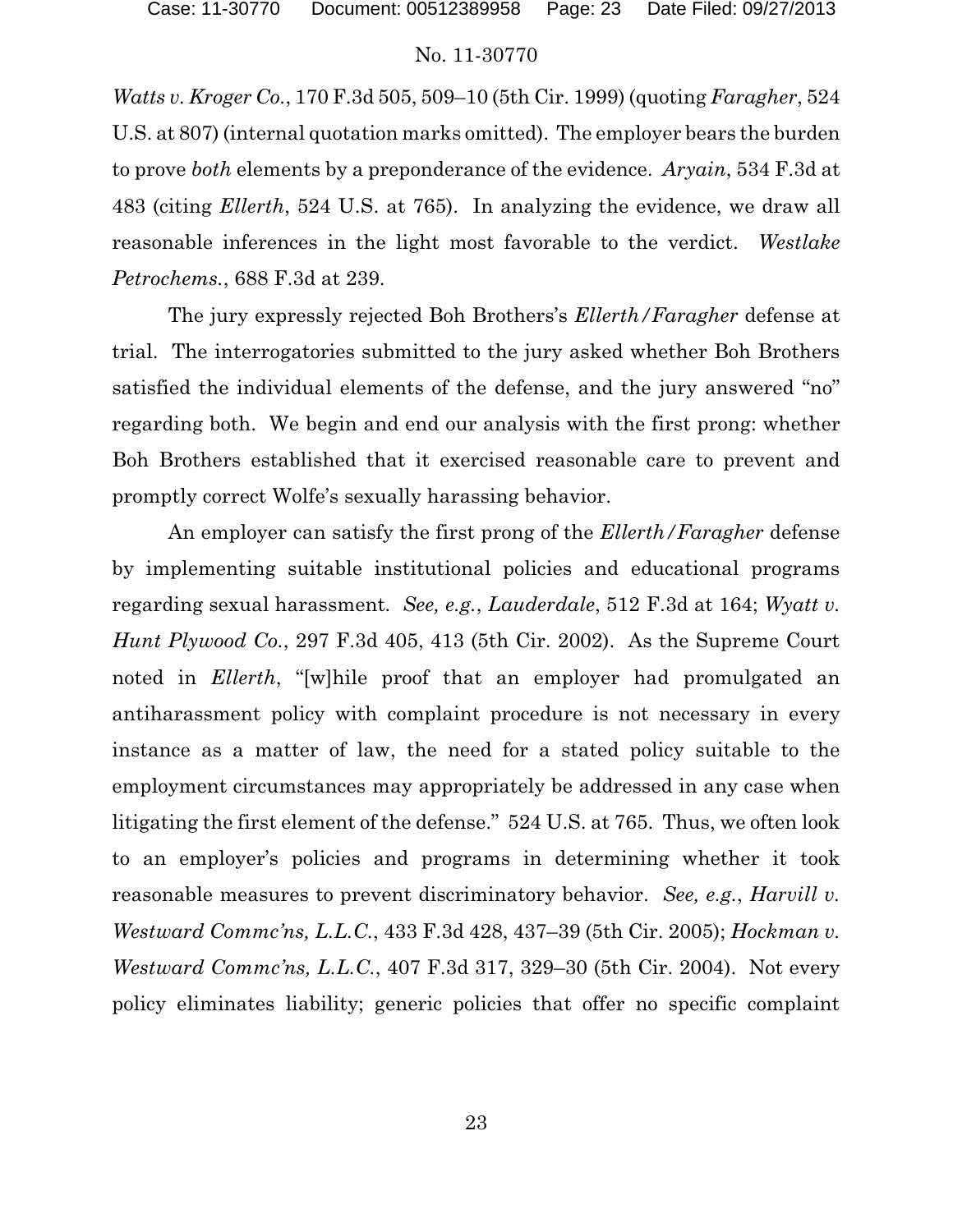procedure may be insufficient to satisfy the *Ellerth/Faragher* defense. <sup>19</sup> *See, e.g.*, *Walker*, 214 F.3d at 627, *abrogated on other grounds by Burlington*, 548 U.S. at 67 ("It is undisputed that the Glasfloss employee handbook contained an EEOC policy statement against discrimination, however, it appears that Glasfloss had not promulgated a complaint procedure specifically to address racial harassment." (footnote omitted)).

Here, although Boh Brothers maintained a broad nondiscrimination policy (the "EEO Statement"), it offered no specific guidance regarding sexual harassment. Rather, it offered generic statements such as "[a]ll personnel actions including, but not limited to, compensation, benefits, transfers, layoffs . . . , will be administered without regard to race, color, religion, disability, sex, or national origins" and "[a]ll working conditions will be maintained in a nondiscriminatory manner."<sup>20</sup> As John F. Lipiani, Boh Brothers's in-house counsel,

<sup>&</sup>lt;sup>19</sup> We emphasize that as employers' anti-harassment policies become increasingly comprehensive and well-implemented, a plaintiff's success will often turn on whether he promptly reported the harassing conduct. Indeed, the *Ellerth/Faragher* design "works only if employees report harassment promptly, earlier instead of later, and the sooner the better." *Baldwin*, 480 F.3d at 1307. As the Eighth Circuit has emphasized, "[o]nly when sexual harassment is exposed to scrutiny can it be eliminated; thus it makes sense to encourage victims of sexual harassment to come forward because . . . they are often the only ones, besides the perpetrators, who are aware of sexual harassment." *Adams v. O'Reilly Auto., Inc.*, 538 F.3d 926, 933 (8th Cir. 2008). Thus, where an employer implements suitable institutional policies and educational programs regarding sexual harassment, an employee who fails to take advantage of those policies cannot recover. *Pinkerton v. Colo. Dep't of Transp*., 563 F.3d 1052, 1063 (10th Cir. 2009) ("It is undeniable that raising problems regarding sexual harassment can be uncomfortable for the employee, but if we were to allow an employee's subjective, ungrounded fears of unpleasantness or retaliation to alleviate an employee's reporting requirement, we would 'completely undermine Title VII's basic policy of encouraging forethought by employers and saving action by objecting employees.'" (quoting *Barrett v. Applied Radiant Energy Corp*., 240 F.3d 262, 268 (4th Cir. 2001))).

 $20$  Boh Brothers's generic policies are distinguishable from those we have held sufficient to satisfy the *Ellerth/Faragher* standard. *See*, *e.g.*, *Lauderdale*, 512 F.3d at 164 ("The TDCJ has satisfied the requirements of the first prong by virtue of its institutional policies and educational programs regarding sexual harassment. Itis undisputed thatLauderdale received the requisite training and copies of the TDCJ's sexual-harassment policy statements. There is no allegation that the TDCJ's program, designed to avoid, report, and correct instances of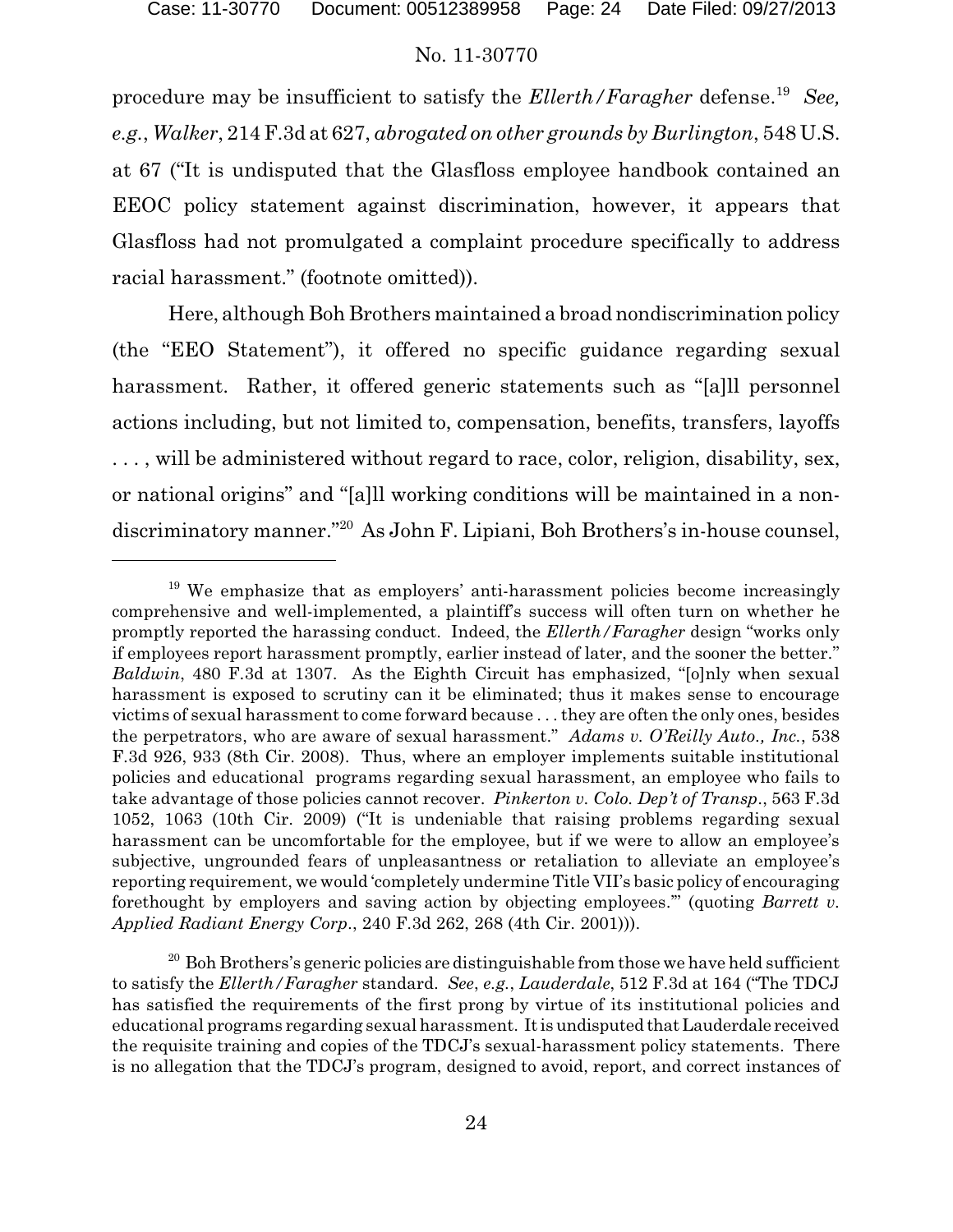testified, Boh Brothers "did not put out a lot of definitions about anything." But even if the EEO Statement had included content relevant to sexual harassment—which it did not—Boh Brothers employees were not aware of the policy. Woods testified that he did not recall seeing any documents regarding discrimination at the time he was hired, and other employees indicated that they never read the notices that Boh Brothers posted in a "shack" on the work site.<sup>21</sup> Both Wolfe and Duckworth testified that they did not understand that conduct unmotivated by sexual desire could constitute sexual harassment.

Moreover, Boh Brothers's nondiscrimination policies offered employees no specific instructions regarding how to assert or investigate harassment complaints. The EEO Statement indicated: "The company has designated one of its officers, Mr. John F. Lipiani . . . as Equal Employment Opportunity Officer *to coordinate Company efforts and to advise and assist all personnel in implementing this policy*." This language focuses on policy implementation, but

sexual harassment, is insufficient or unreasonable."); *Hockman*, 407 F.3d at 329 ("Hockman received the Westward employee handbook containing the company's antiharrassment policy," which provided that "if the employee does not feel that her allegation is being handled satisfactorily by his or her supervisor, then she should report the incident directly to the Director of Human Resources"); *Wyatt*, 297 F.3d at 410 ("In concluding that Hunt satisfied the first prong, the court recited the undisputed facts that Hunt maintained a sexual harassment policy which it promulgated to all employees, including Wyatt, and that she knew that the policy instructed employees to report harassing incidents and to whom the report should be made. In addition, Hunt held regular meetings with its supervisory staff to train them on preventing sexual harassment."); *Casiano v. AT&T Corp*., 213 F.3d 278, 286 (5th Cir. 2000) ("The summary judgment evidence adduced by AT&T regarding its extant procedures for encouraging and facilitating employee complaints of sexual harassment and for thereafter dealing with them swiftly and effectively is essentially uncontroverted and eschews the existence of a genuine dispute of material fact in that regard. AT&T's Personnel Guide, Employee Reference Guide, and 'Common Bond' all articulate the company policy that forbids sexual harassment and encourages both those who believe they are being harassed and those who witness harassment to notify supervisors as well as the 'applicable' AT&T EO/AA representative.").

<sup>21</sup> Surely an employee cannot defeat the *Ellerth/Faragher* affirmative defense by choosing to ignore his employer's well-communicated policies. But here, there is record evidence that Boh Brothers did not relay its nondiscrimination policies in an effective manner.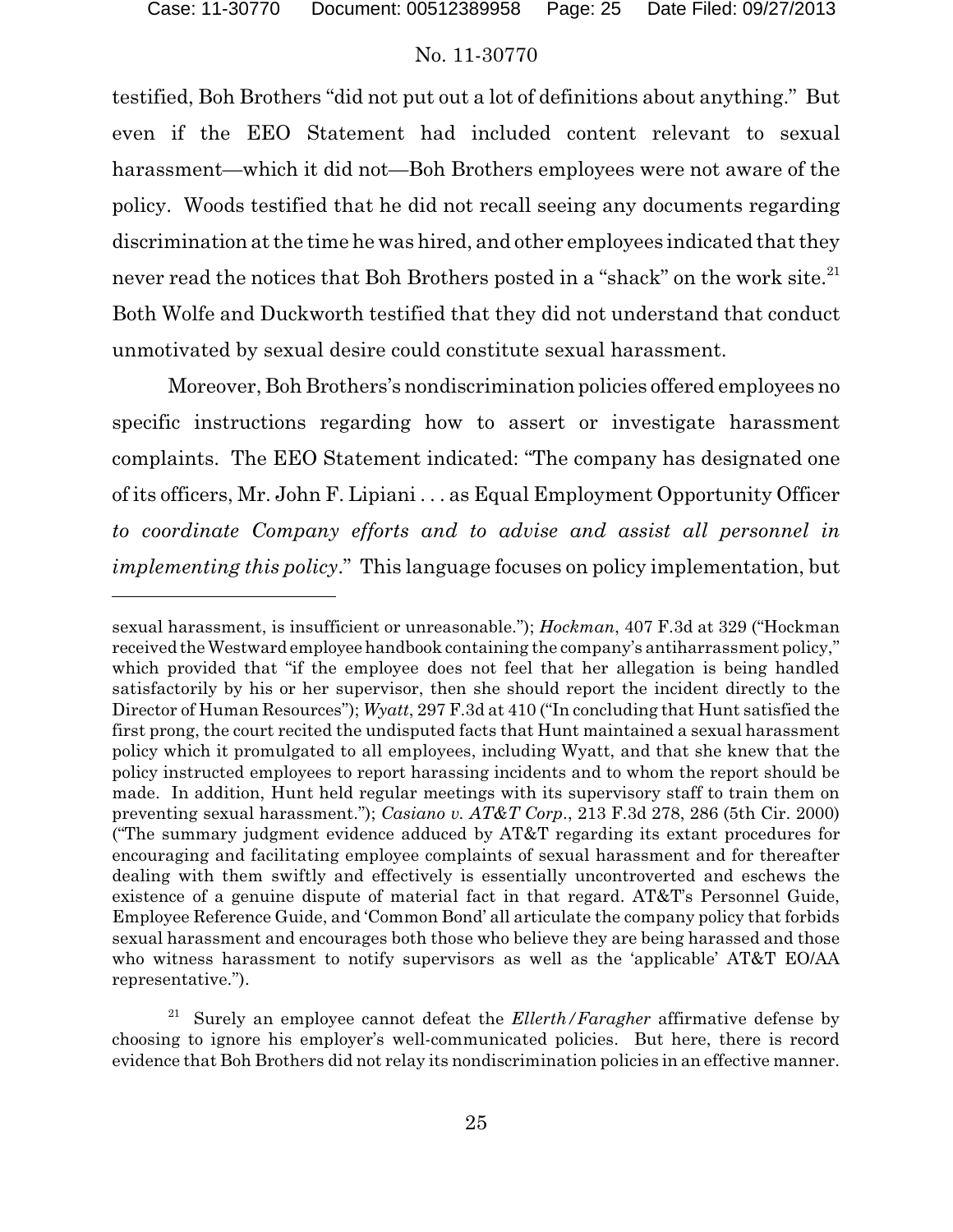says nothing regarding how or to whom an employee should report a harassment claim. In addition, Boh Brothers failed to provide its supervisors with any guidance regarding how to investigate, document, and resolve harassment complaints once they were reported.<sup>22</sup> According to Lipiani, the company merely advised supervisors to call him with questions regarding how to investigate a complaint: "We didn't tell them exactly what to do. We told them to call when they needed help. To call me."

The record further demonstrates that Boh Brothers did little else to implement its nondiscrimination policies.<sup>23</sup> Duckworth, the general superintendent for Boh Brothers's Heavy Highway Department, testified that he received about five minutes of sexual-harassment training per year and did not understand that sexual harassment included conduct that was not motivated by sexual desire.<sup>24</sup> Despite his status as a supervisor, Wolfe testified that he did not receive any formal employment-discrimination training, other than receiving a general ethics code *after* Woods's harassment. According to Wolfe, he did not

We have considered the existence of a written complaint procedure to be an important variable in the *Ellerth/Faragher* analysis. *See Walker*, 214 F.3d at 627 (noting that an employer's lack of a written complaint procedure weighed against granting the employer's motion for summary judgment); *cf. Harper v. City of Jackson Mun. Sch. Dist.*, 149 F. App'x 295, 300 (5th Cir. 2005) (unpublished but persuasive) (affirming summary judgment where an employee failed to avail herself of a complaint procedure that specifically provided that "an employee may bypass a harassing supervisor and complain about sexual harassment to the District's Title IX coordinator"); *Moayedi v. Compaq Computer Corp.*, 98 F. App'x 335, 338 (5th Cir. 2004) (unpublished but persuasive) (affirming summary judgment where an employee failed to reasonably avail herself of workplace harassment policies that she knew were in effect "because she had previously utilized them to stop a former harassing co-employee").

 $23$  Boh Brothers, a company of about 1,500 employees, had no human-resources department. Lipiani, the company's general counsel and designated EEO officer, conducted the five-minute sexual harassment training. At trial, Lipiani downplayed his knowledge of sexual harassment law. When asked, "[s]o you are the company's top in-house expert about sexual harassment, correct?" he responded, "I don't know if I'm the expert."

<sup>&</sup>lt;sup>24</sup> It is worth noting that the three *Oncale* evidentiary routes—two of which have nothing to do with sexual desire—were recognized about eight years before the events in the instant matter came to pass. *See Oncale*, 523 U.S. at 80–81.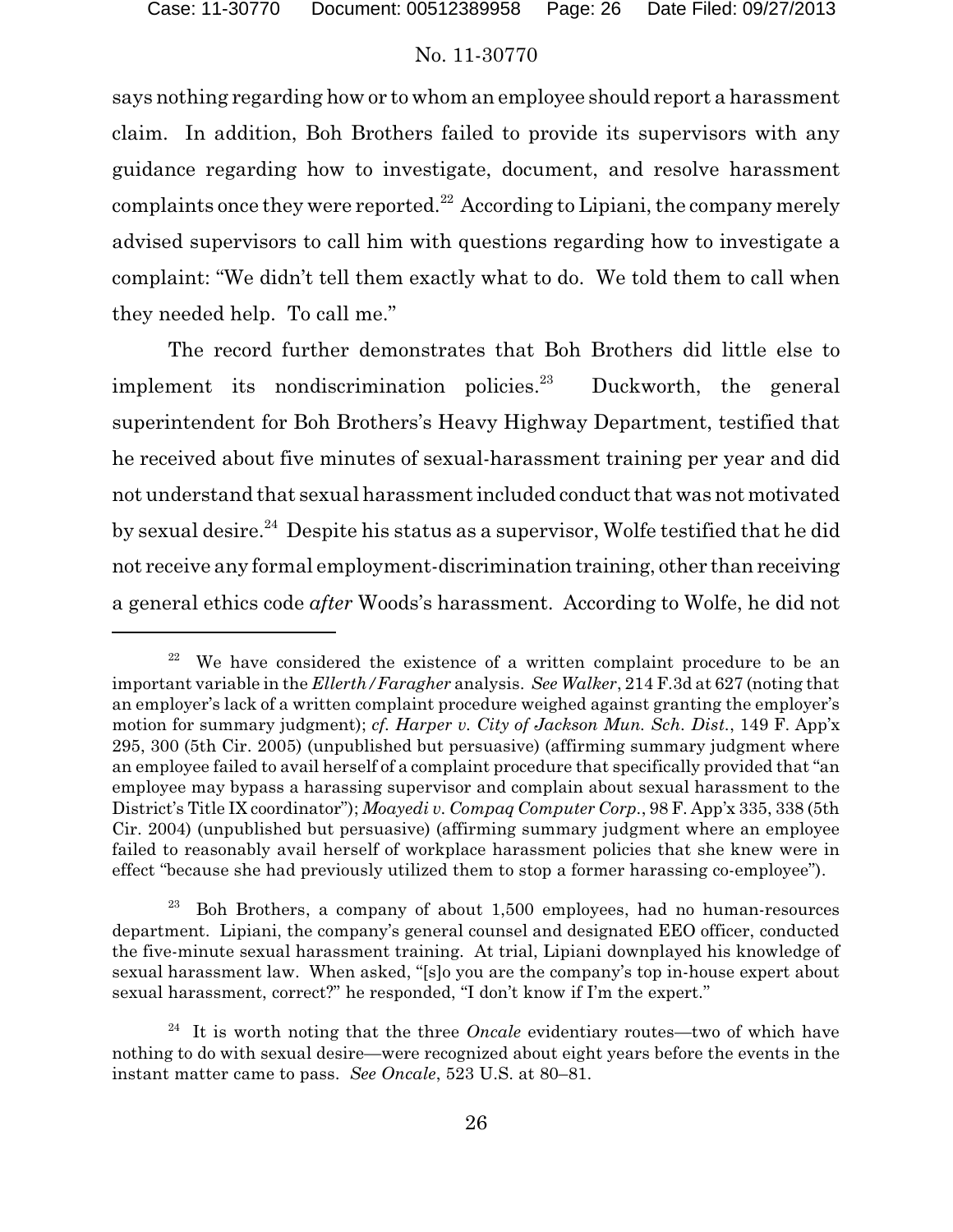understand that his use of sex-based epithets, exposure of his genitals, and humping of Woods from behind either violated a company policy or constituted sexual harassment.

Beyond these policy failures, it is important that Woods's complaint to Duckworth resulted in what the jury reasonably could have viewed as a belated and cursory twenty-minute investigation, along with arguably poor treatment of the alleged victim vis-à-vis the alleged harasser.<sup>25</sup> Duckworth took no notes and asked no questions during his meeting with Woods. Upon hearing Woods's complaint, Duckworth sent Woods—the alleged harassment victim—home *with no pay* for three days because he was afraid that further problems would occur between the two men, leading Woods to assume that he had been fired. $26$ 

 $25$  Although investigation is most easily seen as bearing upon the "prompt correction" aspect of *Ellerth/Faragher*'s first prong, it ultimately becomes a "prevention" measure as well. That is, prompt and thorough investigation serves as a deterrent to potential violators, and investigative findings may inform the employer's anti-harassment training program in an iterative improvement process. Here, the company's investigation pales in comparison to the prompt and effective responses we have noted in other cases. *See Williams v. Admin. Review Bd.*, 376 F.3d 471, 479 (5th Cir. 2004) ("Furthermore, once Pantex Management was informed ofthe hostile environment in March 1996 it acted swiftly to address the situation. Specifically, Pantex Management promptly assembled an investigative team to look into the alleged hostilities and offered recommendations on how the problem might be solved. After the investigative team completed its report, Pantex Management shut down the W55 program and required the entire staff to complete forty hours of training in effective human interaction and teamwork. In addition, the company conducted a line-by-line group-review of the program's safety procedures in order to ease tensions among employees. After the W55 program was restarted, Pantex ordered a follow-up investigation into the hostilities and found that hostilities had reduced significantly. Finally, Pantex Management ordered a root-causes analysis be performed, which resulted in the publication of written guidelines for supervisors on avoiding future hostility." (citations omitted)); *Moayedi*, 98 F. App'x at 338 ("We further agree with the district court's conclusion that Compaq acted reasonably and quickly in investigating the situation and fired Tumlinson within three weeks after the harassment was reported."); *Casiano*, 213 F.3d at 286 ("AT&T responded promptly and effectively: It suspended Valenzuela, the accused harasser, and dispatched two of its E.O. Specialists to conduct an in-depth investigation involving, among other things, interviews with Casiano, Valenzuela, and nine other workers.").

<sup>&</sup>lt;sup>26</sup> Duckworth ultimately transferred Woods (not Wolfe) away from the job site, and he did so only after Woods called Carpenter seeking his job back.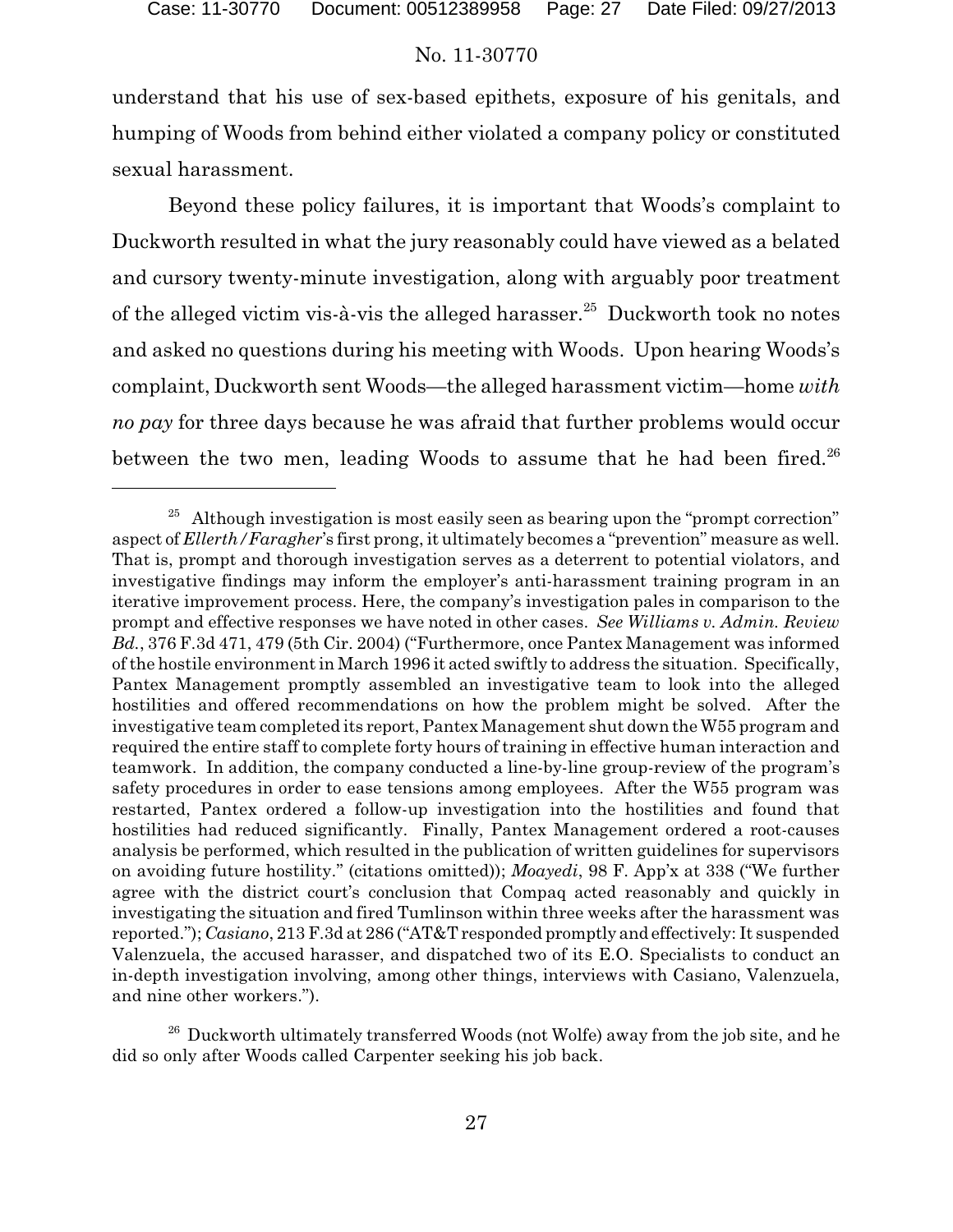Duckworth never informed Lipiani of the complaint and sought no advice regarding how to handle the matter. Indeed, a reasonable juror could have concluded that Duckworth waited for a few months before he even discussed the matter with Wolfe and Carpenter. When the meetings did occur, they lasted for approximately ten minutes each.

In contrast to his investigation of Woods's sexual harassment complaint, Duckworth investigated Woods's other allegation—that Wolfe misused company resources—in great detail. The company hired a private detective to investigate the allegations, resulting in 84.75 hours of work and two reports. As the EEOC emphasized in its opening statement: "Defendant does know how to investigate misconduct it cares about. . . . [W]hen defendant takes a complaint seriously, they investigate it seriously. They hired a private investigator to determine whether Wolfe was violating company policies. Yet, they spent no more than 20 minutes investigating when Mr. Woods complained about egregious sexual harassment."

Finally, Boh Brothers at least arguably failed to punish Wolfe for his harassment of Woods. Wolfe testified that he never received any "write-up" for his treatment of Woods. And although Wolfe eventually suffered a demotion, Duckworth never said that the demotion had to do with Wolfe's treatment of Woods. Rather, the conversation centered on "the safety issues and the suspicion of improprieties with the equipment and explaining to [Wolfe] that he wanted to handle himself in a more professional manner in regards to safety."

Considering these facts and drawing all reasonable inferences in the light most favorable to the verdict, we cannot say that no reasonable juror could have found that Boh Brothers failed to take reasonable measures to prevent and correct Woods's harassment.

Because the two prongs of the *Ellerth/Faragher* affirmative defense are conjunctive and there is sufficient evidence to support the jury's determination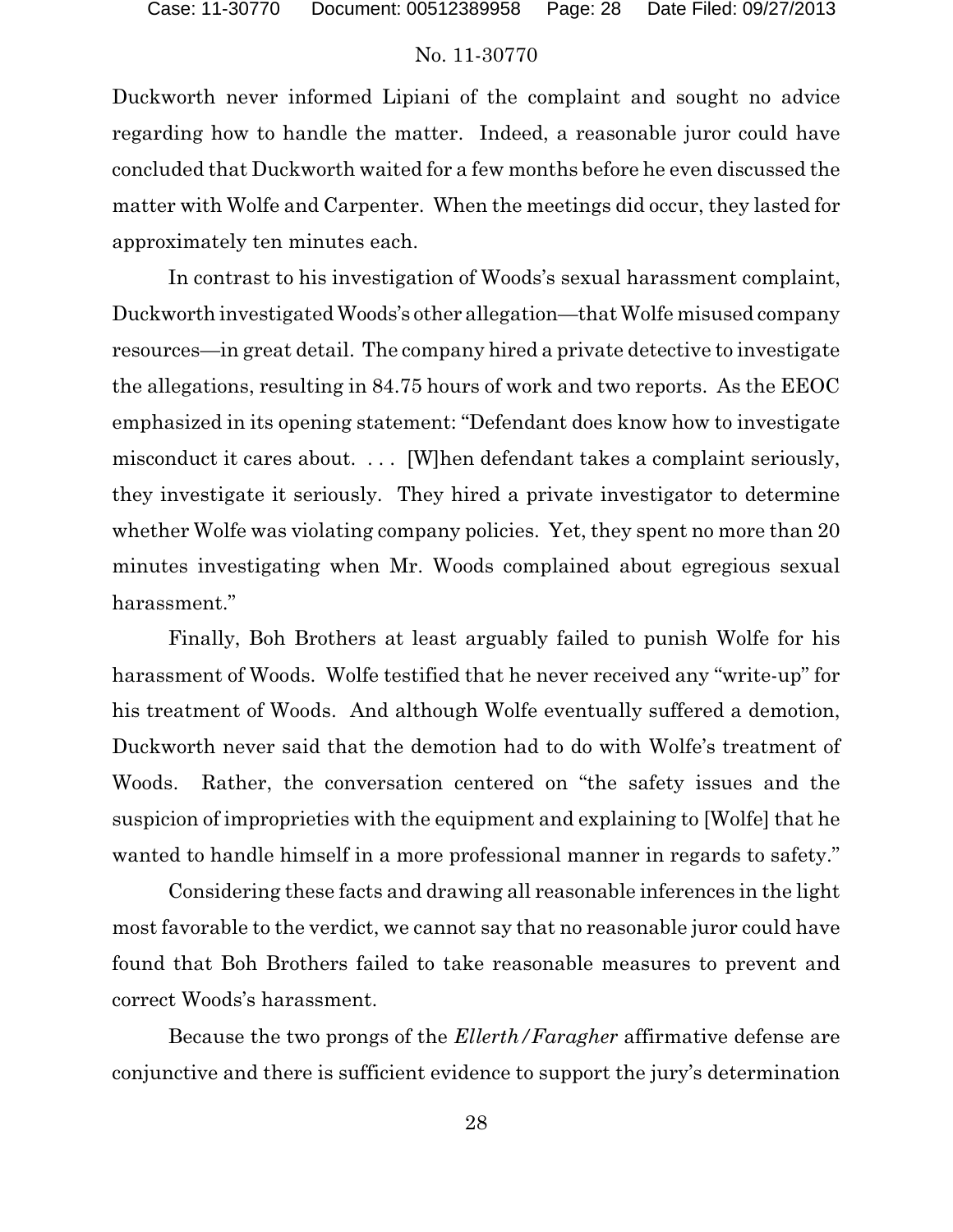on prong one, we need not consider prong two: whether Woods satisfied his duty to take full advantage of his employer's preventative and corrective measures. $^{27}$ We note that the evidence was thin on this prong: Woods's initial informal complaints to Carpenter made no reference to sexual harassment, and Woods did not raise the issue with Duckworth until months later, after he thought he had been fired for an unrelated incident.

Had Boh Brothers adopted suitable institutional policies and educational programs regarding sexual harassment, it may have avoided liability. Because a reasonable juror could have concluded that it did not, we uphold the jury's rejection of Boh Brothers's *Ellerth/Faragher* affirmative defense.<sup>28</sup>

**B.** 

Having decided that the evidence supports the jury's liability finding, we turn next to whether it supports the jury's punitive damages award. A Title VII plaintiff may recover punitive damages upon proof that the defendant acted "with malice or with reckless indifference to the federally protected rights of an

 $27$  This requirement serves Title VII's purpose of encouraging "employees to report harassing conduct before it becomes severe or pervasive." *Ellerth*, 524 U.S. at 764; *see Baldwin v. Blue Cross/Blue Shield of Ala.*, 480 F.3d 1287, 1307 (11th Cir. 2007) ("The genius of the *Faragher-Ellerth* plan is that the corresponding duties it places on employers and employees are designed to stop sexual harassment before it reaches the severe or pervasive stage amounting to discrimination in violation of Title VII.").

<sup>28</sup> While the *Ellerth/Faragher* affirmative defense offers meaningful protection to well-intentioned defendants who take preventative and corrective measures to address harassment in the workplace—it is not the only safety valve for defendants facing Title VII claims. Regardless of the existence of an internal complaint, Title VII itself requires an employee to file an EEOC claim in a timely and specific manner. For example, a plaintiff must file a complaint with the EEOC within 180 days of the alleged discriminatory act (or within 300 days if the plaintiff has initially instituted proceedings with a state or local agency with authority to grant relief). 42 U.S.C. § 2000e–5(e)(1). In addition, a Title VII plaintiff must exhaust all administrative remedies. *Tolbert v. United States*, 916 F.2d 245, 247 (5th Cir. 1990). "Ordinarily, an employee may not base a Title VII claim on an action that was not previously asserted in a formal charge of discrimination to the EEOC, or that could not 'reasonably be expected to grow out of the charge of discrimination.'" *Filer v. Donley*, 690 F.3d 643, 647 (5th Cir. 2012) (quoting *Pacheco v. Mineta*, 448 F.3d 783, 795 (5th Cir. 2006)).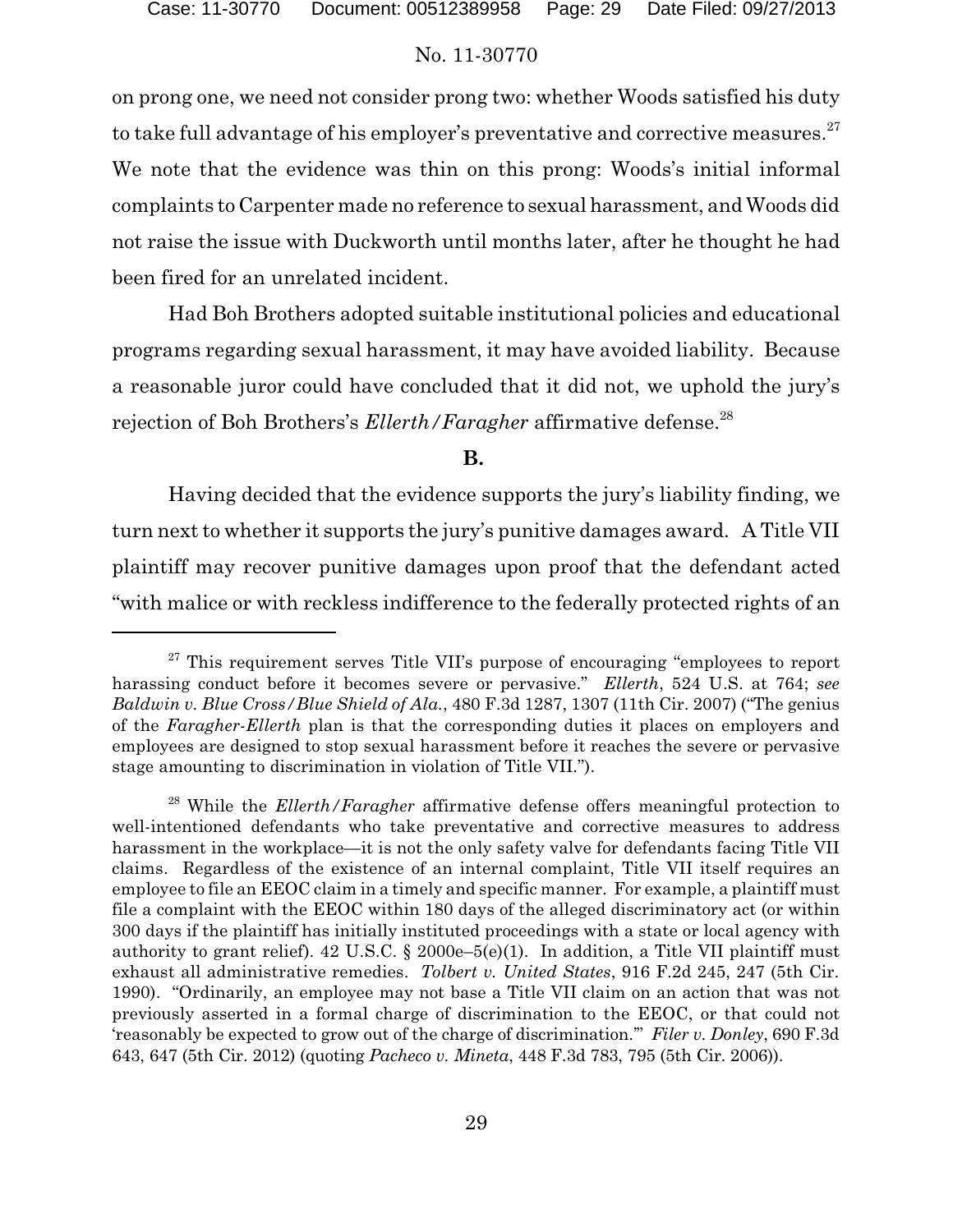aggrieved individual." 42 U.S.C. § 1981a(b)(1). This is a higher standard than the showing necessary for compensatory damages, satisfied in "only a subset of cases involving intentional discrimination." *Kolstad v. Am. Dental Ass'n*, 527 U.S. 526, 534 (1999). Thus, "not every sufficient proof of pretext and discrimination is sufficient proof of malice or reckless indifference." *Hardin v. Caterpillar, Inc.*, 227 F.3d 268, 270 (5th Cir. 2000).<sup>29</sup> Moreover, even if particular agents acted with malice or reckless indifference, an employer may avoid vicarious punitive damages liability if it can show that it made good-faith efforts to comply with Title VII.<sup>30</sup> *Kolstad*, 527 U.S. at 545–46. Given these stringent standards, a plaintiff faces what our sister circuit has called a "formidable burden" in seeking punitive damages for employment discrimination. *Canny v. Dr. Pepper/Seven-Up Bottling Grp., Inc.*, 439 F.3d 894,

 $29$  For example, several courts have held that a plaintiff is entitled to compensatory, but not punitive, damages, even where supervisors knew of discriminatory conduct and failed to afford employees a clear path to report the discrimination. *See, e.g.*, *Sturgill v. United Parcel Serv., Inc*., 512 F.3d 1024, 1035 (8th Cir. 2008) (finding punitive damages inappropriate where the evidence showed no individual or corporate malice or reckless indifference to the company's Title VII obligations); *Splonge v. Shoney's, Inc.*, 97 F.3d 488, 490–91 (11th Cir. 1996) (denying punitive damages where higher management had constructive knowledge of discriminatory conduct); *Walters v. City of Atlanta*, 803 F.2d 1135, 1147 (11th Cir. 1986) (finding no evidence in the record to suggest reckless disregard for plaintiff's rights where plaintiff was treated courteously, but discriminated against, in his endeavor to obtain a directorship position); *Soderbeck v. Burnett Cnty*., 752 F.2d 285, 290 (7th Cir. 1985) (finding punitive damages to be improper on the basis of discharge to make a supervisor's life easier, despite evidence in the record of discrimination stemming from political differences); *see also Dudley v. Wal-Mart Stores, Inc*., 166 F.3d 1317, 1323 (11th Cir. 1999) (emphasizing that punitive damages are "to punish those who have actually done wrong and not those who have liability by implication of law only").

<sup>&</sup>lt;sup>30</sup> Whether an employer acts in "good faith" is a distinct inquiry from whether an employer established the *Ellerth/Faragher* affirmative defense. *See Harris v. L & L Wings, Inc.*, 132 F.3d 978, 983 (4th Cir. 1997) (illustrating that, in some cases, the existence of a written policy against discrimination "operat[es] as a total bar to employer liability for punitive damages"); *see also Scrivner v. Socorro Indep. Sch. Dist.*, 169 F.3d 969, 971–72 (5th Cir. 1999) (finding bad faith where a teacher thwarted the purposes of Title VII by misleading investigators). Put differently, a policy adopted in good faith can be unreasonable or unsuitable to the circumstances, such that the defendant can satisfy the *Kolstad* good faith inquiry, but not prong one of the *Ellerth/Faragher* defense.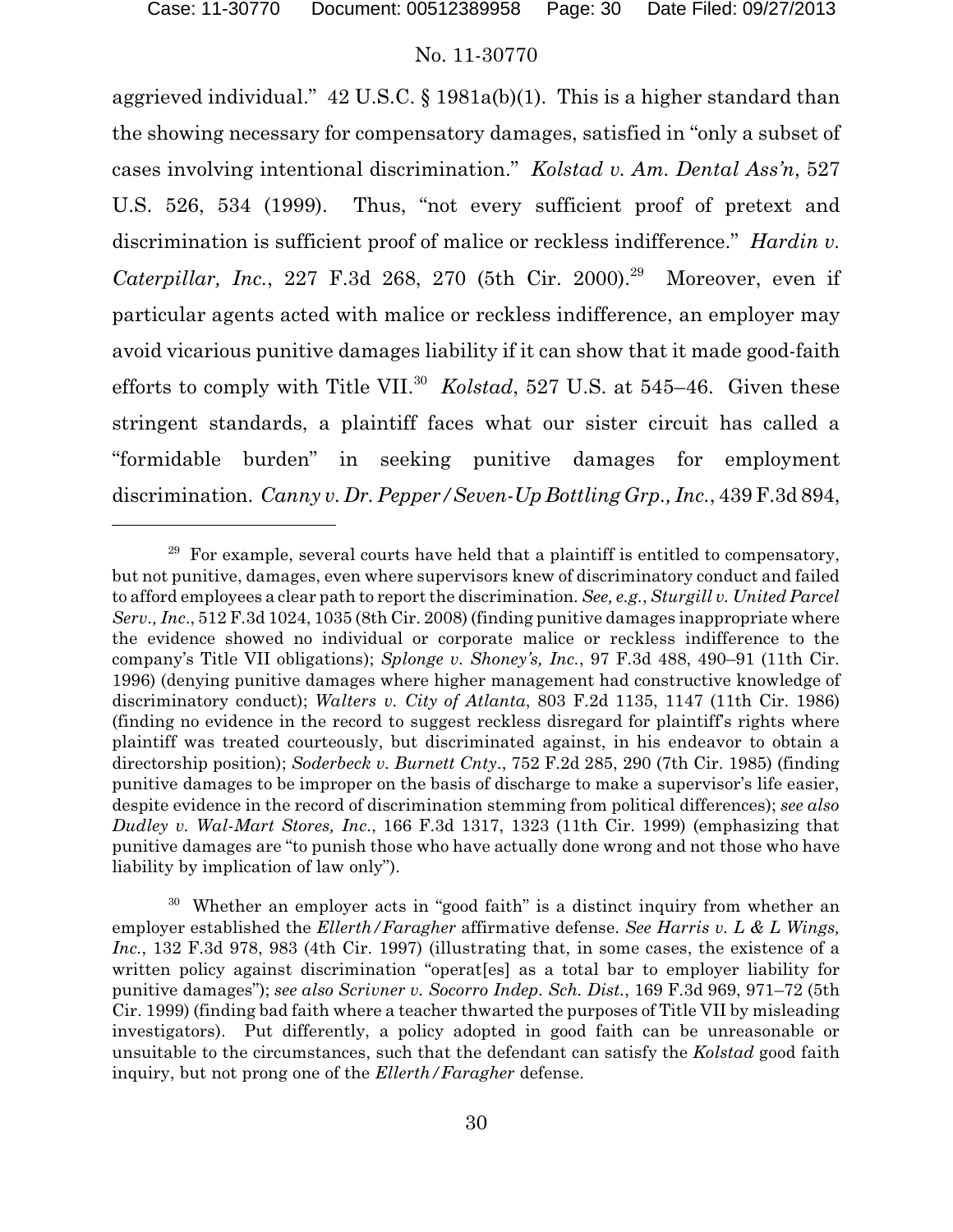903 (8th Cir. 2006) (internal quotation marks omitted).

Ultimately, the terms "malice" and "reckless indifference" "focus on the actor's state of mind." *Kolstad*, 527 U.S. at 535. Both "pertain to the employer's knowledge that it may be acting in violation of federal law, not its awareness that it is engaging in discrimination." *Id*. Thus, the defendant employer "must at least discriminate in the face of a perceived risk that its actions will violate federal law to be liable for punitive damages." *Id*. at 536. Even intentional discrimination may not meet this standard where the employer is "unaware of the relevant federal prohibition" or "discriminates with the distinct belief that its discrimination is lawful." *Id*. at 537. For example, punitive damages may not be appropriate where the underlying theory of discrimination is "novel or otherwise poorly recognized." *Id.* at 536–37.

Here, although we affirm the jury's finding that Boh Brothers engaged in intentional discrimination, the EEOC cannot meet the higher burden to show that it did so "in the face of a *perceived* risk" that its actions would "violate federal law." *See id.* at 536 (emphasis added). In investigating Woods's complaint, Duckworth's understanding was that sexual harassment was illegal only if it involved "unwanted advances" or "sexual desire." When asked: "You didn't think that Mr. Wolfe was sexually harassing Mr. Woods because you don't think that Mr. Wolfe has any interest in guys; correct?" Duckworth answered: "Yes." Likewise, when the EEOC asked Wolfe: "You never learned that it was against the law for a male supervisor to sexually harass a male employee until after Mr. Woods left Boh Brothers; is that correct?" Wolfe answered: "That's correct." When asked:"Your current understanding about the company's policies on sexual harassment is that same-sex harassment only happens where a male supervisor abuses an employee because the employee is a homosexual; is that right?" Wolfe answered: "That's what I thought at the time." The EEOC offered nothing to rebut this testimony. Thus, the uncontroverted evidence shows that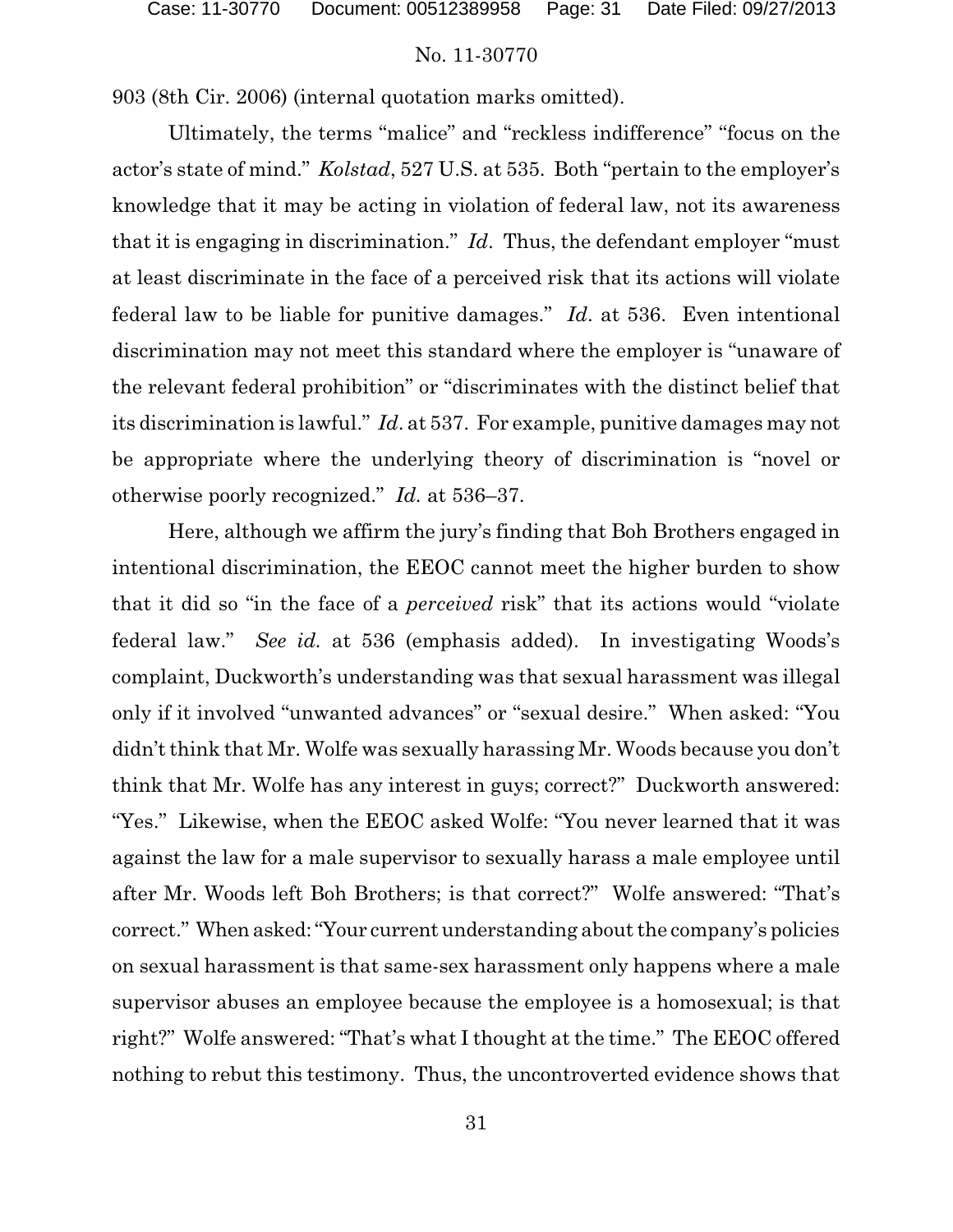neither Wolfe nor Duckworth subjectively understood that male-on-male sexual harassment, based on something other than sexual desire, was sufficient to violate federal law.

Although the federal law at issue in this case—most importantly, *Price Waterhouse* and *Oncale*—is not new, we had not directly addressed whether a plaintiff could rely on evidence of gender-stereotyping in a same-sex discrimination case at the time of Wolfe's harassment. Thus, while Wolfe and Duckworth's subjective understandings of same-sex harassment, and Boh Brothers's failure to train its employees regarding the issue, may have been illadvised, it was not malicious or recklessly indifferent.<sup>31</sup> Because the uncontroverted evidence shows that Boh Brothers did not subjectively perceive a risk of violation of federal law, we conclude that Boh Brothers was entitled to judgment as a matter of law overturning the jury's punitive-damages award.

We note, however, that this holding upsets the district court's compensatory-damages award. The jury awarded a total of \$451,000 in damages: \$201,000 compensatory<sup>32</sup> and \$250,000 punitive. But 42 U.S.C.  $§ 1981a(b)(3)(D)$  caps the available damages at \$300,000.<sup>33</sup> To comply with this cap, the district court reduced the EEOC's compensatory damages to \$50,000 and left the punitive damages intact, resulting in a \$300,000 judgment against

<sup>31</sup> *See Jeffries v. Wal-Mart Stores, Inc.*, 15 F. App'x 252, 269 (6th Cir. 2001) (unpublished but persuasive) ("Plaintiff has provided no evidence that Defendant's employees knew of the federal prohibition against retaliation, or the state prohibitions for that matter, and none of the actions taken by Defendant's employees could lead a reasonable juror to infer 'evil intent.'").

 $32$  The jury awarded \$1,000 in back pay and \$200,000 in mental anguish damages.

 $33$  Specifically, 42 U.S.C. § 1981a(b)(3)(D) caps the sum of "the amount of compensatory damages awarded under this section for future pecuniary losses, emotional pain, suffering, inconvenience, mental anguish, loss of enjoyment of life, and other nonpecuniary losses" and the "amount of punitive damages awarded under this section" at \$300,000 for companies with "more than 500 employees in each of 20 or more calendar weeks in the current or preceding calendar year."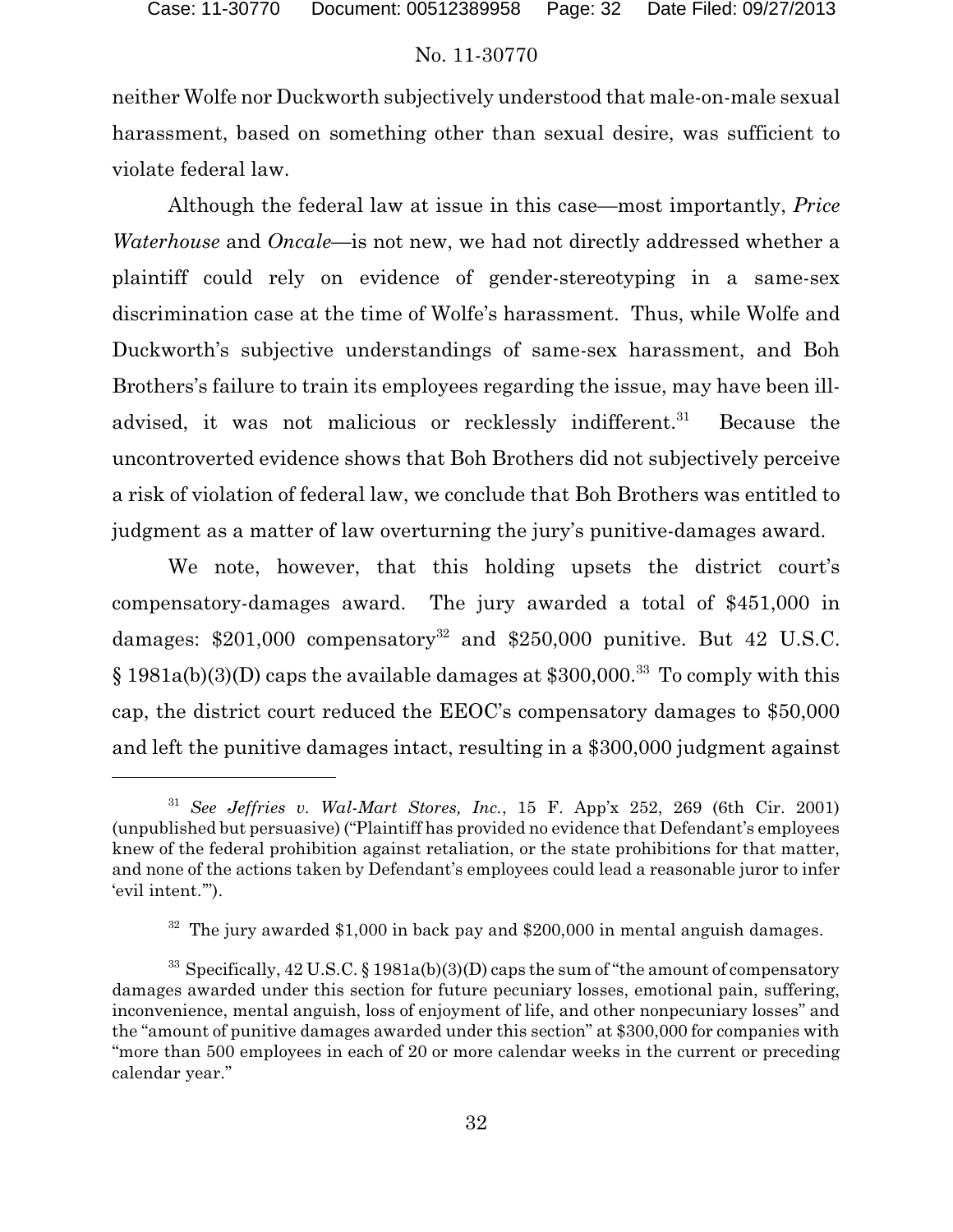Boh Brothers.

It appears from the record that the district court decided to reduce the EEOC's compensatory damages, rather than its punitive damages, for two reasons. First, the EEOC advocated this approach based on *Abner v. Kansas City Southern Railroad Co.*, 513 F.3d 154, 164 (5th Cir. 2008), which it relied on for the proposition that the district court lacked discretion to reduce a punitivedamages award that fell below the statutory cap.<sup>34</sup> Second, the district court expressed some hesitation regarding the jury's compensatory-damages award. On this record, it is unclear whether the district court would have awarded the EEOC the entire \$201,000 compensatory-damages amount absent the statutorydamages cap. Accordingly, we remand to the district court to consider in the first instance whether the evidence is sufficient to support the jury's \$201,000 compensatory damages finding. Having presided over the trial and heard the evidence directly, the district court judge is in the best position to assess this issue.<sup>35</sup>

<sup>34</sup> Boh Brothers disputed the EEOC's interpretation of *Abner* at the post-trial conference. After the district court issued its judgment in this case, we affirmed a district court's use of its discretion to grant a remittur of a Title VII punitive damages award that fell below the statutory cap. *EEOC v. Serv. Temps Inc.*, 679 F.3d 323, 337–38 (5th Cir. 2012).

 $35$  Judge DeMoss's dissent emphasizes that the EEOC did not challenge the reduction of its compensatory damages award on appeal. But, of course, the EEOC could not appeal the issue. It is "more than well-settled that a party cannot appeal from a judgment unless 'aggrieved' by it." *In Re Sims*, 994 F.2d 210, 214 (5th Cir. 1993) (citation omitted). "Simply stated, a party who has obtained a judgment in his favor, *granting the relief sought*, is not aggrieved by it." *Id.* (emphasis added). Indeed, we have emphasized that a "cross-appeal filed for the sole purpose of advancing additional arguments in support of a judgment is worse than unnecessary, because it disrupts the briefing schedule, increases the number (and usually the length) of briefs, and tends to confuse the issues." *Id.* (citation and internal quotation marks omitted).

Here, the district court's judgment awarded the EEOC all of the relief allowable under the statute; accordingly, it had no grounds to appeal the *manner* in which the court reached the \$300,000 figure. *See, e.g.*, *Lindheimer v. Ill. Bell Tel. Co.*, 292 U.S. 151, 176 (1934) (dismissing appeal of prevailing party); *Ward v. Santa Fe Indep. Sch. Dist.*, 393 F.3d 599, 603 (5th Cir. 2004) (finding that the plaintiffs lacked standing because they "received all of the relief they requested and cannot demonstrate any adverse effect resulting from the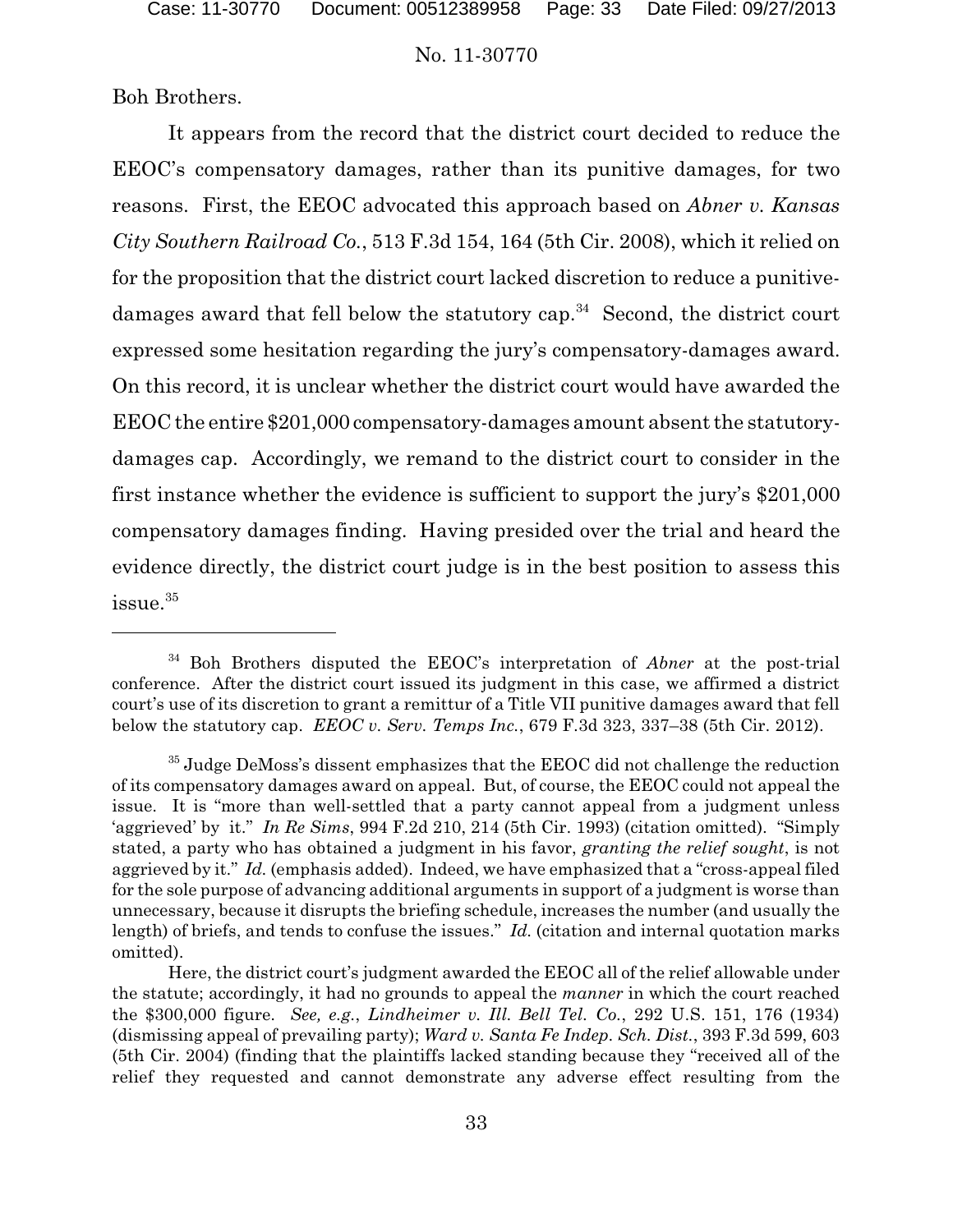We turn finally to Boh Brothers's last argument: that the district court erred in awarding the EEOC injunctive relief and that, in any event, the scope of the injunction was too broad.

### **C.**

As Boh Brothers recognizes, injunctive relief is mandatory in the wake of a Title VII violation "absent clear and convincing proof of no reasonable probability of further noncompliance with the law." *Serv. Temps Inc*., 679 F.3d at 338 n.51 (quoting *James v. Stockham Valves & Fittings Co.*, 559 F.2d 310, 354 (5th Cir. 1977) and citing *EEOC v. Rogers Bros., Inc.*, 470 F.2d 965, 966–67 (5th Cir. 1972)). We review the scope of the injunction for abuse of discretion. *Id.* at 338.

Here, the district court held that Boh Brothers failed to demonstrate, by clear and convincing evidence, that future violations of Title VII were not reasonably likely to occur. Considering the evidence discussed in Sections III and IV(A) above, we agree. Although Boh Brothers complains that the injunction is too broad, it does not specifically articulate *how.* That is, Boh Brothers does not explain which particular provisions of the injunction are excessive and unnecessary to prevent future violations. Moreover, as the district court noted, Boh Brothers offered "no sworn testimony to support its claims" that the injunction was unreasonable and overly burdensome. Thus, on this record, Boh Brothers has not met its burden to show that the district court abused its discretion with respect to the scope of the injunction. The injunction is reasonably tailored to address deficiencies in Boh Brothers's sexual harassment policies, inform and train employees regarding the relevant law, and

judgment"); *Fountain v. Bd. of Trs. of Biloxi Mun. Separate Sch. Dist.*, 226 F.3d 643 (5th Cir. 2000) (per curiam) ("Only the party aggrieved has standing to appeal."). Because our decision upsets the EEOC's total damages award, the EEOC is now in a different position. We think it best to remand and allow both parties to fully brief and argue whether the evidence is sufficient to support the jury's compensatory damages award.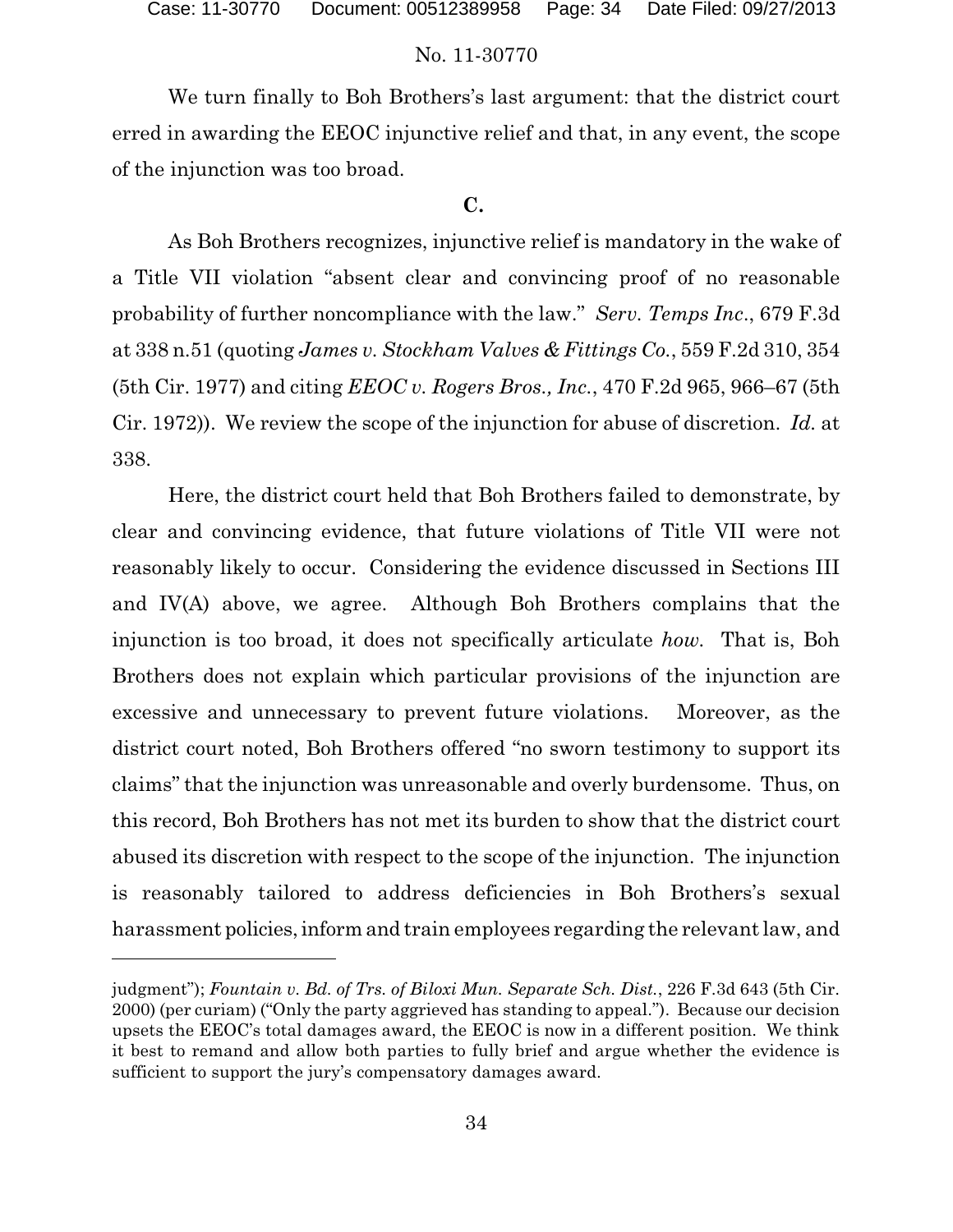prevent similar conduct from recurring. Accordingly, we affirm the issuance and content of the injunction.

# **V.**

We will overturn a jury verdict on sufficiency grounds only in the rare circumstance that the contrary facts and inferences are so strong that a reasonable person could not reach the same conclusion. Applying this bedrock principle here, we AFFIRM in part, VACATE in part, and REMAND for further proceedings consistent with this opinion.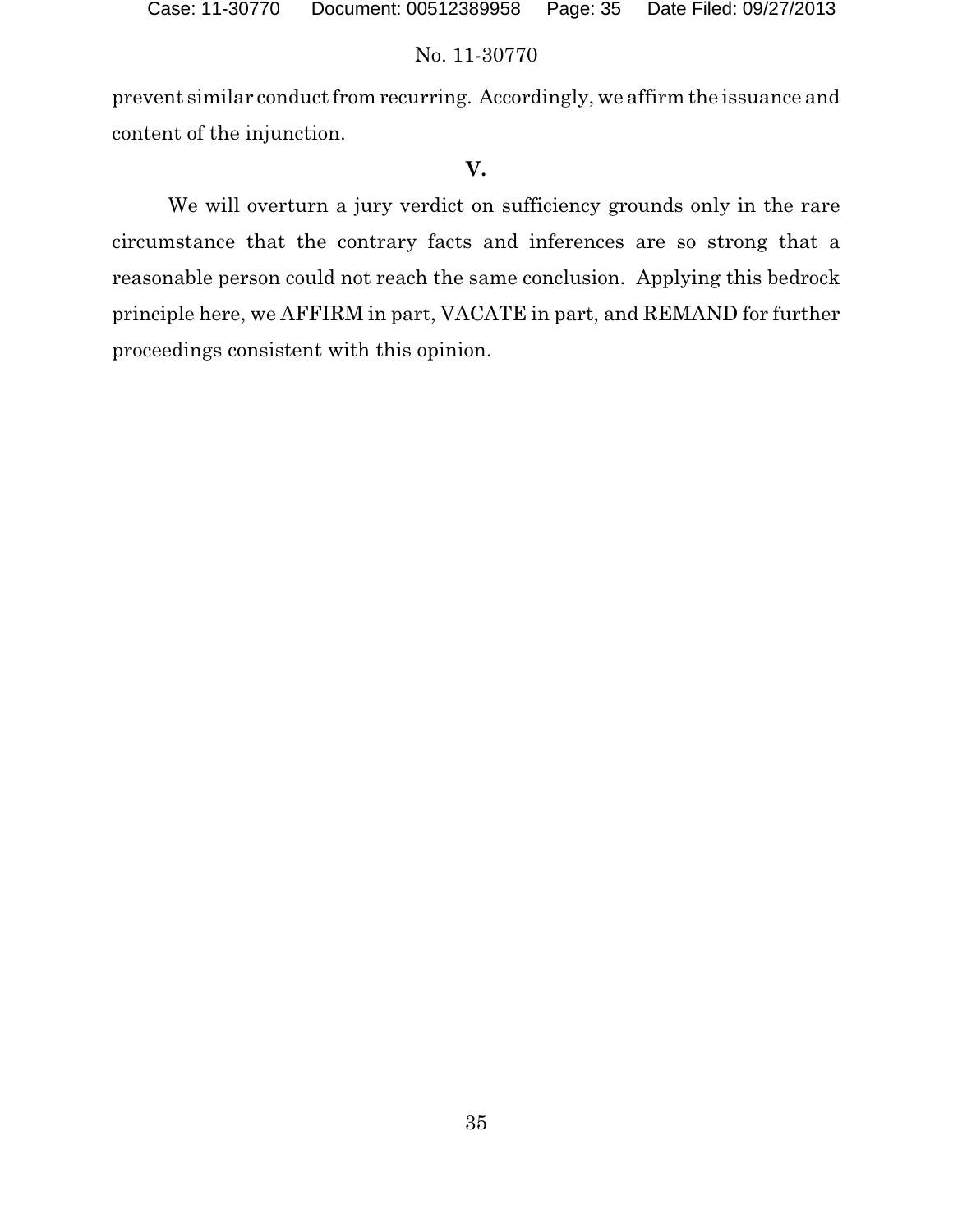E. GRADY JOLLY, Circuit Judge, dissenting, joined by JONES, SMITH, DeMOSS, CLEMENT, and OWEN, Circuit Judges.

Let me first acknowledge that the facts and language in this case, which occurred in an all-male workforce on an ironworker construction site, are not for tender ears. The vulgarities can cast turmoil in a strong stomach, but that does not mean that the laws of the United States have been violated, and it does not require Title VII and the EEOC to serve as federal enforcer of clean talk in a single sex workforce.

The majority notes that the EEOC "may rely on evidence that Wolfe viewed Woods as insufficiently masculine to prove its Title VII claim." That may be true, but the fatal vacuum in the majority's reasoning is that the EEOC, in fact, produced no evidence that Wolfe believed Woods was not a "manly man." This lack of regard for the very foundational requirement that some *reason* for alleged sexual discrimination be presented allows this alleged same-sex stereotyping case to untether Title VII from its current mooring in sexual discrimination. Its application now veers from the realm of valid action against actual *sexual* harassment to a new world, in which Title VII prevents not only sexual harassment, but also myriad other undesirable conduct—regardless of whether that conduct, in fact, even resembles *sexual discrimination*. Accordingly, I respectfully dissent.

I.

While the Supreme Court has made clear that same-sex sexual harassment claims are cognizable under Title VII, it has further acknowledged that proving such claims is more demanding and cumbersome than proving traditional opposite-sex sexual harassment claims. *See Oncale v. Sundowner Offshore Servs., Inc.*, 523 U.S. 75, 80-81 (1998). Thus, in *Oncale* the Court recognized that there must be some identifiable basis for inferring that an alleged harasser is intending to discriminate against a victim on the basis of his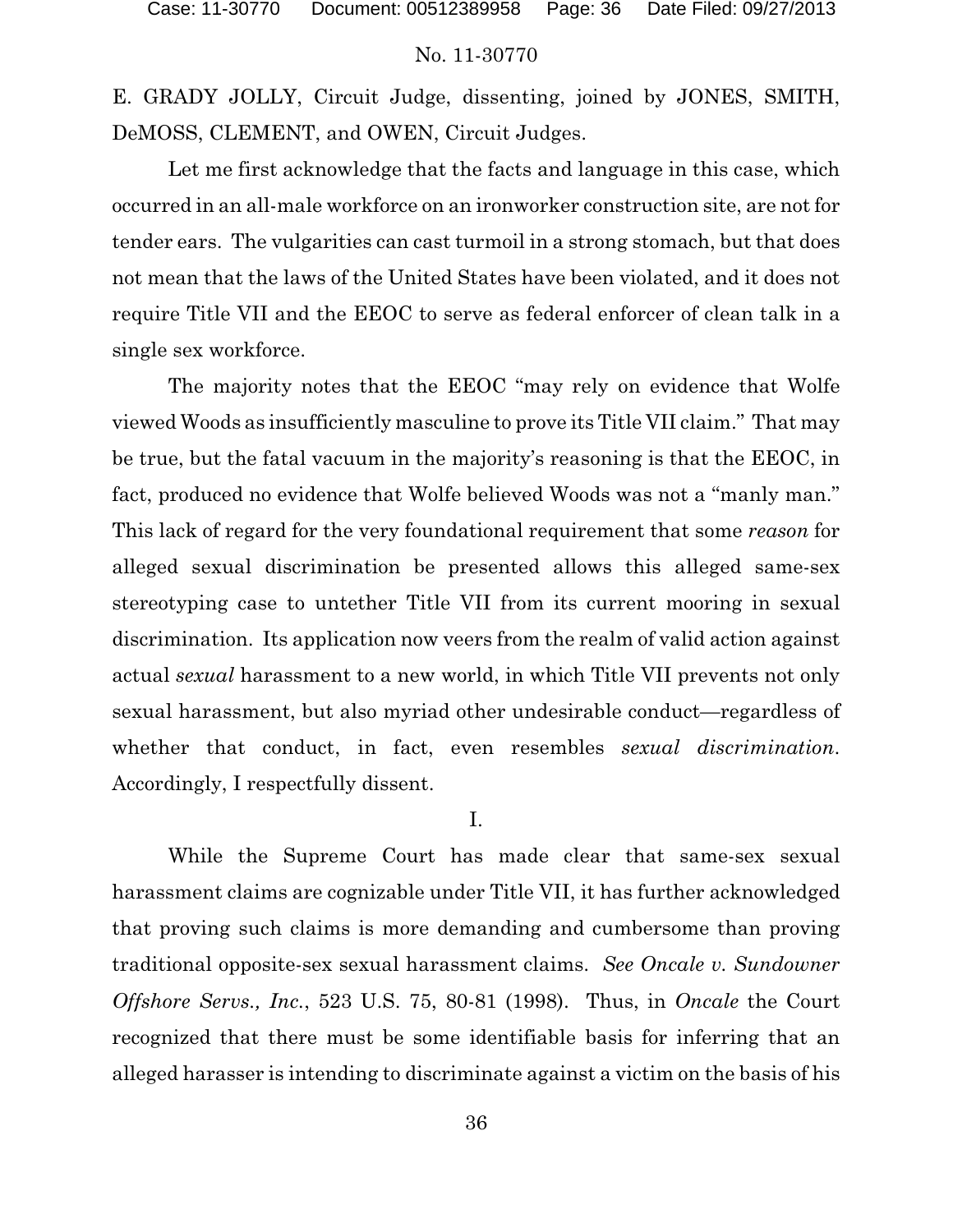or her sex in same-sex discrimination cases. *Id.* For instance, the Court observed that same-sex harassment claims could be viable when there is credible evidence a harasser is homosexual, or when it has been made clear "the harasser is motivated by general hostility to the presence of [members of his or her same sex] in the workplace," or when there is "direct comparative evidence about how the alleged harasser treated members of both sexes in a mixed-sex workplace." *Id.* at 80. Each of these examples is a mechanism for ascertaining an intent to discriminate based upon sex. It is compelling, in the first instance, that none of these factors are present in this case.

But regardless of whether there are other methods for making this determination, the EEOC proffered no basis for inferring discriminatory intent based upon Woods's sex—subjective or objective. Rather, it moves quickly from asserting that other evidentiary paths are available to a conclusion that, because Wolfe targeted certain words and acts at Woods, Wolfe's mal intent to sexually discriminate against Woods was proved. This line of reasoning completely abdicates the burden prescribed to plaintiffs in same-sex sexual discrimination cases by the Supreme Court in *Oncale*—which is not simply to assert the basis for the inference of harassment based upon sex, but to further prove the truth of that assertion. The *Oncale* Court specifically held "[t]he same chain of inference" present in male-female sexual harassment claims—i.e., the assumption that certain "proposals would not have been made to someone of the same sex"—is available in same-sex sexual harassment cases only if an additional step is taken to illuminate the basis of the inference. *Id.* at 80. Unlike opposite sex Title VII claims, therefore, in same-sex suits a plaintiff must elucidate and prove the premise of his assertion that the harassment is *because of* sex—it is not assumed automatically.

In this case, the EEOC's proffered premise is that Wolfe subjectively believed Woods was somehow not "manly." But the only evidence the EEOC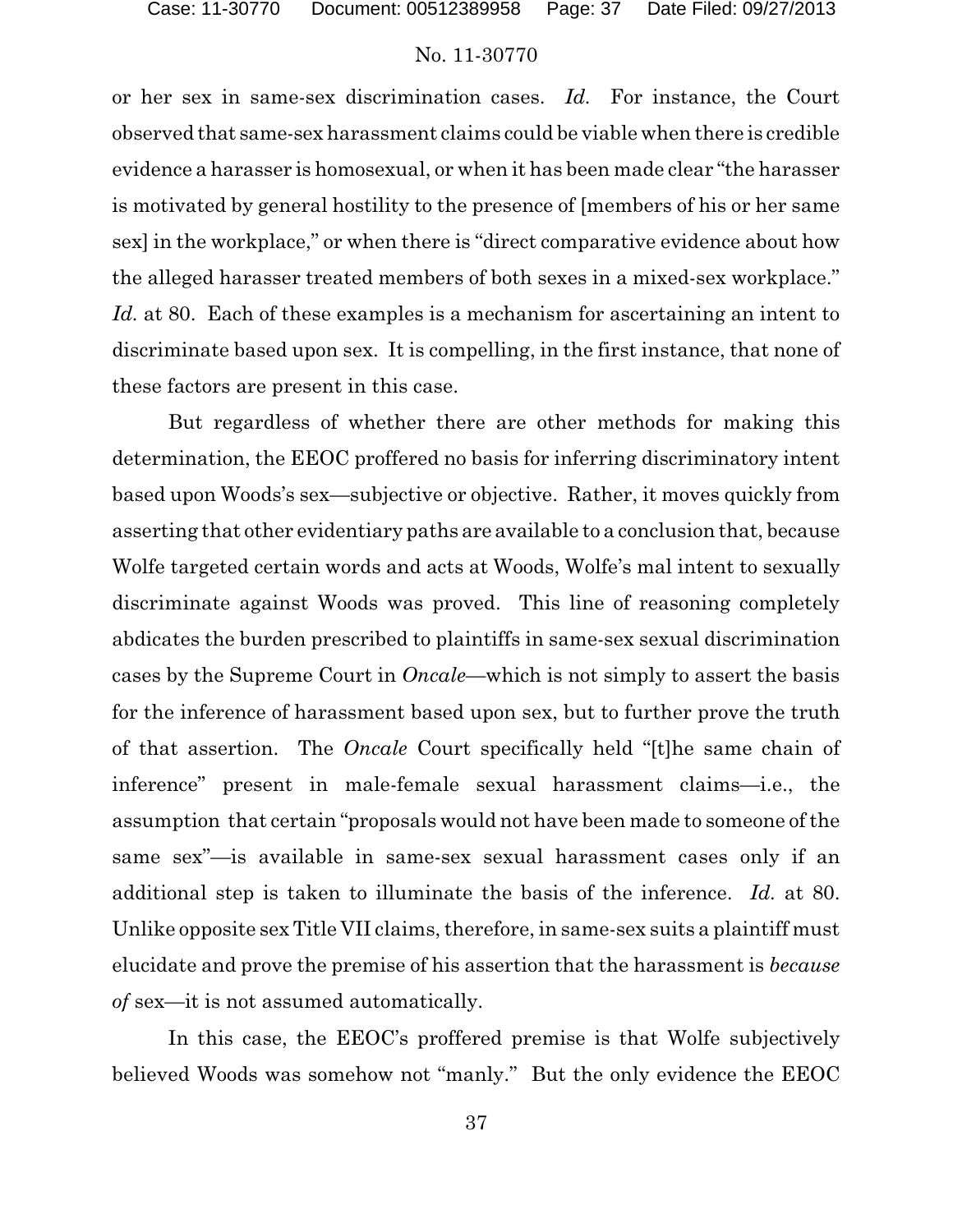provided supporting this premise related to Woods's use of Wet Ones; Wolfe himself testified that, aside from this, he emphatically did not believe or consider Woods feminine, but, instead, Woods was "an iron worker just like the rest of [t]hem." And Woods himself offered no other explanation as to why he believed Wolfe was sexually harassing him, as opposed to simply taunting him as Wolfe did every other iron worker on the all-male job site. Indeed, Woods never stated that he felt Wolfe called him names and behaved crudely with him because Wolfe believed Woods did not conform to gender norms.<sup>1</sup> Thus, even the plaintiff did not contend his alleged harasser harassed him because he did not act "manly."

Moreover, there is simply no evidence, garnered from Woods, Wolfe, or any of the other men who testified, that Woods failed objectively to conform to traditional "male gender norms." The majority notes that "[w]e do not require a plaintiff to prop up his employer's subjective discriminatory animus by proving that it was rooted in some objective truth." In other cases this assertion may be true. When, however, the subjective discriminatory animus of the employer is itself in question, objective evidence may be necessary to demonstrate the presence or absence of such an intent. *See, e.g.*, *Medina v. Income Support Div., New Mexico*, 413 F.3d 1131, 1135 (10th Cir. 2005) (finding no sexual harassment based upon gender stereotyping when "there [wa]s no evidence . . . that [the plaintiff] did not dress or behave like a stereotypical woman"). If a victim possesses no characteristics, exhibited or unexhibited, of nonconformance with gender stereotypes, then there would appear to be no basis for an alleged

 $1$  Woods testified he felt harassed by Wolfe, but never offered an explanation as to why he felt this was *sexual* discrimination. At one point during his testimony, Woods's lawyer asked him in what way he felt Wolfe treated him differently than Wolfe treated others on site, and Woods's answer was that "he treated them more like you're supposed to treat a grown man." USCA5 at 1746. But this suggests only that Wolfe's conduct was itself adult-to-juvenile conduct. Nowhere in his testimony did Woods state he felt Wolfe harassed him because Wolfe thought he did not act "manly."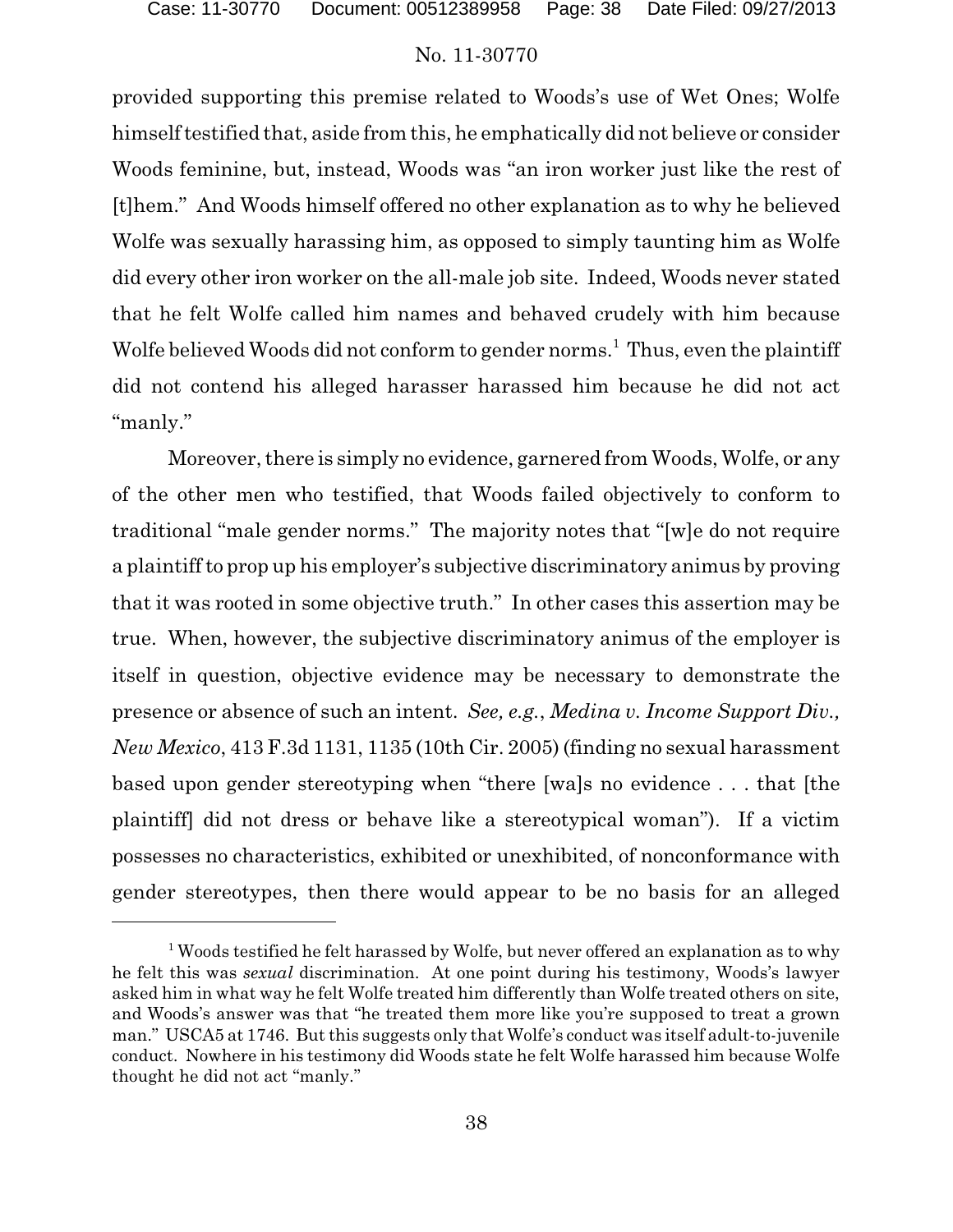harasser to possess a subjective intent to discriminate against that victim because of nonconformance. And in cases such as this, where the alleged harasser does not consider the victim to be unmanly—and even the victim does not testify otherwise—and the alleged harasser further treats the victim with the same or similar disrespect with which he treats his other coworkers, we are left without anything tethering a claim of discrimination because of sex to the realities of the workplace. To reach any other conclusion is to say that when a supervisor persists in referring to an unquestionably manly man as a sissy, the laws of the United States have been broken, requiring the full force of the United States executive and judiciary to descend upon some small business and extract hundreds of thousands of dollars in fees and damages from its till. Such a result is simply at odds with Title VII, which is only violated in cases of discrimination based upon the victim's sex.<sup>2</sup>

The majority isolates from its context the language and conduct of Wolfe, and seizes upon it as reflecting a subjective intent to discriminate on the basis of Woods' sex, saying that the harassing out-of-context words and conduct, "lend themselves to a reasonable inference on the part of the jury that Wolfe viewed Woods as insufficiently masculine." That is to say, the majority relies on the harassment, in and of itself, as a substitute for actual evidence reflecting a subjective intent of Wolfe to engage in sex discrimination against Woods – completely ignoring the all male iron worker environment where it occurred. The majority thus engages in a distraction from the proper legal analysis by treating this case as if it were sexual harassment between male and female when the inference of sex discrimination may be presumed by words and

 $2$  Thus, to reiterate, reference to the objective facts of this case is relevant simply to show that there was no basis from which a jury could have drawn a conclusion of intentional discrimination based upon same-sex stereotyping.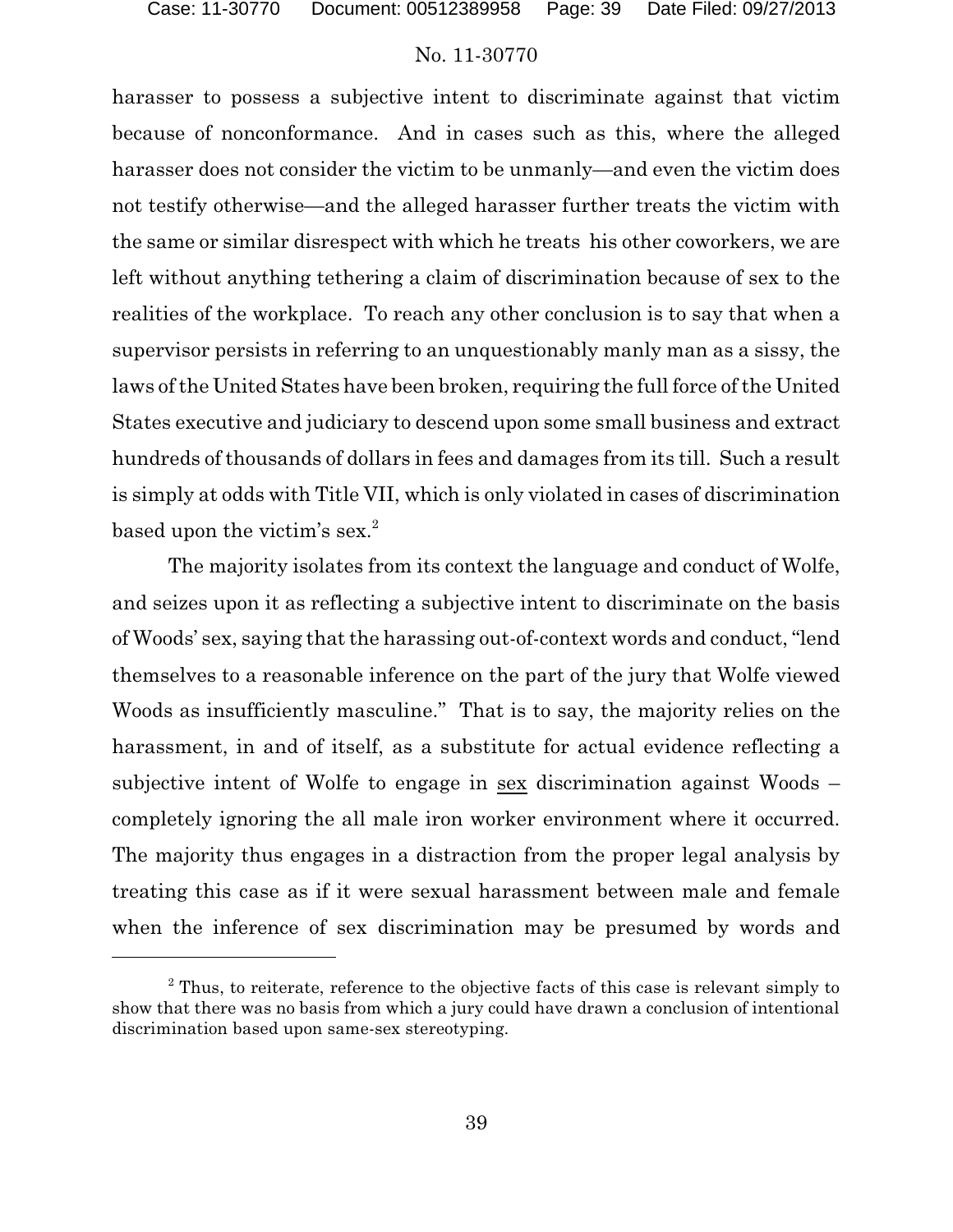conduct.<sup>3</sup> In same-sex sexual harassment cases, particularly in an all-male workforce where rowdy language is commonplace, the reason for harassment (i.e. whether it is because of sex) must be distilled and proved by the plaintiff, a showing which the majority has utterly failed in making. The majority should call it for what it is: immature and gutter behavior between and among male coworkers. And then drop it.

It is especially inappropriate in this case to assume that Wolfe's use of words like "pu--y" and "fa--ot" necessarily connoted a desire to sexually discriminate, because all of the evidence indicates Wolfe used these and similar words towards the other men on site on a daily basis. In fact, the record is replete with testimony that Wolfe was vulgar with everyone on site, aiming derogatory terms with sexual innuendoes at each of them, exposing himself to them, and pretending to "hump" several men on site. And while Wolfe was unquestionably the crudest ironworker on the site, the evidence indicates all the men were generally more vulgar here than they would have been in a mixed-sex society, and that such sexually-charged words were bandied about regularly. The EEOC has identified no basis for presuming that Wolfe directed these words and actions at Woods, particularly, or at any of the other ironworkers for that matter, out of a subjective intent to sexually discriminate against him or them. This failure should end the discussion and the case.

Indeed, the case the majority cites for the proposition that words alone demonstrate Wolfe's subjective intent itself belies the weakness of its application here. In *Nichols v. Azteca Restaurant Enterprises, Inc.*, 256 F.3d 864 (9th Cir.

 $3$  Even in opposite-sex cases, this assumption is not always valid—context is immensely important in Title VII cases. For example, the Seventh Circuit found the term "'sick bitch'—and . . . the other verbal abuse, and the obscene gesture that [the defendant] directed toward [the plaintiff]—was, in context, not a sex- or gender-related term." *Galloway v. General Motors Serv. Parts Operations*, 78 F.3d 1164, 1167 (7th Cir. 1996), *abrogated in part on other grounds*, *Nat'l R.R. Passenger Corp. v. Morgan*, 536 U.S. 101 (2002).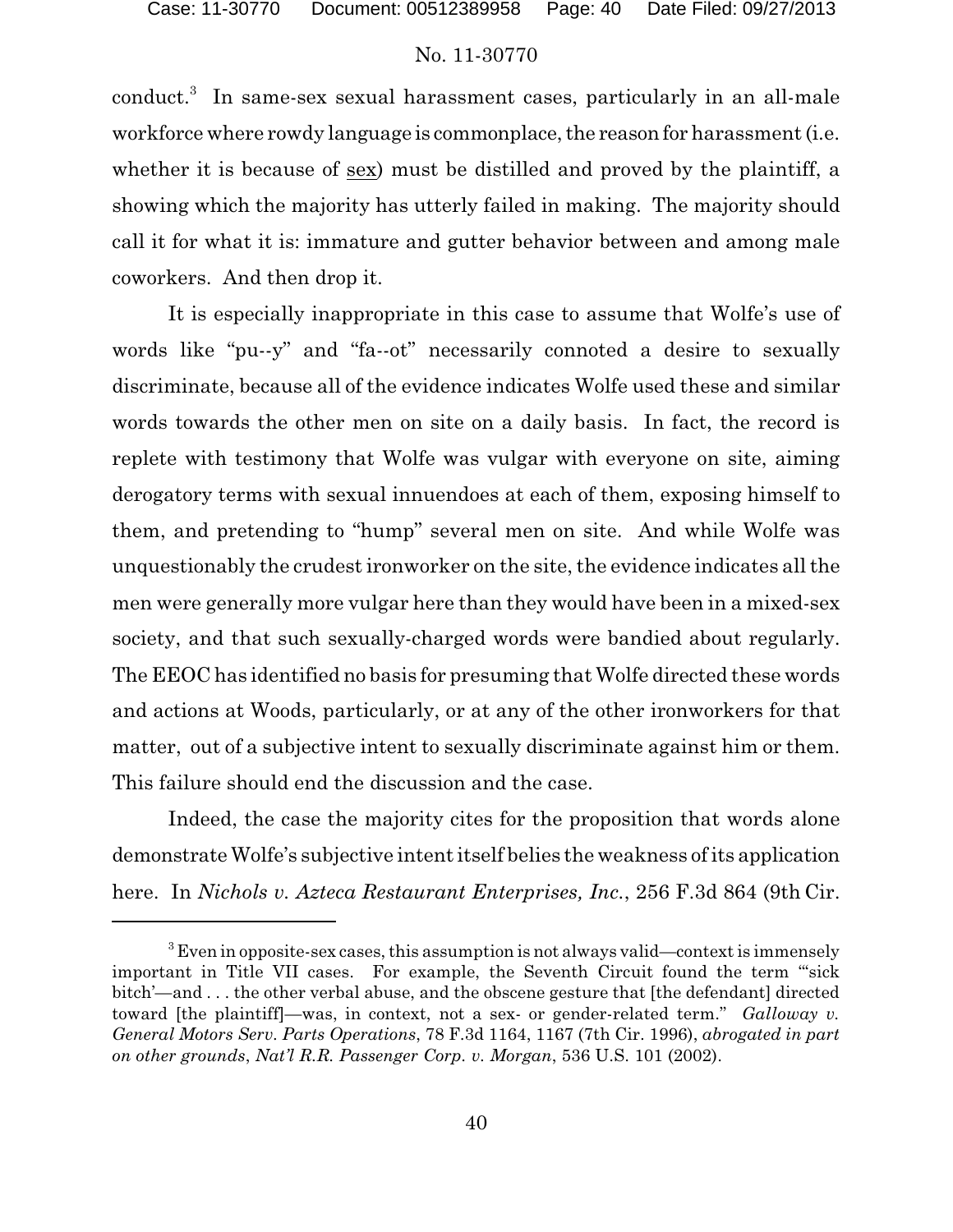2001), the court found "systematic abuse directed at Sanchez reflected a belief that Sanchez did not act as a man should act," when several of Sanchez's coworkers at the restaurant attacked him—and only him—for walking and carrying his tray "like a woman," ridiculed him for not having sexual intercourse with a waitress who was his friend, frequently referred to him as "she" or "her," and directed vulgar names at him that were "cast in female terms." *Id.* at 874. The court then concluded that all of this verbal abuse was closely linked to gender—it did not rely solely upon the names Sanchez's coworkers called him.

Here, quite to the contrary. The record shows, as we have pointed out, that Wolfe was vulgar and used such names with all the men on site, and the EEOC points only to Woods's use of Wet Ones as the basis for presuming he "did not act as a man should act." The patent weakness of the EEOC's attempt to use this singular example of Woods's as the premise for a lawsuit alleging violations of the laws of the United States—and as the sole support for a several hundred thousand dollar verdict—is underscored by the fact that no other circuit has found a Title VII violation on such piddling evidence. As just noted, the Ninth Circuit reached a conclusion that same-sex sexual harassment on the basis of gender stereotypes occurred in the face of far more compelling facts—it is difficult to dispute that a man's coworkers at a restaurant do not think he is "manly" when they single him out, tell him explicitly that he "carr[ies] his tray 'like a woman,'" mock his lack of sexual activity with women, and continuously call him "she" or "her." *Id*. And, to be sure, the Tenth Circuit rejected a claim of sexual discrimination in a setting similar to the one now before us. *Medina*, 413 F.3d 1131. In *Medina*, the court found that the plaintiff failed to demonstrate she was sexually discriminated against because of her failure to comport with gender stereotypes when "there [wa]s no evidence—and no claim—that [the plaintiff] did not dress or behave like a stereotypical woman*. Id.* at 1135.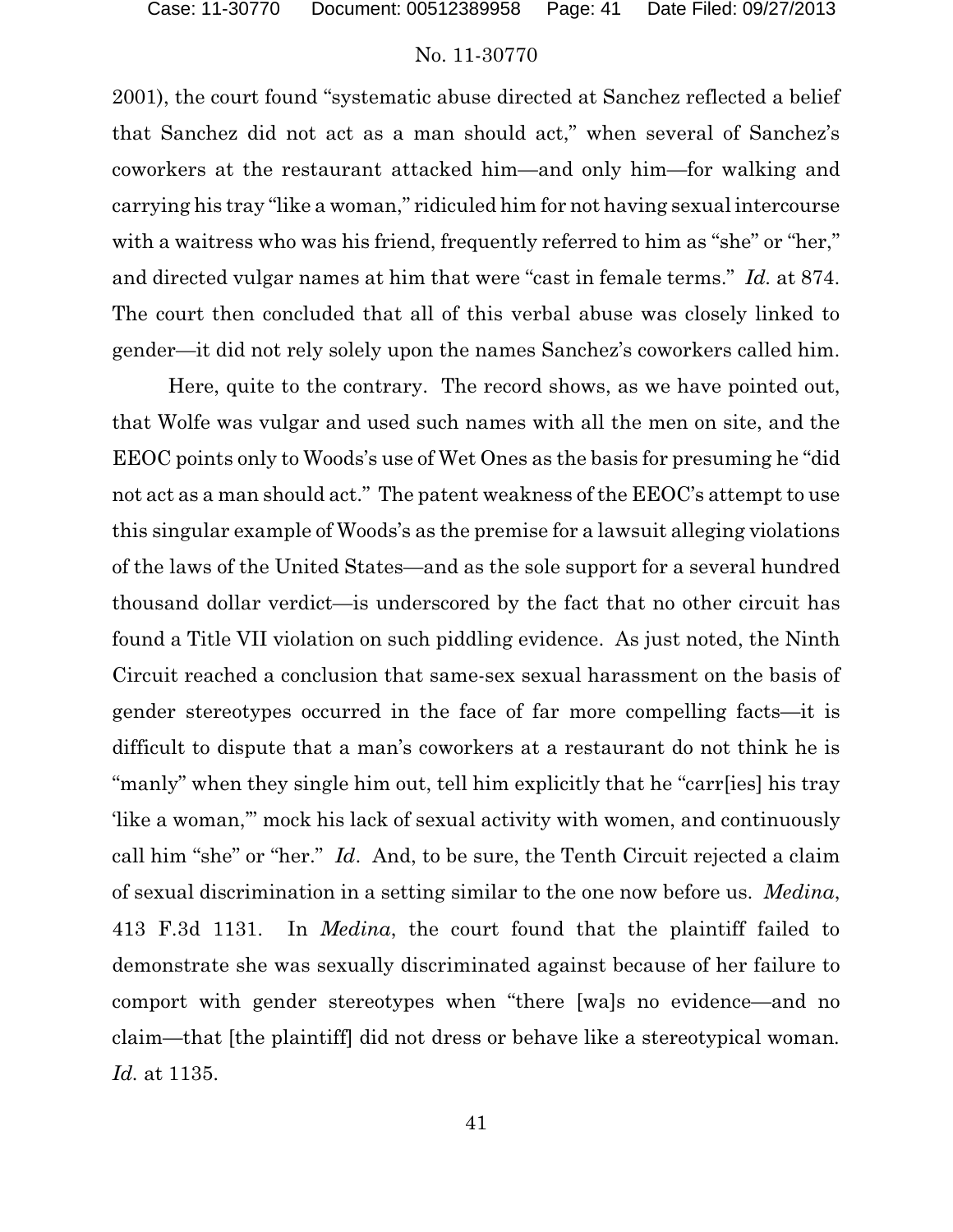Similarly here, there is no evidence Woods did not behave like a stereotypical man—and Woods never claimed that he felt Wolfe discriminated against him because Wolfe believed that he was not manly. The EEOC has demonstrated nothing more than: Wolfe asserted a single act of Woods's that was not manly; and, secondly, that Wolfe was cruder to Woods than he was to most other men on site; but it has in no way demonstrated that this additional crudeness derived from a subjective intent to sexually discriminate against Woods anymore than it did Wolfe's other "victims." This superficial demonstration, when placed in the context of this workplace, may suggest that Wolfe did not like Woods; it utterly fails to speak to the reason for such dislike. *See, e.g.*, *Galloway*, 78 F.3d at 1168 (finding, in context, that "there would not be an automatic inference from his use of the word 'bitch' that his abuse of a woman was motivated by her gender rather than by a personal dislike unrelated to gender").

Furthermore, that the record makes clear Wolfe engaged in materially similar, vulgar conduct with most every other employee on the work site means—on the very same evidence supplied in this case—each of these men can establish a successful claim for sexual harassment. That is, unless there is some motive of Wolfe's peculiar to Woods. But if such a motive existed, the EEOC has neither claimed nor demonstrated it. Nor does the majority illuminate what evidence indicates Wolfe's intent toward Woods was any different. Without evidence of this motive, there is nothing supporting the notion that Wolfe sexually discriminated against Woods alone, as opposed to each and every man with whom he crudely interacted.

Finally, the majority opinion takes no account of the overall social context in which this case occurred. It is important to the case, and to any conclusion of sexual harassment, that these actions occurred in an all-male environment and on the construction site. This setting is customarily vulgar and crude. And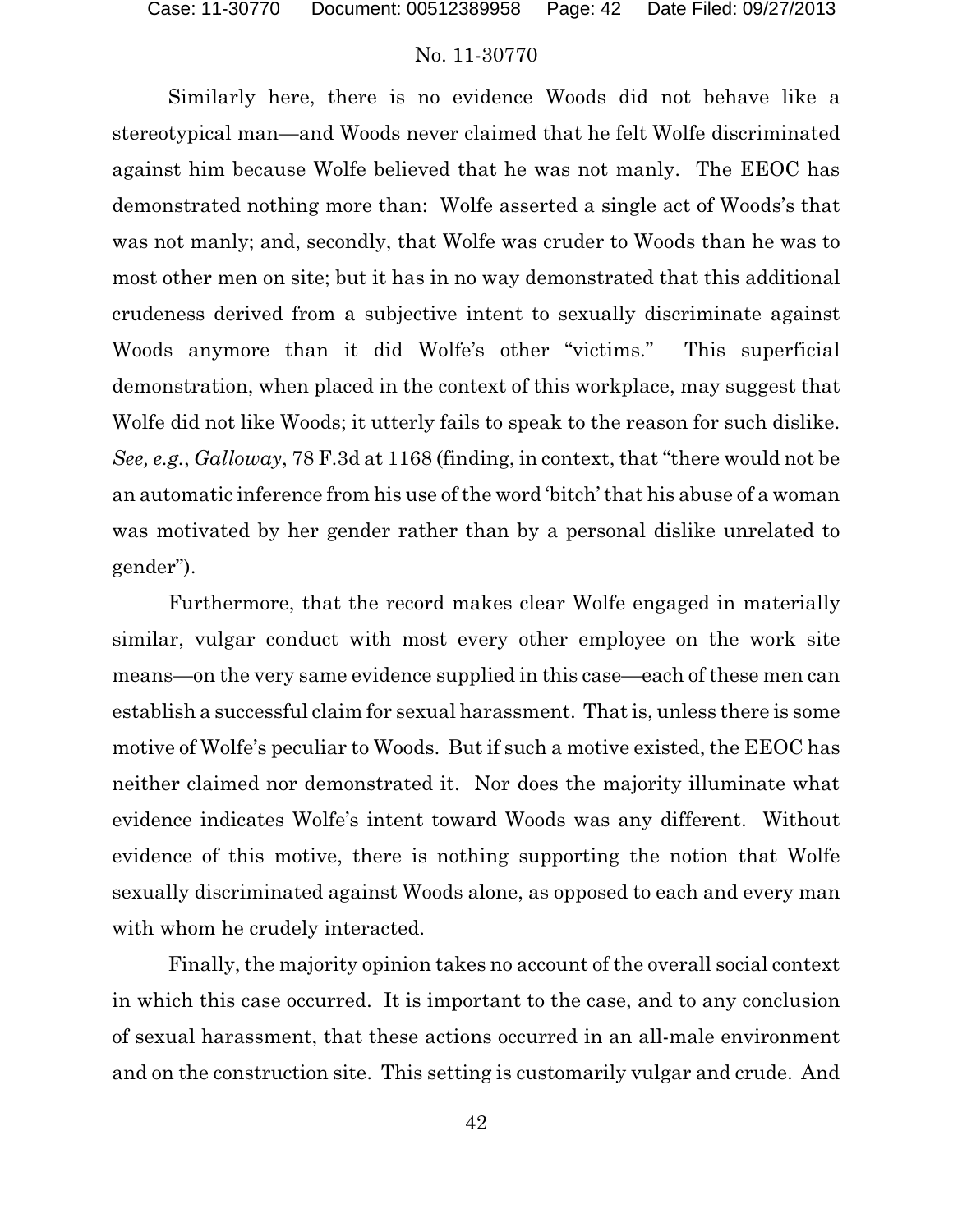the Supreme Court has clearly and repeatedly held that "an appropriate sensitivity to social context," and a recognition that the same actions taken on "the field" versus in the office are importantly different, are considerations preventing Title VII from mutating into an all-encompassing code of civility. *Oncale*, 523 U.S. at 81. In fact, the Court explicitly found that "[t]he real social impact of workplace behavior depends on a constellation of surrounding circumstances, expectations, and relationships which are not fully captured by a simple recitation of the words used or the physical acts performed." *Id*. at 81- 82. Despite this clear admonition, the majority quotes extensively from the record and recounts various actions in which Wolfe engaged without ever taking account of the environment surrounding these events, or explaining how behavior occurring on and characteristic of the construction site can constitute *sexual* harassment.

#### II.

The majority upholds a plaintiff's claim of same-sex sexual harassment based upon gender stereotyping without any evidence that gender stereotyping actually occurred. The implication of this holding is that certain vulgarities and crude behavior—including those occurring in an all-male environment on the construction site—necessarily constitute illegal sexual harassment in violation of the laws of the United States, even when no reason exists for presuming these words and acts are motivated by a desire to discriminate based upon sex. Finding this holding to be a gross extension of what were once sensible limitations upon Title VII liability, I respectfully dissent.<sup>4</sup>

<sup>&</sup>lt;sup>4</sup> As a final note, I would add that the majority is also wrong regarding the *Ellerth/Faragher* affirmative defense and the issue of injunctive relief. With respect to the affirmative defense, Woods specifically admitted that he knew he could complain about Wolfe's behavior, but that he *never* did so until the occasion when management immediately responded to his complaint by reassigning him to another work site. USCA5 at 1788-89. Furthermore, the injunctive relief awarded by the district court was totally inappropriate. This case involved one supervisor and one complaint by one individual—who, as just stated,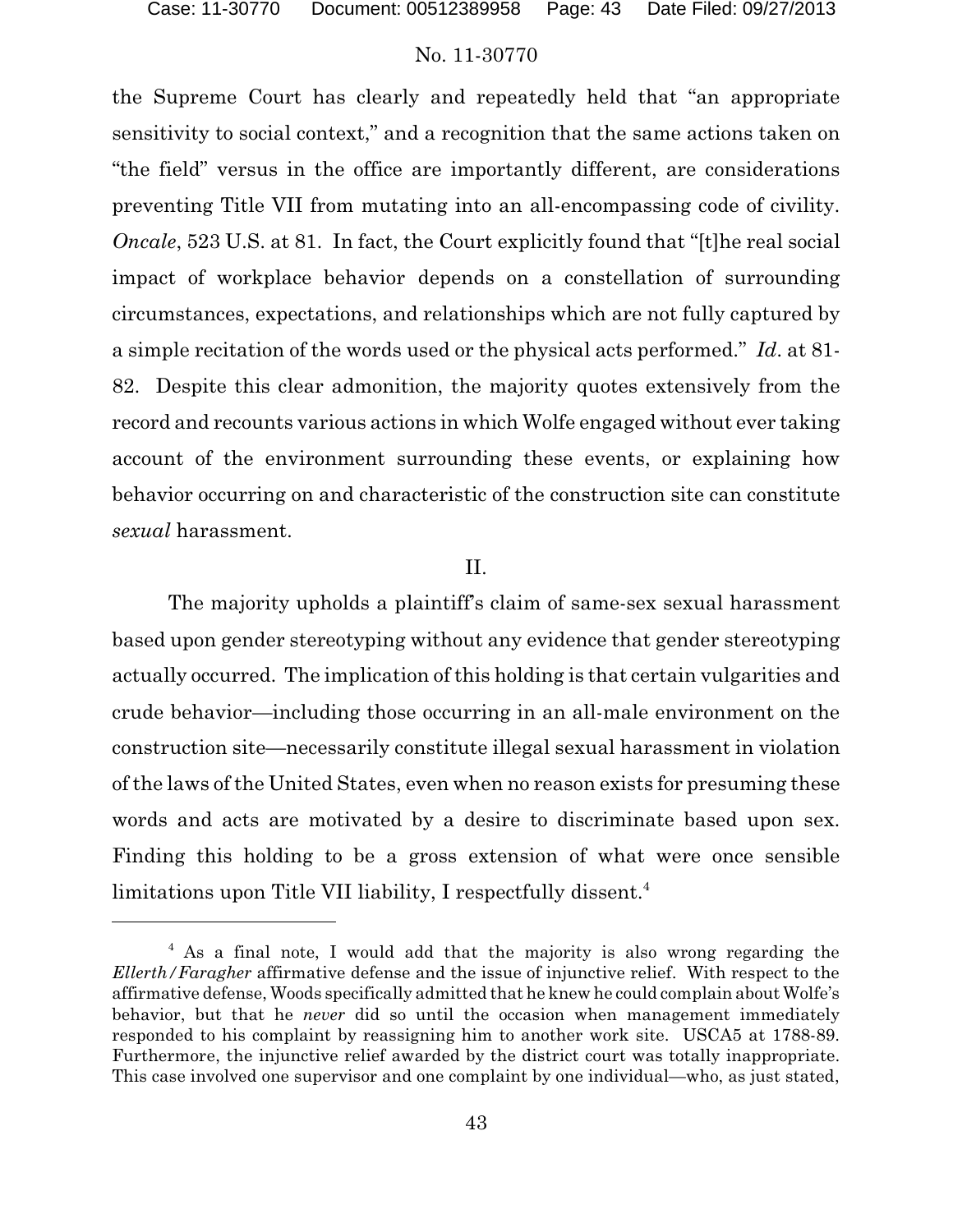failed to make the company aware of any harassment until after he was taken off the site, and who, along with his alleged harasser, is no longer with the company—and this company has had no other meritorious complaint of sexual harassment in its forty-year history. The district court's imposition of extensive and impractical remedies in this case is thus an overreaction to the conduct of a single supervisor, now discharged, whose conduct lasted a few months in the context of forty years without a single incident.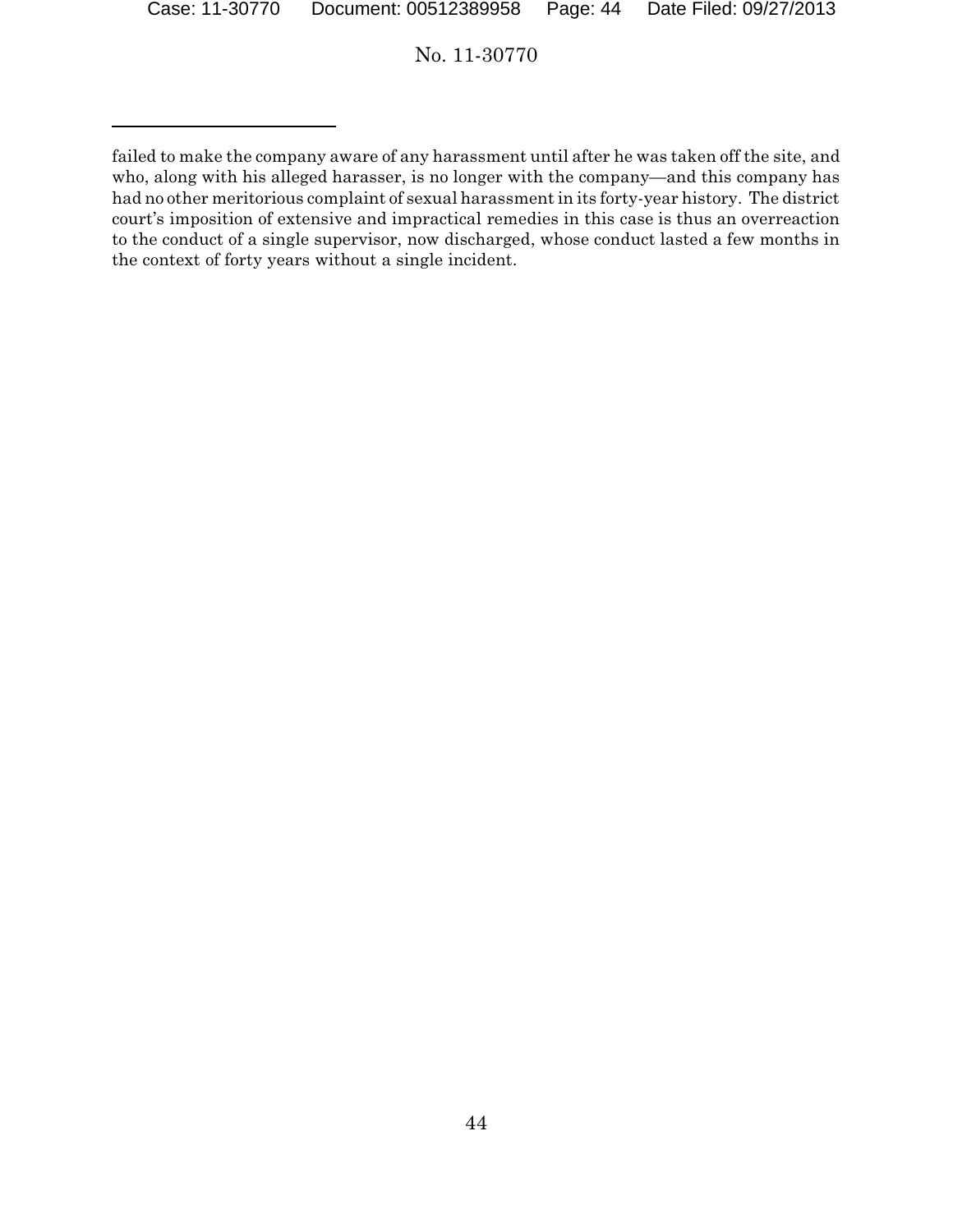EDITH H. JONES, Circuit Judge, dissenting, joined by JOLLY, SMITH, DeMOSS, CLEMENT, and OWEN, Circuit Judges. Case: 11-30770 Document: 00512389958 Page: 45 Date Filed: 09/27/2013

Bad facts often inspire bad law. And sex talk doesn't always mean that sex is involved. Supervisor Wolfe's conduct was, indeed, bad, boorish and juvenile. What elevated grossness in an all-male environment to a Title VII claim of employment discrimination "because of" Woods's "sex"? The EEOC had to offer an expert witness to explain its case. That should tell us something. In Title VII opposite-sex cases, we need no expert to explain the employment implications of sexual come-ons, put-downs, pat-downs, and stereotyping.<sup>1</sup> Here, an all-male, heterosexual crew was performing a "macho" job. We know that men behave differently when women aren't around (as do women surrounded by women). No physical touching, threats, sexual *quid pro quo,* or employment retaliation was imposed on the plaintiff. Yet without such hard proof of sexually-motivated harassment, the majority affirms a substantial sexual harassment verdict for Kerry Woods. As Judge Jolly's dissent notes, based on this decision, every one of Woods's co-workers could have filed suit against Boh Brothers.

This decision, however, goes further than its application to single-sex workplaces. EEOC claimed to advocate that there is "no coarse workplace exclusion" from Title VII, especially for classically male locales like the oil patch. What it has persuaded the majority to adopt is the disturbing proposition that, to avoid exposure to Title VII liability, employers must purge every workplace of speech and gestures that might be viewed in any way as tokens of sex discrimination.<sup>2</sup> Consider the attached memorandum, "Etiquette for Ironworkers," which suggests how prudent employers may respond to the

<sup>&</sup>lt;sup>1</sup> This dissent does not address or question in any way standards for racial harassment under Title VII.

<sup>2</sup> EEOC counsel acknowledged during en banc oral argument that Prime Minister Margaret Thatcher would have violated Title VII because she was known for chastising her male cabinet ministers, asking whether there was a "real" man among them.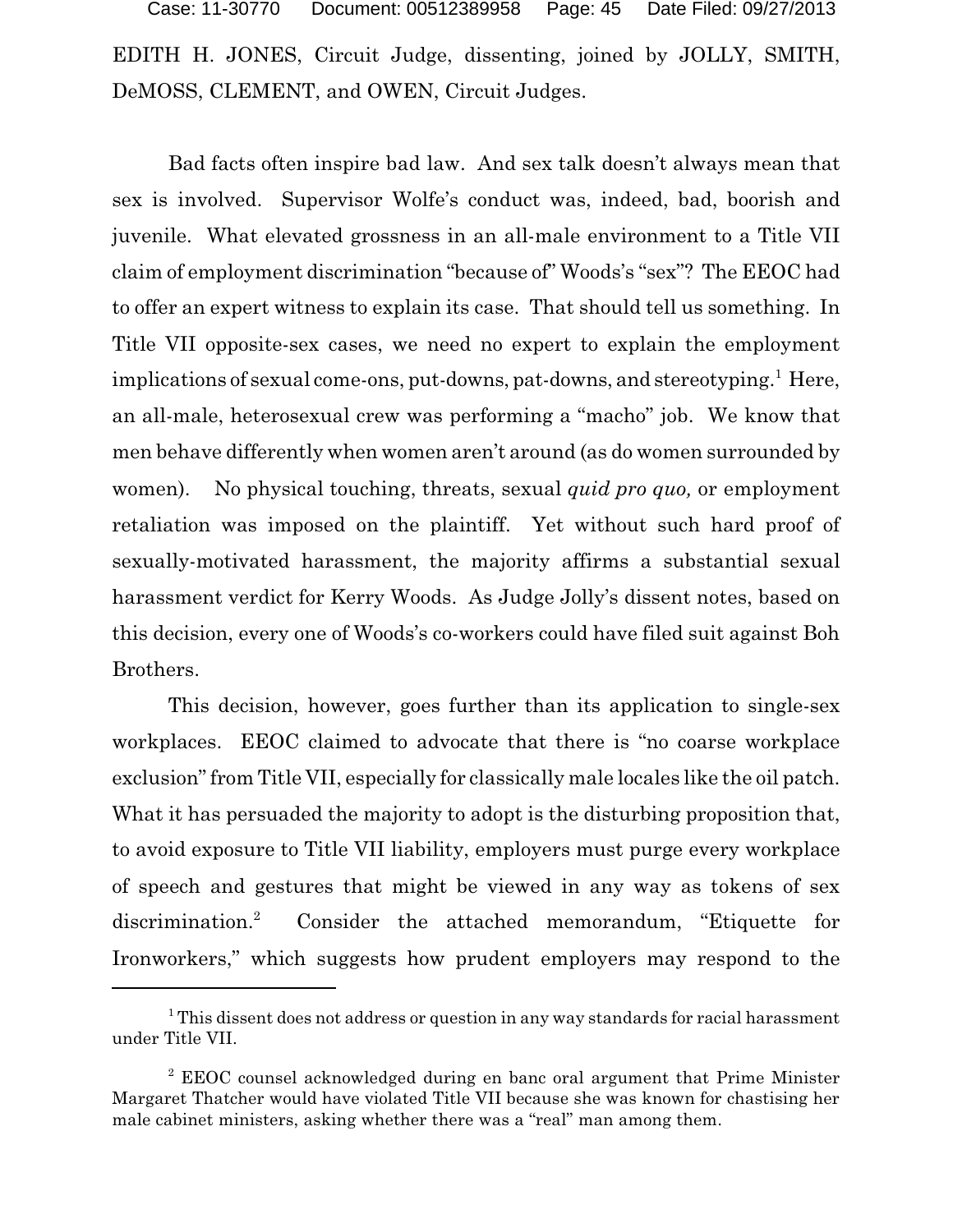majority decision. Today's holding shifts Title VII toward liability based on offending speech alone, without tether, as Judge Jolly notes, to discrimination "because of" sex. Vulgar speech is ubiquitous in today's culture and is everywhere else protected from government diktat by the First Amendment. In the workplace, however, vulgar or offensive speech may now inspire litigation that costs employers hundreds of thousands of dollars to defend; may forever stigmatize the "harasser" whose principal crime was bad taste; may be outlawed by workplace sensitivity training; and may subject workplaces to intrusive, court-ordered injunctive monitoring. In essence, this judgment portends a government-compelled workplace speech code.<sup>3</sup> I therefore dissent.

Judge Jolly's excellent dissent makes clear that the majority succumbed to this theory in a dubious case. I concur in his dissent and in Judge DeMoss's observation that on remand, the district court need not recalculate the damages verdict to render the elimination of punitive damages a pyrrhic victory.

This dissent will address additional reasons why Wolfe's misconduct was not actionable "gender stereotyping" sexual harassment; the erroneous introduction of expert testimony to support EEOC's case; and the employer's *Ellerth/Faragher* defense.

### **1. No Actionable Sex Harassment.**

Judgment as a matter of law should have been granted, because there is insufficient evidence that Wolfe harassed Woods "because of" Woods's sex.

The verdict for Woods cannot be justified simply by adding *Price*

<sup>&</sup>lt;sup>3</sup> It is unsurprising that the EEOC should pursue a Title VII case with this ultimate result. The federal government recently promulgated procedures for government-subsidized universities that will dramatically curtail free speech on campus in the name of alleviating sex discrimination. *See, e.g.*, Walter Olson, *Sentence First, Verdict Afterward*, COMMENTARY MAGAZINE, July 2013; Wendy Kaminer, *No Sex Talk Allowed*, The ATLANTIC, May 16, 2013, www.theatlantic.com/sexes/archive/2013/05/no-sex-talk-allowed/275782. Courts have struck down similar campus speech codes for violating the First Amendment. *DeJohn v. Temple Univ.*, 537 F.3d 301, 313-20 (3d Cir. 2008).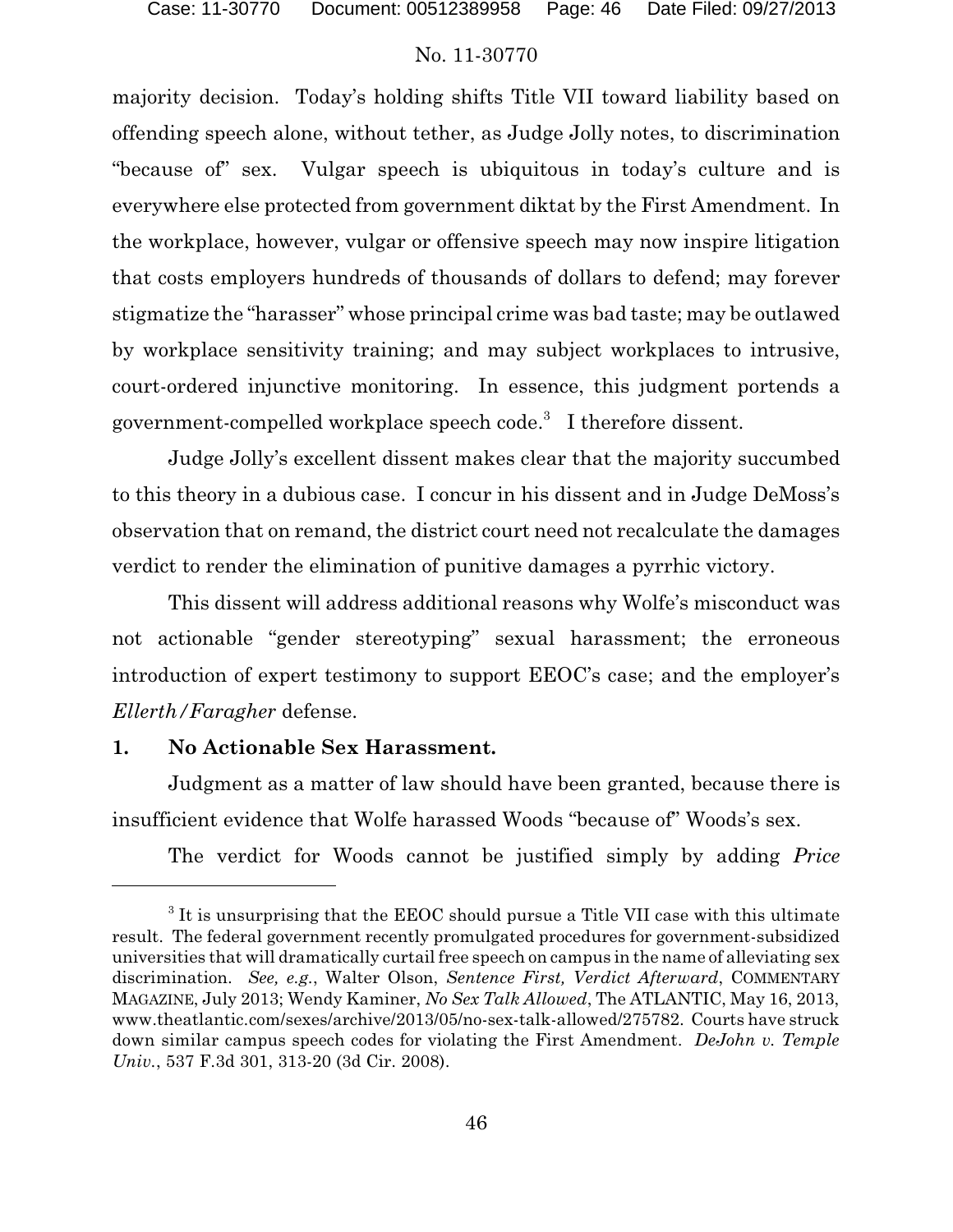*Waterhouse's* plurality theory of "gender stereotyping" on top of *Oncale*. *Price* Waterhouse has become the talisman for claims of gender stereotyping.<sup>4</sup> I do not dispute that other circuits have recognized this as a specific form of sexual harassment discrimination under Title VII. It is important to recall, though, that *Price Waterhouse* dealt with a concrete adverse employment action, the denial of partnership in an accounting firm, and the partners evaluated the plaintiff based on well-known indicia of the stereotyping of female appearance and behavior.<sup>5</sup> Their overt stereotyping was evidence of a motivation to discriminate against the plaintiff because she was a non-stereotypical female. Here, unlike in *Price Waterhouse*, there is no overt stereotyping—unless epithets like "princess," "fairy," and "queer" used among avowedly heterosexual men may be inferred to connote gender stereotyping.

*Oncale*, moreover, does not require affirmance of this verdict. *Oncale v. Sundowner Offshore Servs., Inc.*, 523 U.S. 75, 118 S. Ct. 998 (1998). In fact, the Supreme Court went out of its way—unanimously and repeatedly—stressing that Title VII cannot impose a "code of civility" on the American workplace; that "common sense, and an appropriate sensitivity to context" must prevail in courts and juries to determine what constitutes same gender harassment. This is not to contend that the three examples of same-sex harassment offered by the Court were exclusive. But proof of same-sex harassment on any other grounds has to

<sup>&</sup>lt;sup>4</sup>The *Price Waterhouse* plurality's discussion of the "legal relevance" of sex stereotyping does not create a claim for a Title VII violation. *Price Waterhouse v. Hopkins*, 490 U.S. 228, 251, 109 S. Ct. 1775, 1791 (1989). Even if it attempted to do so, the plurality opinion is not controlling. Moreover, the plurality opinion uses sex stereotyping remarks by the male decision-makers only as evidence that they were motivated to discriminate against the female plaintiff. *Id*. The other members of the court agreed to the relevance of the remarks for that limited purpose alone. *See*, *e.g.*, 490 U.S. at 294, 109 S. Ct. at 1813 (Kennedy, J., dissenting) ("Title VII creates no independent cause of action for sex stereotyping. '[Such] [e]vidence . . . is, of course, quite relevant to the question of discriminatory intent.").

<sup>5</sup> *See*, *e.g.*, *Price Waterhouse*, 490 U.S. at 234-37, 109 S. Ct. at 1782-83.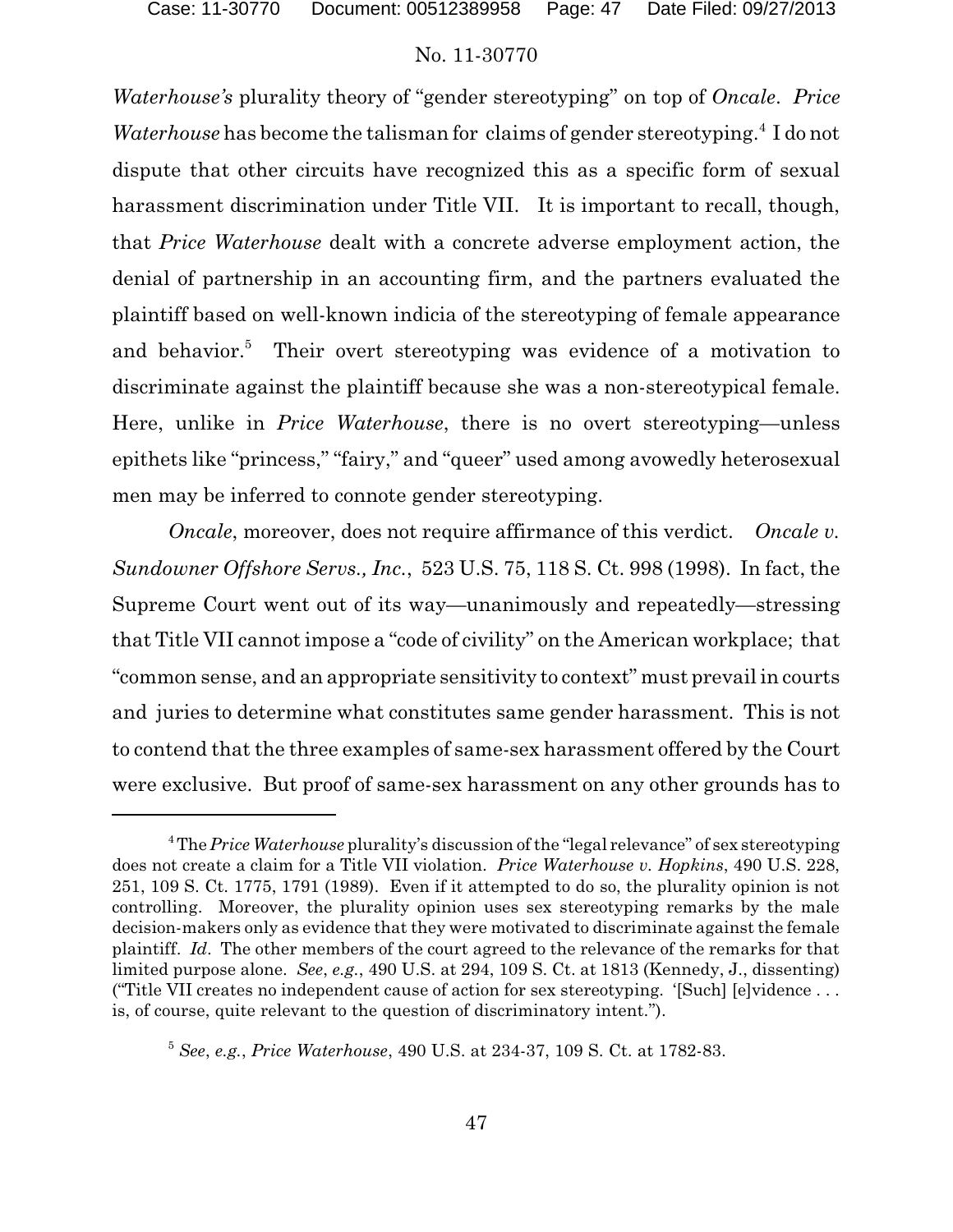take account of the overall social context of the behavior, including "relationships which are not fully captured by a simple recitation of the words used or the physical acts performed." 523 U.S. at 82, 118 S. Ct. at 1003. Hence, the Court emphasized, behavior in the locker room is not the same as when men engage in similar behavior with women. Finally, an employee "must always prove that the conduct at issue was not merely tinged with offensive sexual connotations, but actually constituted '*discrimina[tion]* . . . because of . . . sex.'" *Oncale*, 523 U.S. at 81, 118 S. Ct. at 1002 (quoting Title VII) (emphasis in original).

Context, and the nature of the misconduct, are everything in a same-sex environment. Case law holds that sex talk does not necessarily connote actionable harassment "because of sex" even in opposite-sex harassment cases. *See Faragher v. City of Boca Raton*, 524 U.S. 775, 788, 118 S. Ct. 2275, 2283 (1998) ("simple teasing, offhand comments and isolated incidents (unless extremely serious) will not amount to discriminatory changes in the 'terms and conditions of employment'"); *see also*, *Shepherd v. Comptroller of Pub. Accounts*, 168 F.3d 871, 874 (5th Cir. 1999) (finding that "each comment made by [harasser was] the equivalent of a mere utterance of an epithet that engender offensive feelings," but did not suffice to survive summary judgment) (citing *Harris v. Forklift Sys., Inc.*, 510 U.S. 17, 21, 114 S. Ct. 367, 370 (1993) (internal citations and quotations omitted)). Hence, in a same-sex case like this one, it makes no sense at all to affirm a verdict that a heterosexual male "discriminated against" another heterosexual male by calling him names, which both know not to be true by conduct or appearance. Name-calling may be bullying, but it isn't discrimination because the victim is a male. Contrary to common sense, the majority opinion says that "[w]e do not require a plaintiff to prop up his employer's subjective discriminatory animus by proving that it was rooted in some objective truth [about the plaintiff]." Perhaps dispensing with "objective truth" would be acceptable in opposite-sex discrimination cases: everyone knows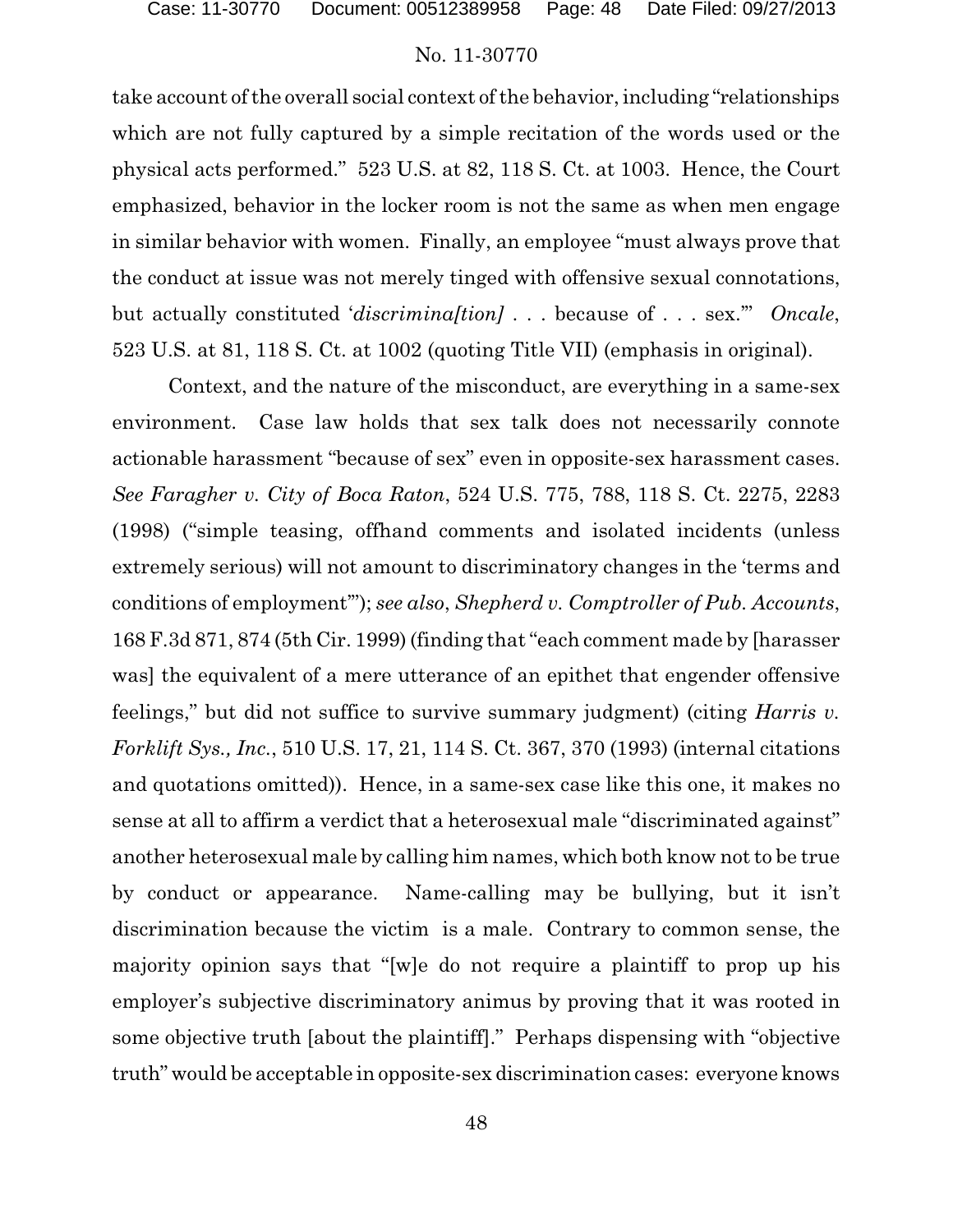what such stereotyping is and how it functions to demean a victim and place the victim at a disadvantage in the workplace. $^6$  In an all-male workplace, however, we move into *Oncale* territory, where, I would contend, crude sexual epithets are ubiquitous to the point of triviality. They cannot alone support an inference of the harasser's motivation to discriminate "because of" sex. Recognizing this contextual ambiguity, all of the gender stereotyping same-sex harassment cases to date have regarded the non-gender-conforming behavior or appearance of the plaintiff (or the harasser) as crucial to raising an inference of illegal discrimination. This "objective proof" was necessary to support an inference of discrimination "because of" sex. Not to require such proof in these same-sex cases is to foster an entirely protean, standardless cause of action.

Woods did not testify he was singled out because he appeared or acted unmanly. This workplace was rife with all the workers' sex-charged epithets, and Wolfe exhibited gross and obscene conduct toward several of them (including Wolfe's "mooning" many other people near the worksite). Woods contends only that he was singled out for humiliation.<sup>7</sup> The epithets and obscene gestures and the plaintiff's use of "Wet Ones" handwipes are the majority's only support for Wolfe's subjective discriminatory mindset.<sup>8</sup> The epithets, though obnoxious, are not ordinarily regarded as "because of" sex; "princess," "fairy," even "faggot," are simply epithets, like "bitch," or "son of a bitch." By the way,

<sup>&</sup>lt;sup>6</sup> In *Price Waterhouse*, for instance, the plaintiff did not dress or act according to the male partners' steretyped notions of femininity. The Supreme Court unanimously characterized the evidence as "direct and substantial proof that an impermissible motive was relied upon." *Price Waterhouse*, 490 U.S. at 290, 109 S. Ct. at 1812 (Kennedy, J. dissenting).

<sup>7</sup> Unfortunately, while it extensively quotes Wolfe's testimony, the majority opinion curiously omits (via carefully placed ellipses) the parts relating to the generally crude atmosphere at the worksite. For instance, that Wolfe called his own son, who was also working there, a "queer," is omitted.

<sup>8</sup> Comparable behavior in the presence of women, of course, would carry entirely different connotations.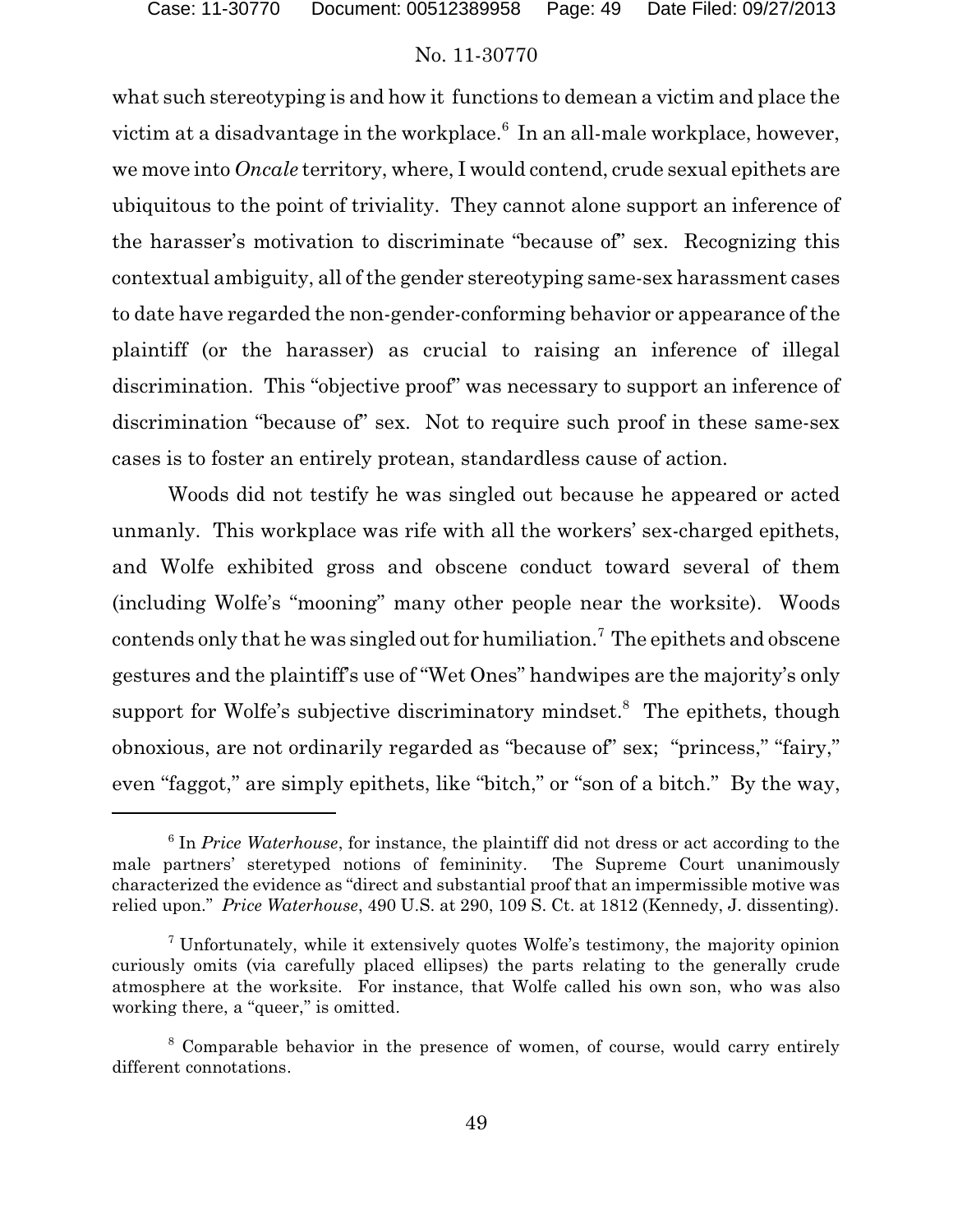Wolfe also repeatedly referred to Woods as an "MF," which is hardly homophobic, and he made fun of Woods's sexual relations *with his wife*. *Cf*. *Galloway v. Gen. Motors Serv. Parts Operations*, 78 F.3d 1164 (7th Cir. 1996)(calling a woman "sick bitch" repeatedly and along with obscene gestures was not, *in context*, sexual harassment). Allowing words and gestures alone to support an inference of same-sex gender stereotyping harassment is a truly novel holding.

All other courts to date have recognized that because of the different context inherent in workplace interactions between members of the same sex, sexual epithets alone are insufficient to raise a legitimate inference of genderstereotyping harassment discrimination. Confronted with a Title VII case involving the use of even more extreme sexual epithets between two heterosexual men, the Seventh Circuit affirmed a grant of summary judgment. *Johnson v. Hondo, Inc.*, 125 F.3d 408, 412-13 (7th Cir. 1997). The court explained that expressions such as 'f<sup>\*\*\*</sup> me,' 'kiss my a<sup>\*\*</sup>,' and 's<sup>\*\*</sup>k my d<sup>\*\*</sup>k,' which were repeatedly used against the plaintiff, "are commonplace in certain circles, and more often than not, when these expressions are used (particularly when uttered by men speaking to other men), their use has no connection whatsoever with the sexual acts to which they make reference." *Id*. at 412. The court concluded,

In this case, the plaintiff's sole evidence bearing on the genderbased nature of Hicks' provocations is the facially sexual content of Hicks' remarks. Upon scrutiny, however, no reasonable factfinder could conclude that Hicks directed his vulgar comments at Johnson because of his gender. It appears plain on the record as a whole that Hicks' remarks to Johnson were nothing other than vulgar provocations having no causal relationship to Johnson's gender as a male.

*Id*. at 413. *See also Wasek v. Arrow Energy Servs., Inc.,* 682 F.3d 463, 468 (6th Cir. 2012) (holding that male plaintiff's hostile work environment claim failed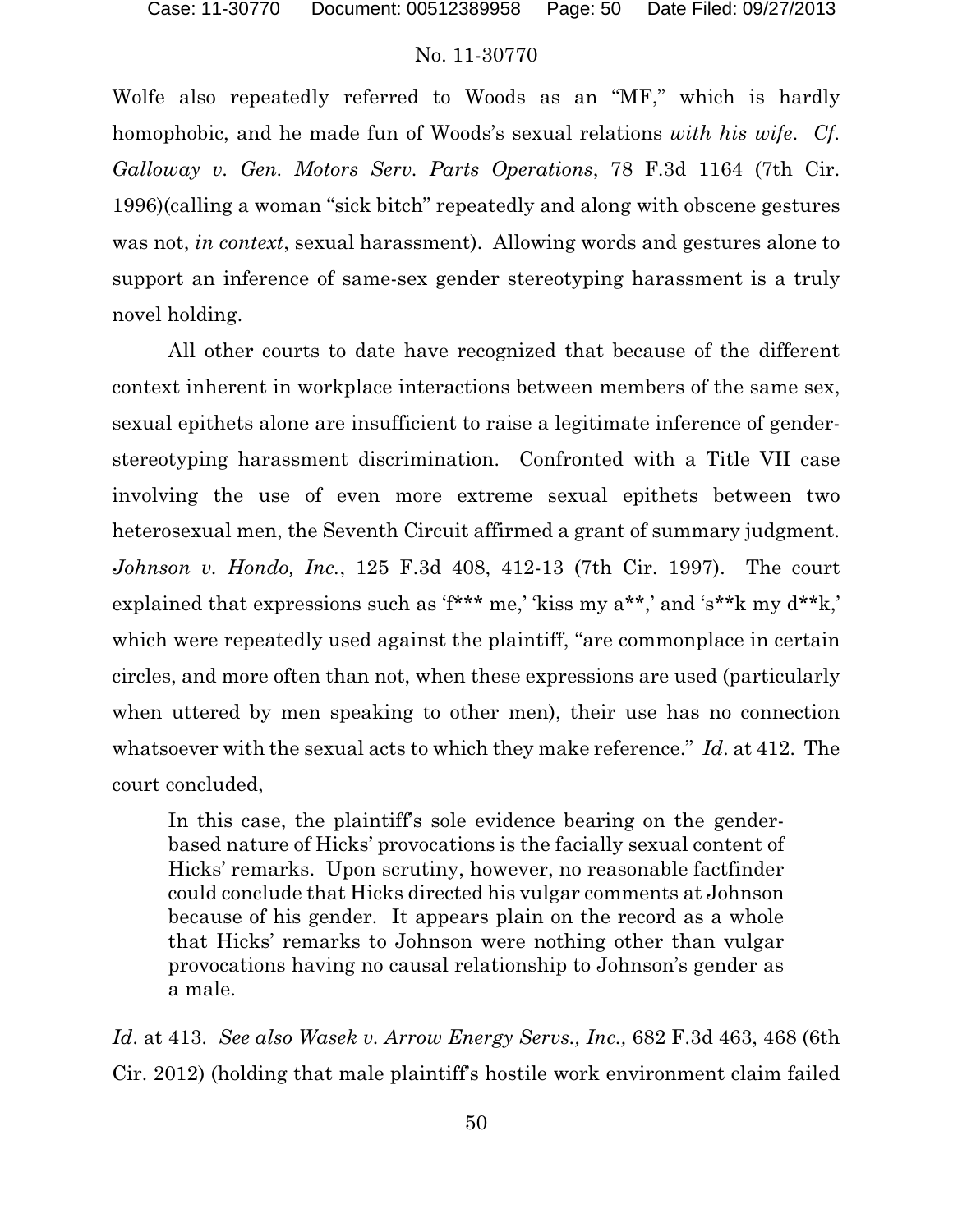because there was no credible evidence that he was not heterosexual); *EEOC v. McPherson Cos., Inc.,* 914 F.Supp.2d 1234, 1243–45 (N.D. Ala. 2012) (holding that male plaintiff failed to assert a sexual harassment claim when there was no evidence that he failed to conform to male stereotypes).

The only objective way for courts or juries to grasp that a same-sex harasser is acting "because of" the victim's sex is for the victim (or the harasser) visibly not to conform to gender stereotype. An insightful opinion from the Second Circuit, summarizing the case law, concluded that non-genderconforming behavior or appearance are preconditions to a gender stereotyping Title VII claim. *Dawson v. Bumble & Bumble*, 398 F.3d 211, 221 (2d Cir. 2005) (Pooler, J.); *see also Lewis v. Heartland Inns of Am., LLC*, 591 F.3d 1033, 1036 (8th Cir. 2010)(Murphy, J.)(evidence supported inference of gender stereotyping where female plaintiff had been mistaken for a male, described herself as "slightly more masculine," wore men's button down shirts and slacks, avoided makeup, and had short hair). Even the plaintiff in *Price Waterhouse* evidently did not "conform" objectively to stereotypical female appearance and behavior. The majority opinion cites not a single case to the contrary.<sup>9</sup>

In an effort to prop up its holding, the majority likens this case to *Farpella-Crosby v. Horizon Health Care*, 97 F.3d 803 (5th Cir. 1996), which

<sup>9</sup> *See also Prowel v. Wise Bus. Forms, Inc.,* 579 F.3d 285, 291–92 (3d Cir. 2009) (concluding that a male plaintiff who acknowledged that he speaks with a high voice, walks in an effeminate manner, and sits "the way a woman would sit" adduced sufficient evidence to submit his sex discrimination claim to a jury); *Vickers v. Fairfield Med. Ctr*., 453 F.3d 757, 764 (6th Cir. 2006) ("Rather, his claim fails because Vickers has failed to allege that he did not conform to traditional gender stereotypes in any observable way at work."); *Medina v. Income Support Div., New Mexico*, 413 F.3d 1131, 1135 (10th Cir. 2005) (finding no sexual harassment based upon gender stereotyping when "there [wa]s no evidence . . . that [the plaintiff] did not dress or behave like a stereotypical woman"); *Nichols v. Azteca Rest. Enters., Inc.*, 256 F.3d 864, 874 (9th Cir. 2001) (holding that male plaintiff who was attacked for, inter alia, walking and carrying his tray "like a woman" had established a viable sex discrimination claim).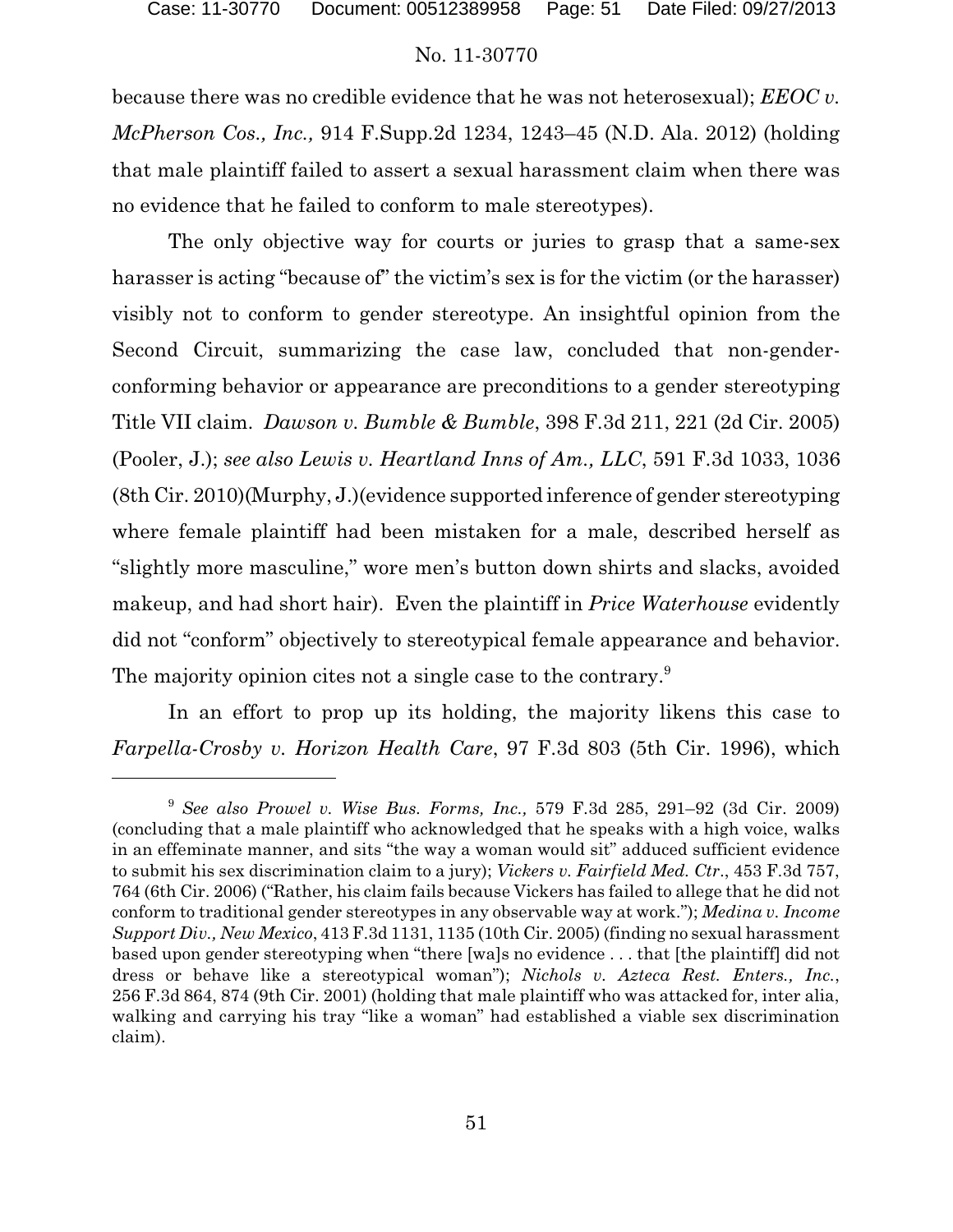affirmed a Title VII sexual harassment verdict, but more than sexual talk was going on. The male supervisor harassed a female employee with frequent questions and comments about her sexual activity. He joked about her sex life in front of others, and threatened her with firing when she objected to the mistreatment. The personal quality of the interrogations, the threat of job loss, and the more provocative context of a male boss and female employee discussing her sex activities distinguish *Farpella-Crosby* from this case.

Contrary to *Oncale*, and parting company with any requirement that ties alleged same-sex harassment to "objective truth," the majority opinion threatens to transform the American workplace with a judicially-enforced "code of civility." After all, any female working in an office dominated by females can follow Woods's example and complain she was harassed "because of" sex if the other ladies talk dirty to or around her. If bawdy epithets or misunderstood humor can be grounds for inferring same-sex gender stereotyping, then cautious employers must monitor and ban "offensive" speech and punish "offenders." The judgment should be reversed.

### **2. Expert Witness Testimony.**

The majority dispenses in a footnote with the question whether a psychiatrist's testimony offered in support of EEOC's theory of liability was an abuse of discretion. I would hold that it was erroneously admitted, that its admission was harmful, and that the court's failure to grant a new trial was therefore an abuse of discretion. *Oncale* admonished juries and courts to use "common sense" in assessing same-sex harassment claims. We do not need expert psychiatrists to enlighten us about the meaning of juvenile and gross expressions and gestures.

Dr. Gold qualified as an expert in reviewing and assessing scientific articles addressing sexual harassment. Whether the activities she described as occurring at all-male, isolated work sites constitute legally actionable sexual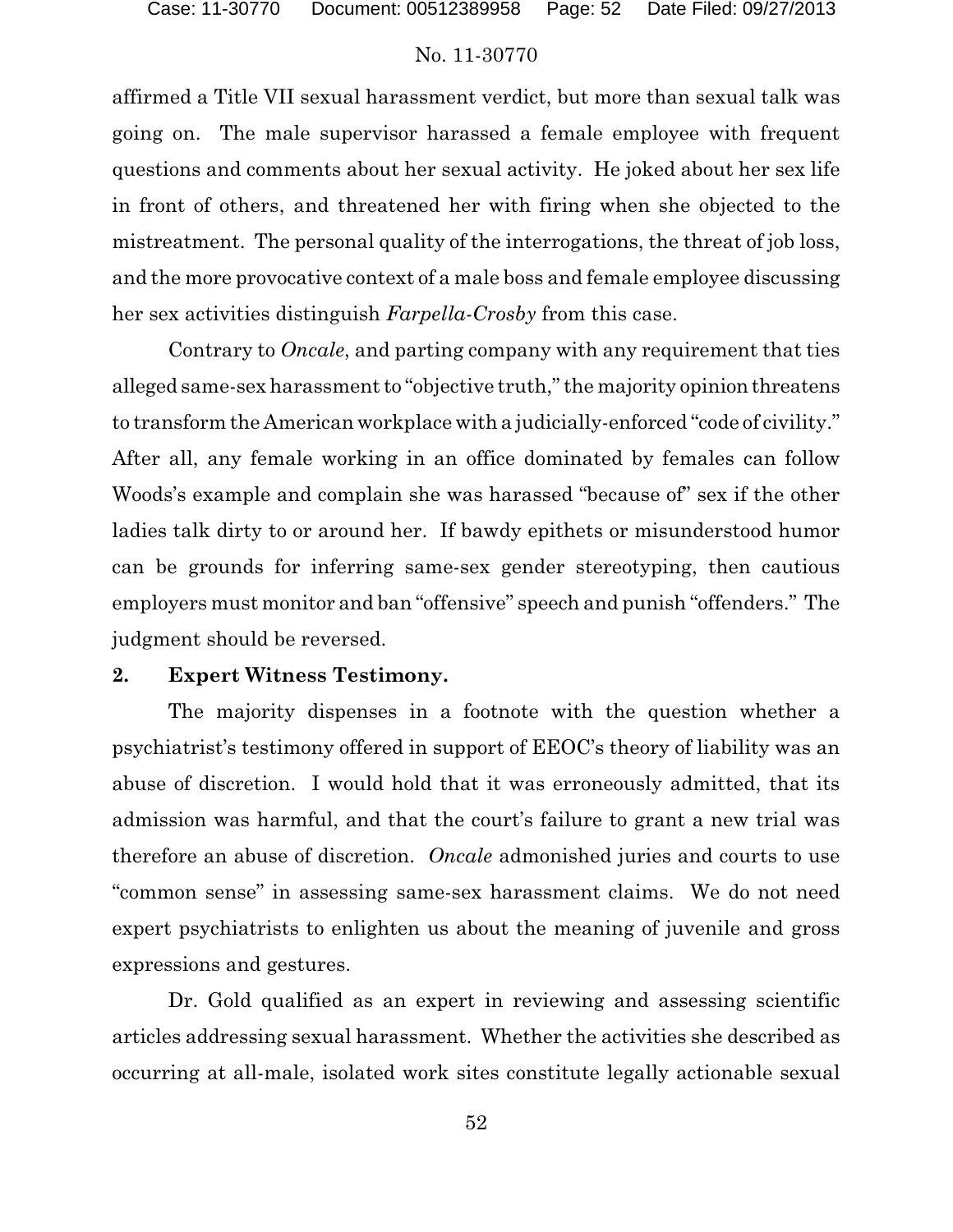harassment was the principal issue before the jury. Although she did not opine on the testimony in this case, her opinions described research that tracked almost exactly the conduct and situation of the Boh Brothers work crew and Wolfe's actions in particular. She classified the same epithets that Wolfe used and the same conduct he engaged in as sex-stereotyping activity. Dr. Gold specifically defined sex harassment in *sociological*, not legal terms, and she defined it "from a social science standpoint" as based on plaintiff's *subjective*  $v$ iews. $^{10}$ 

This testimony was inadmissible for two reasons. First, it dealt with a subject as to which expert testimony adds nothing significant to the experience of a lay jury. Her expertise did not "help the trier of fact to understand the evidence or to determine a fact in issue . . ." Fed. R. Evid. 702(a). Regarding this area of human relations and the intensely context-specific inquiry, judges and juries should be able to differentiate between bullying with sex words and bullying because the victim is a male. EEOC's en banc brief asserts a need for expert testimony because "[m]any laypersons serving on juries will have had little experience with or knowledge about the type of sexual harassment that occurs in unique, male-dominated work settings like police departments or oil-rig crews." Many laypersons serving on juries will not have been employed in any of the environments from which sex discrimination cases may spring, for example, sales forces, medical clinics, universities, or manufacturing plants. Each workplace has unique characteristics, but "common sense" informs juries whether objectionable behavior occurred "because of" a victim's sex.

Second, cloaked in the mantle of "expertise," her testimony had to confuse the jury between the "sociological" perspective, which, as she said, is solely based on the plaintiff's subjective views, and the legal definition of harassment that

<sup>&</sup>lt;sup>10</sup> The court inadvertently heightened Dr. Gold's impact by admitting her videotaped deposition out of order at the conclusion of the evidence.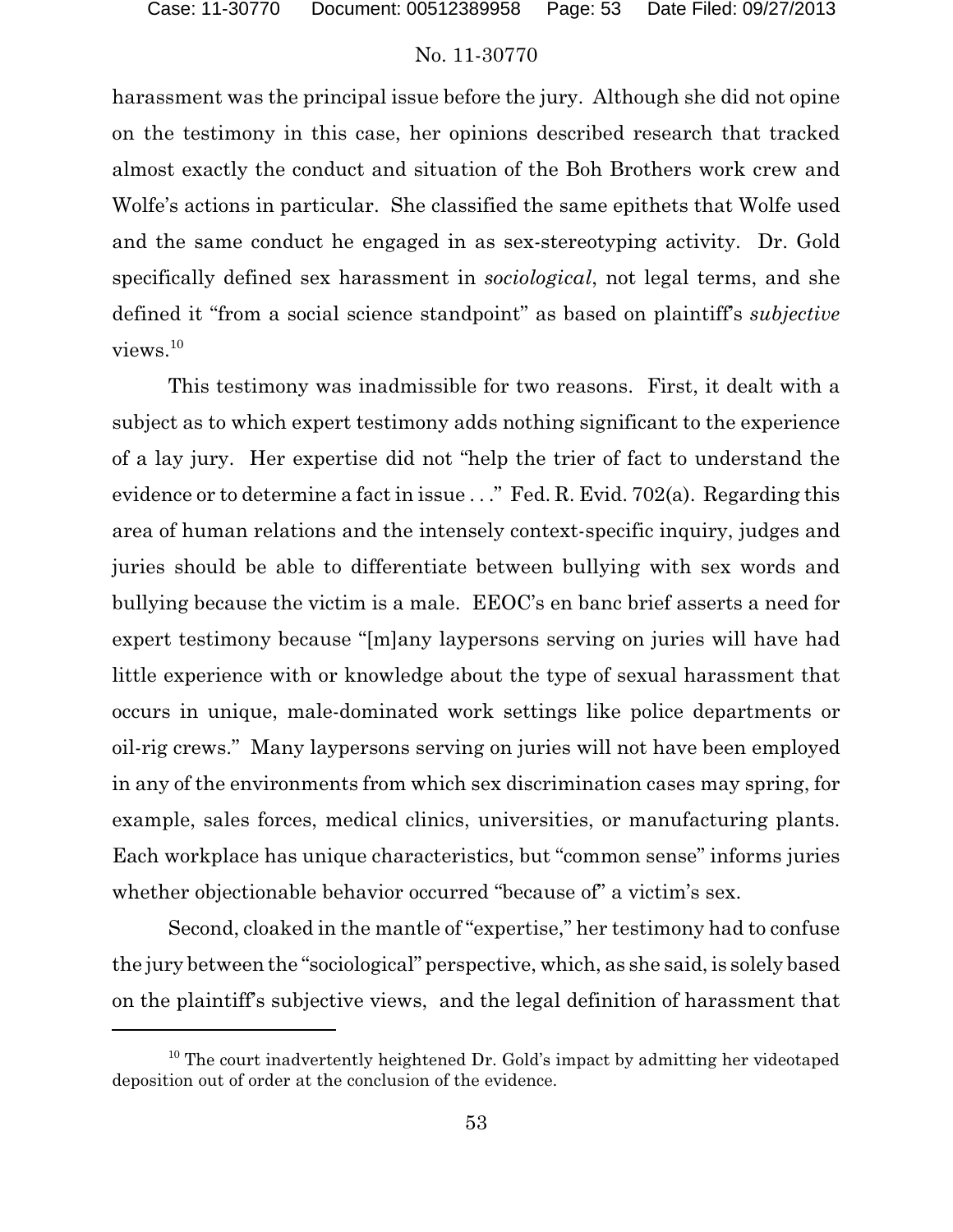requires objective evidence of the harasser's motive and objectively severe misconduct. In this case, the potential confusion was heightened because Wolfe's discriminatory motive was shown at most by Wolfe's comment about Woods's use of Wet Ones; the only other "evidence" of motive was obscene words and gestures Wolfe directed at Woods as well as other workers, inspectors, and his own son. Thus, not only was the psychiatrist's testimony confusing on the standard of liability, but it was also the essential connector between Woods's allegations and a finding of harassment "because of" sex.

That expert testimony has occasionally been admitted in Title VII cases is not determinative of its admissibility in this novel and unprecedented case. Notably, in none of the sexual harassment cases cited by the majority or this dissent was expert testimony introduced to "explain" gender stereotyping harassment. Even more notably, although an expert witness testified in the seminal *Price Waterhouse* case, the plurality opinion says, "we are tempted to say that Dr. Fiske's testimony was merely icing on Hopkins' cake. It takes no special training to discern sex stereotyping in a description of an aggressive female employee as requiring " 'a course at charm school.' " 490 U.S. at 256, 109 S. Ct. at 1793. The employer, furthermore, did not challenge the admissibility of the expert's testimony. *See* 490 U.S. at 255, 109 S. Ct. at 1793. Justice O'Connor, concurring in the judgment, went out of her way to state her view that "testimony such as Dr. Fiske's in this case, standing alone, would not justify shifting the burden of persuasion to the employer [to prove a nondiscriminatory basis for an employment action.]" 490 U.S. at 277, 109 S. Ct. 1805. She went on to demonstrate the importance of context in these cases:

Race and gender always "play a role" in an employment decision in the benign sense that these are human characteristics of which decisionmakers are aware and about which they may comment in a perfectly neutral and nondiscriminatory fashion. For example, in the context of this case, a mere reference to "a lady candidate" might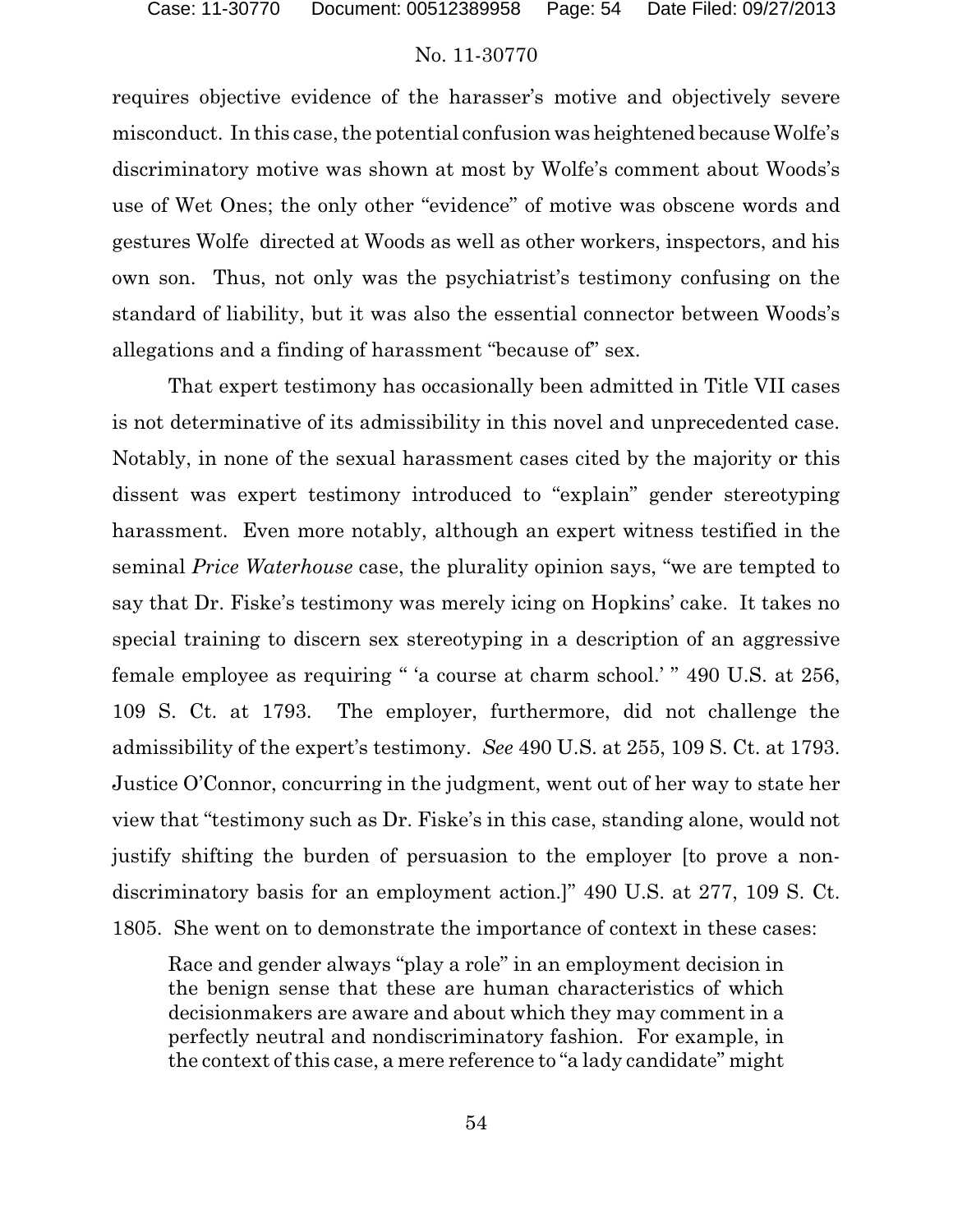show that gender "played a role" in the decision, but by no means could support a rational factfinder's inference that the decision was made "because of" sex. What is required is what Ann Hopkins showed here: direct evidence that decisionmakers placed substantial negative reliance on an illegitimate criterion in reaching their decision.

*Id*. If Woods could not show "direct evidence" that "[Wolfe] placed substantial negative reliance on an illegitimate criterion," *i.e.* Woods's sex, *without* an expert, then Woods's claim should fail. Only a new trial can test this proposition.

# **3.** *Ellerth/Faragher* **Defense:**

Under this defense, an employer will not be vicariously liable for harassment by a supervisor if it can show: "(a) that the employer exercised reasonable care to prevent and correct promptly any sexually harassing behavior, and (b) that the plaintiff employee unreasonably failed to take advantage of any preventive or corrective opportunities provided by the employer or to avoid harm otherwise." *Watts v. Kroger Co.*, 170 F.3d 505, 509-10 (5th Cir. 1999) (quoting *Faragher*, 524 U.S. at 807, 118 S. Ct. at 2293) (internal quotation marks omitted).

Boh Brothers satisfied both aspects of the test as a matter of law. The majority opinion correctly notes that an employer can satisfy the first prong by promulgating an anti-harassment policy that includes adequate complaint procedures. Boh Brothers' nondiscrimination policy stated: "All personnel actions including, but not limited to, compensation, benefits, transfers, layoffs . . ., will be administered without regard to race, color, religion, disability, sex, or national origins" and "[a]ll working conditions will be maintained in a non-discriminatory manner." Although the majority opinion criticizes it for being broad, the language parallels Title VII. The Boh Brothers policy was posted at job sites, was mailed to employees, and was provided to them when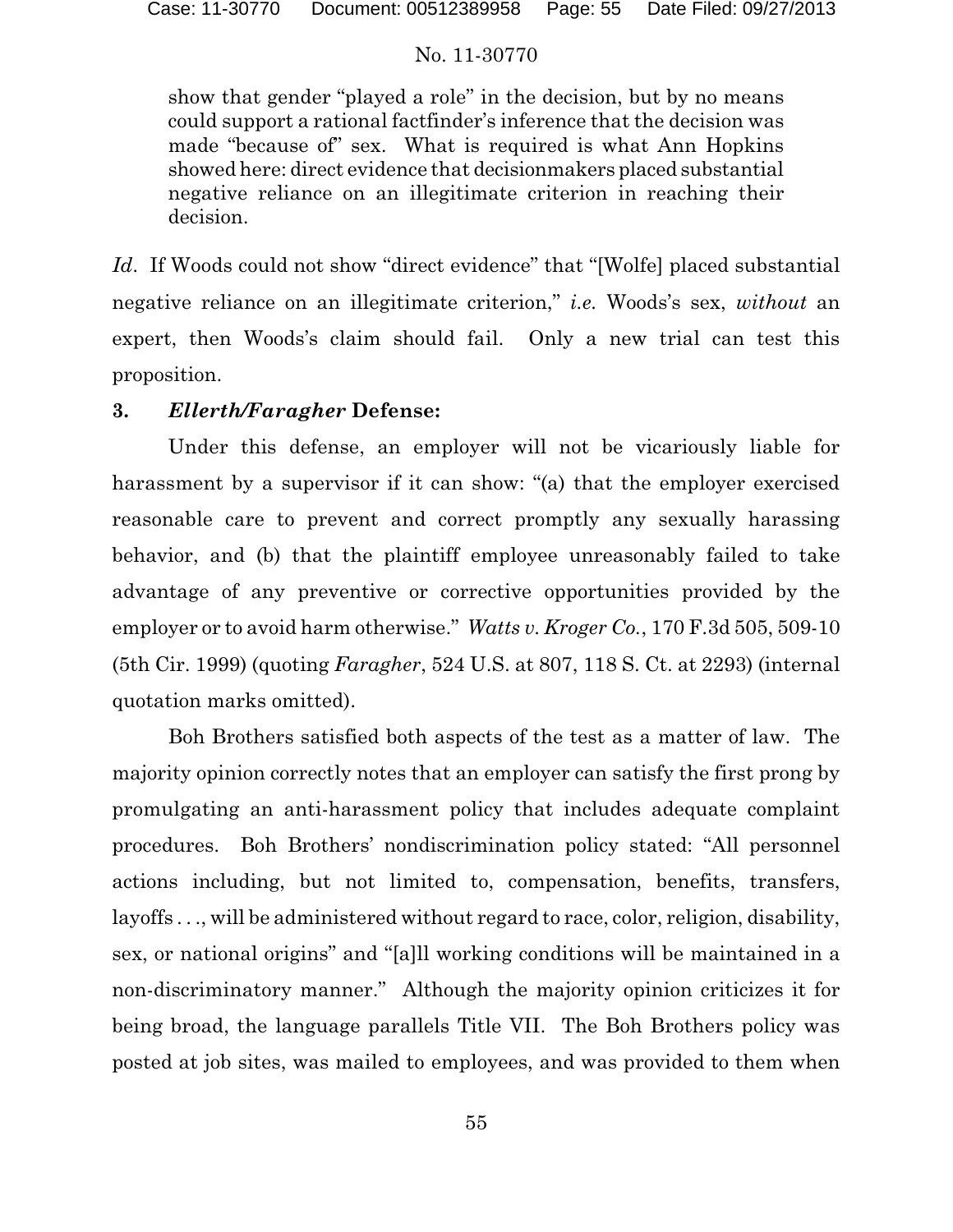hired. The company instructed employees that they could report to their supervisor, to someone in authority above the supervisor, to a job foreman, or to John Lipani, the corporate in-house counsel and an EEOC officer.

The majority opinion takes Boh Brothers to task for many alleged inadequacies in the company policy, even while it concedes that "proof that an employer had promulgated an antiharassment policy with complaint procedure is not necessary in every instance . . . ." *Ellerth*, 524 U.S. at 765. Here, the proof's in the pudding: Boh Brothers had not one "cause" finding by EEOC in forty years preceding this case. Surely the company should be credited for maintaining a successful policy *in practice*. Every case must turn on its own facts. In these circumstances, the majority's lengthy discussion of the formalities they feel should accompany anti-discrimination policies is  $gratuitous.<sup>11</sup>$ 

Moreover, whether other employees had actually read the policy is irrelevant, because Woods knew how and to whom to complain about harassment. He complained to Wolfe himself when Wolfe, in very bad taste, slurred Woods's daughter. (This is the single event that brought tears to Woods's eyes.) Significantly, Wolfe apologized and never repeated the action. He complained once to Tim Carpenter about Wolfe's urinating at the jobsite. Finally, Woods knew to complain to Duckworth about Wolfe's gross words and gestures. He never did so until, after working more than six months under Wolfe, his own misconduct was reported. There is no doubt that the company's general anti-discrimination or anti-harassment policy was known to Woods. Because Woods unreasonably failed to take advantage of corrective opportunities

<sup>&</sup>lt;sup>11</sup> Boh Brothers took prompt remedial action by separating Woods from Wolfe as soon as Duckworth heard of Wolfe's behavior. *Hockman v. Westward Commc'n*, 407 F.3d 317, 329 (5th Cir. 2004) ("We have often found that the employer took prompt remedial action as a matter of law.") (citing several cases).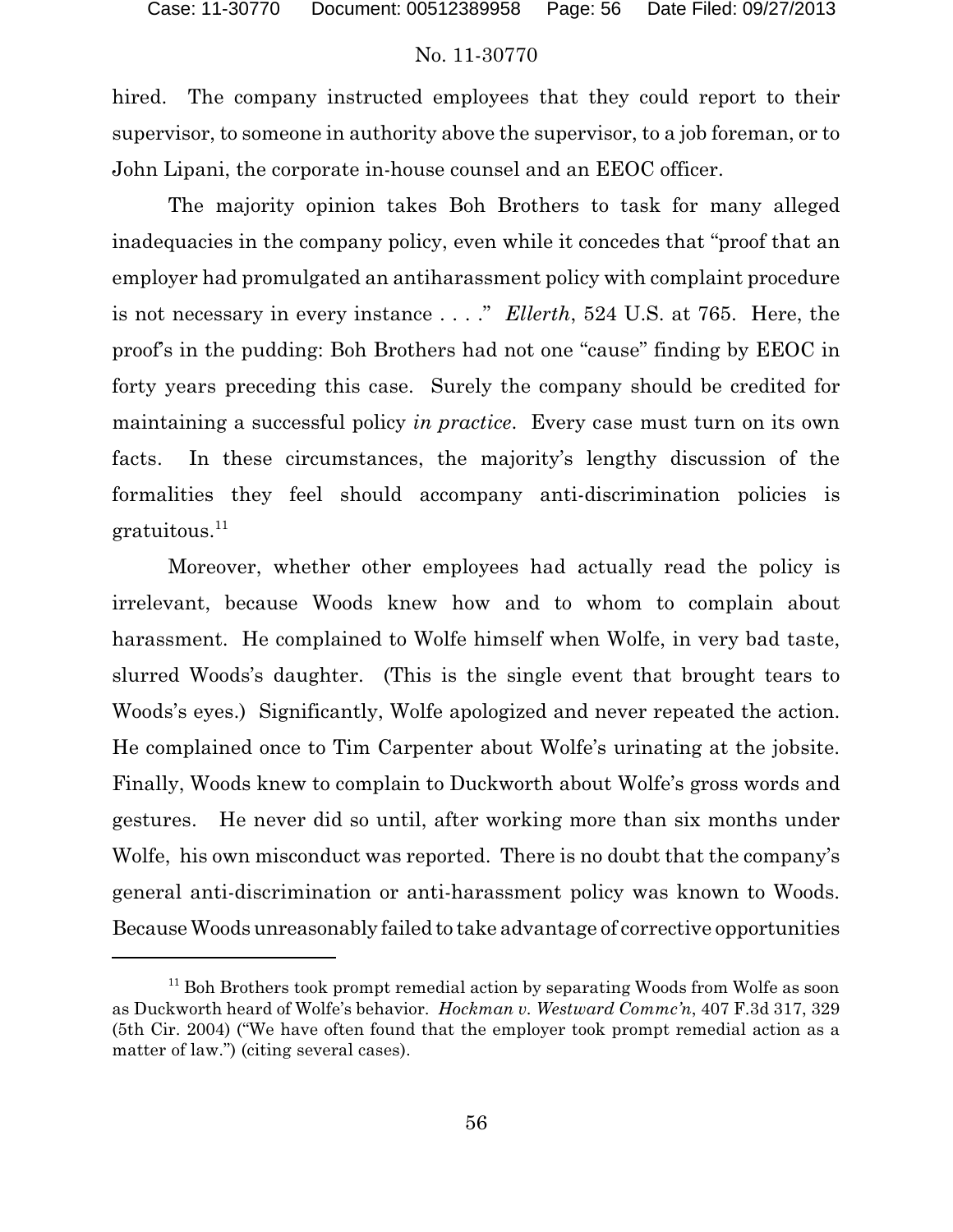provided by the employer, Boh Brothers satisfies the second *Faragher* prong. *See*, *e.g.*, *Hockman*, 407 F.3d at 329.

Finally, the majority chastises Boh Brothers' management for being insufficiently aware of the law concerning same-sex gender stereotyping in all -male, isolated jobsites. Ignorance of the law is asserted to be no defense. My response is simple: if the EEOC required a psychiatrist to explain this phenomenon, one should not fault the company for having failed to describe it in official employee notices. Further, as previously noted, no other circuit court has affirmed a verdict or denied an employer summary judgment based on the thin record in this case. Other courts have rejected claims on similar facts or required that either the victim or harasser exhibit non-gender-conforming appearance or behavior.

Based on the company policy and Woods's plain understanding of his rights, this case would not have existed *but for* Woods's tactical delay in complaining.

For all these reasons, I respectfully dissent.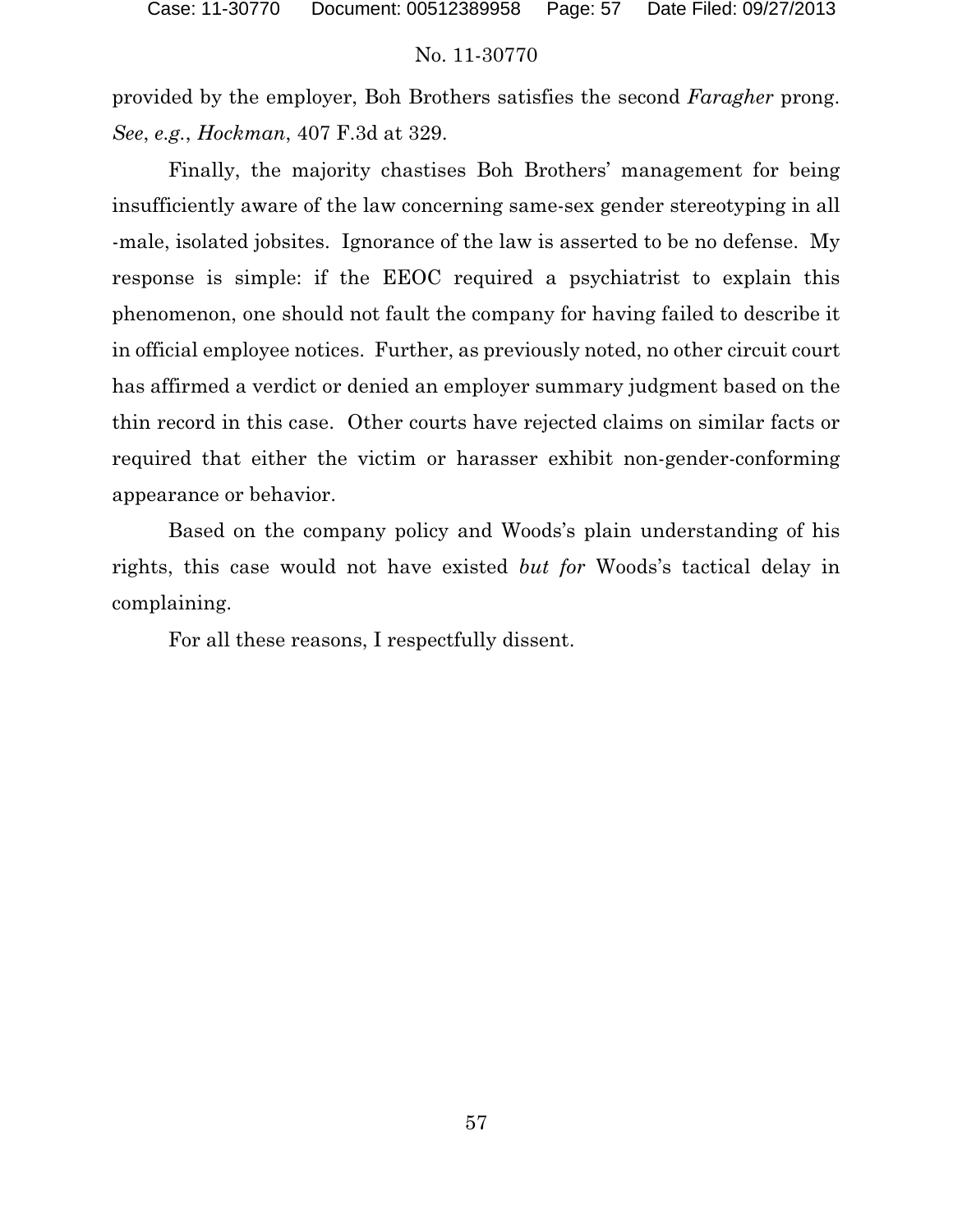# No. 11-30770 **ETIQUETTE FOR IRONWORKERS**

| <b>MEMO TO:</b> | Management                   |
|-----------------|------------------------------|
| <b>FROM:</b>    | Legal Department of Apex Co. |
| DATE:           | September 2013               |

In keeping up with the newest developments in employment law, we have carefully reviewed and hired specialist outside counsel to give us a legal opinion concerning the implications of a recent Fifth Circuit en banc decision. *EEOC v. Boh Bros*. . . . Like us, the employer in that case engaged in heavy construction and often operated in all-male crews. Like us, it had an unblemished record, years without a Title VII case. But the court ruled that common sexual epithets and vulgar gestures, when used too frequently by a male, heterosexual supervisor, can support a verdict against the company on behalf of another male, heterosexual plaintiff. Instead of looking on these actions as horseplay or, at worst, bullying, the court approved a jury verdict for "gender-stereotyping harassment." The EEOC intends to make this case an example for similar workplaces.

 $\overline{a_1}$  , and the contribution of the contribution of the contribution of the contribution of the contribution of the contribution of the contribution of the contribution of the contribution of the contribution of the

We need not advise you of the costs a company can incur in these cases. In addition to hundreds of thousands in outside legal fees, a judgment for damages may run into six figures. The EEOC requested, and got, a sweeping and intrusive injunction that will require significant expenditures in paperwork compliance costs and regular workplace sensitivity training for over one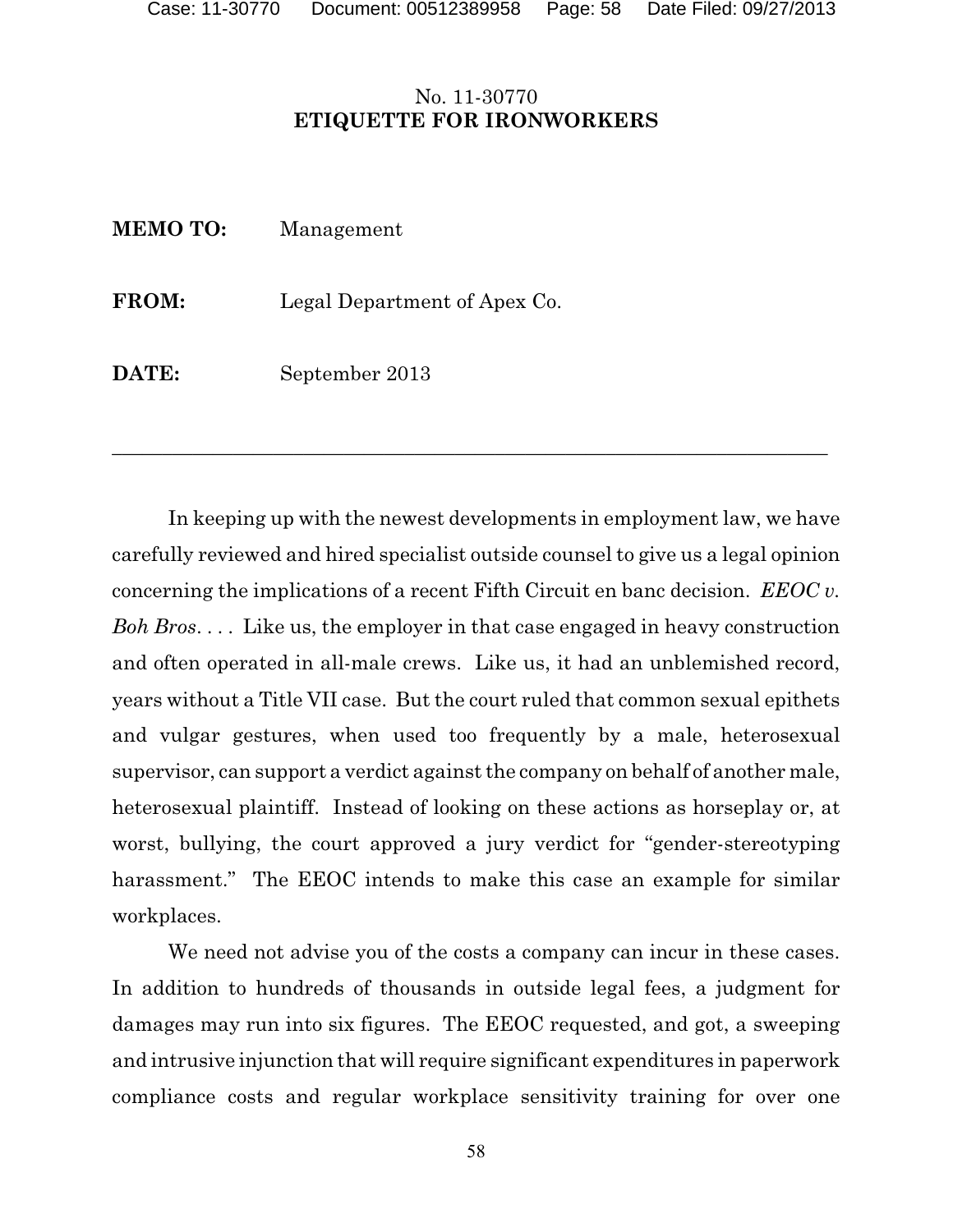thousand employees.

To avert these consequences, we recommend that the company immediately issue the following rules for proper, non-gender-stereotyping workplace behavior. Employees should be informed that the rules apply across the board, to all-male, all-female, and mixed-sex offices and positions. The workplace must be cleansed of speech and actions that may be misperceived or twisted as reflecting gender stereotyping harassment.

### **NOTICE CONCERNING TITLE VII**

To our Associates:

You are all aware of this company's unwavering policy to prevent discrimination of any kind based on sex, race, religion or national origin. Because of a new court decision, we must now focus on eliminating same-sex "gender stereotyping" of any kind as well. This means that men may expose this company to liability for their speech and behavior in the presence of other men, and women in the presence of other women. Although these rules will apply throughout the company, you IRONWORKERS have to take special notice. The rules apply throughout the workday, during breaks and lunch hours, and whenever two or more workers are gathered together.

- 1. At the most general level, all employees must refrain from any communication--spoken, written, or gesticulated--that may create any suggestion of "sexual stereotyping" or "gender-based bullying." Please consider the broad implications of this prohibition, some of which follow. All employee interactions must be fully gender inclusive (or at least gender ambiguous). Careless phrases and jokes will not be tolerated if they may be interpreted to carry a stereotyping overtone.
- 2. No more banter about bodily functions, sexual or otherwise, or human physical appearance. Those who do not enjoy references to sweat, toilet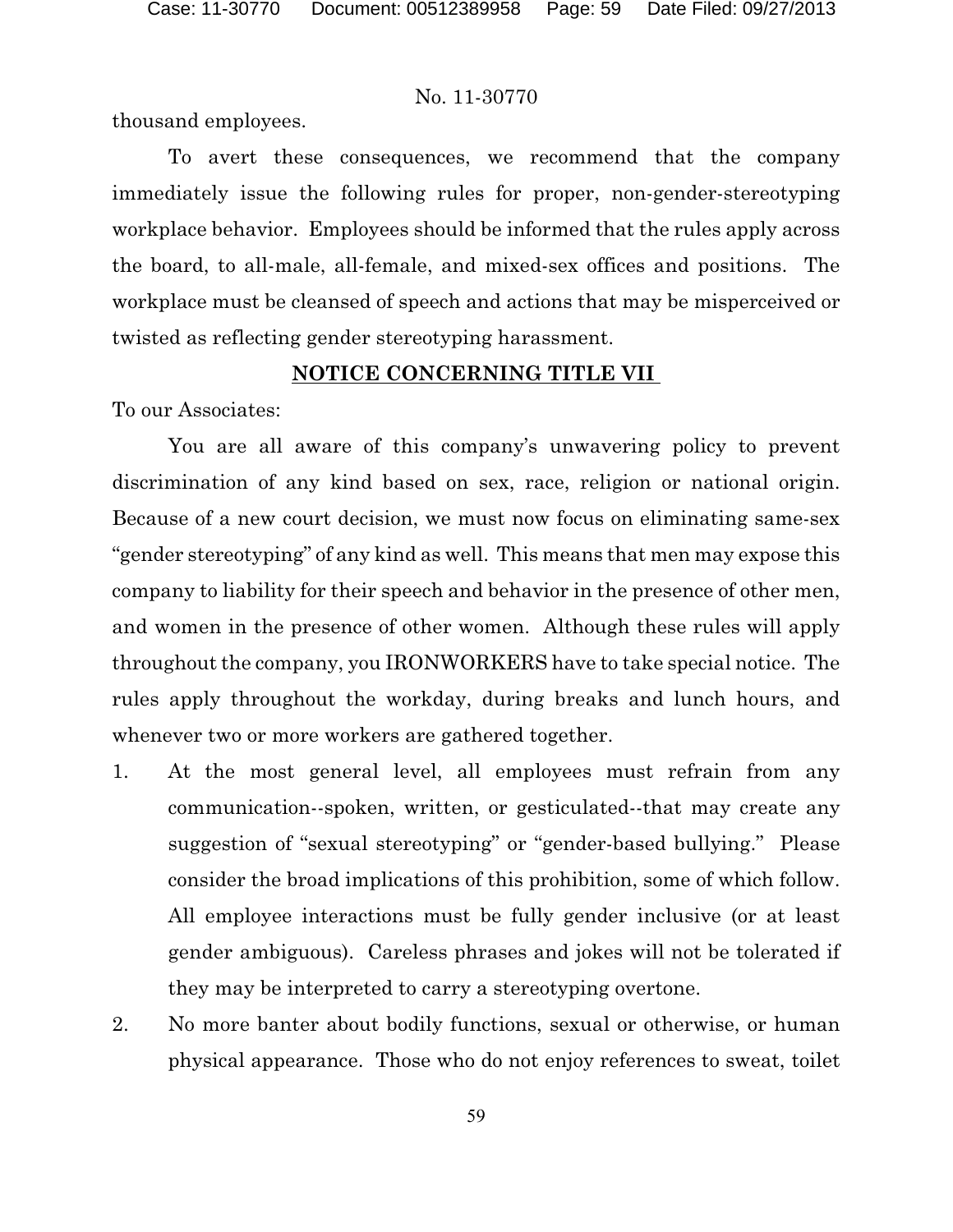humor, tattoos, tight jeans, muscles, or large beards may feel singled out as not "man enough" for such speech.

- 3. Do not discuss the appearance of women or any intimate sexual encounters, and do not refer to or use words that refer to sex in any way. This includes CUSS WORDS.
- 4. Do not swivel your hips, make obscene gestures or mimic "twerking."<sup>1</sup>
- 5. Avoid discussing topics that may be viewed as "non-inclusive": bodybuilding, Boy Scouts, hunting, fishing, and riflery. Football and other "macho" sports may be an unwelcome subject to those who consider them boorishly aggressive.
- 6. Do not engage in any competitive activity, like lifting heavy objects, on the worksite. This can create a sense of unmanly inferiority for non-participants.
- 7. Do not use gender-stereotyped nicknames or name-calling. Supervisors may not encourage you to work harder by saying "put your backs into it," or "man up," and terms like "ladies" or "sissies" will be grounds for immediate discipline.
- 8. Schoolyard humor, which is common at our jobsites to fill down-times and relieve boredom, raises sensitive issues. Some workers may be put off by jokes about personal grooming, scented deodorant, chest hair, or clothing as a form of gender hostility. Poking fun at a worker for drinking a diet soda, not being able to eat a raw jalapeno, using "Wet Ones" or "Purell" to clean himself, or calling someone a "wimp" or "wuss" or "geek" may get us sued and you in serious trouble.

<sup>1</sup> *S e e T w e r k D e f i n i t i o n* , O X F O R D D I C T I O N A R Y , http://oxforddictionaries.com/us/definition/american\_english/twerk (last visited Sept. 3, 2013). "[To] dance to popular music in a sexually provocative manner involving thrusting hip movements and a low, squatting stance[.]"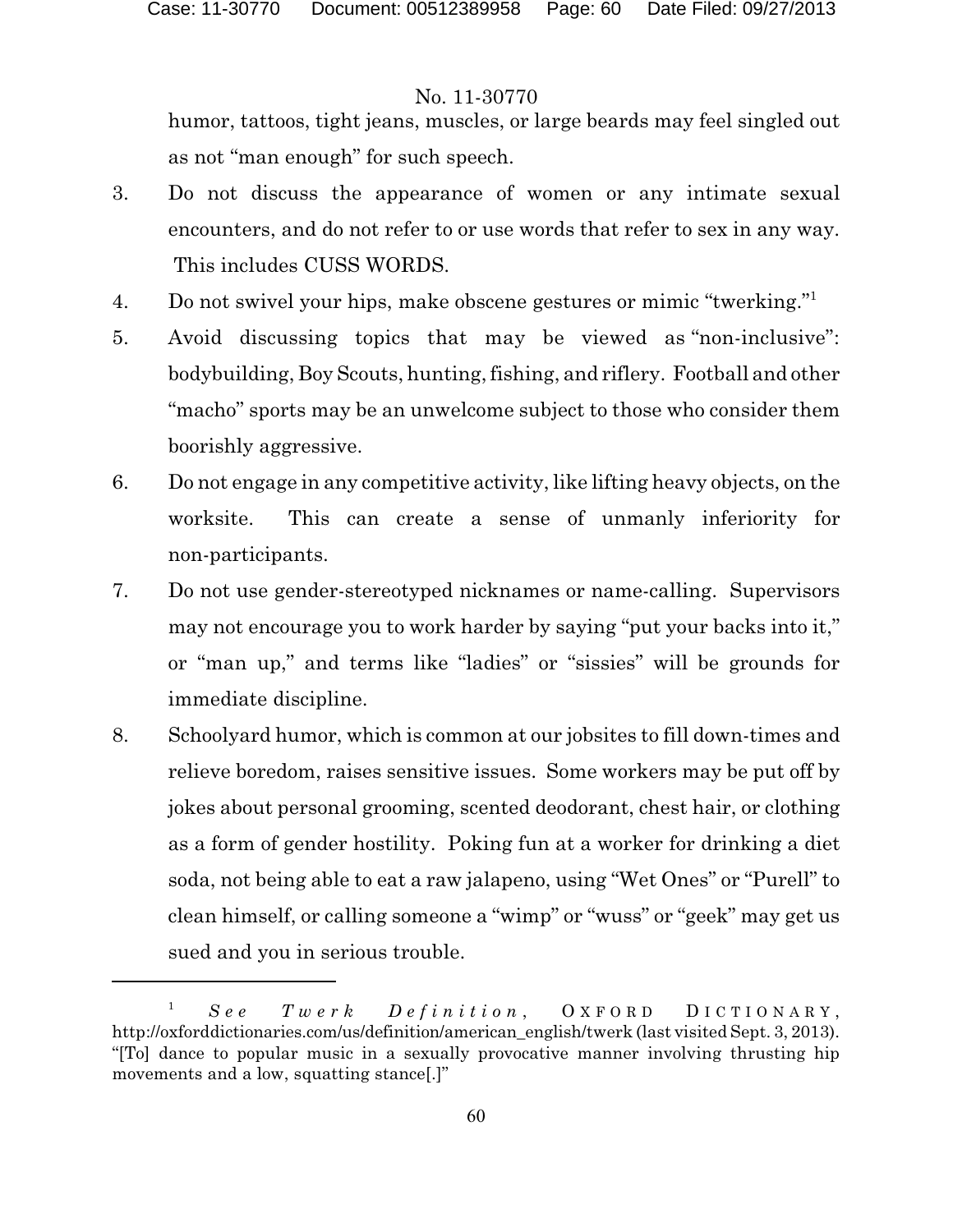- 9. Asinine locker room behavior is forbidden. Examples of this would be comments about anatomy, crude gestures, actions like towel-swatting, simulated sexual acts, and any behavior that would make someone ill at ease with his personal expression of his gender. Relieving yourself in the presence of others is forbidden; the company is reconfiguring all restrooms to prevent any worker from observing another worker's bodily functions.
- 10. Avoid touching any coworker in any manner, except if asked to rescue the person from physical danger, and even then, avoid touching private areas.

**PENALTIES:** A first violation of these rules will result in a warning, a second violation in suspension without pay, and successive violations will result in termination. We will not call this a "three-strikes" policy, as that term might be interpreted to refer to the principally male sport of baseball. We need hardly explain that any worker terminated for same-sex gender stereotyping will have a hard time finding future employment.

The Company will conduct quarterly sensitivity sessions, where you can learn more about offensive gender stereotyping against fellow males and what you can do to prevent or correct it. As questions arise at any time, call our newly hired Sex Stereotype Counsellor in the HR Department.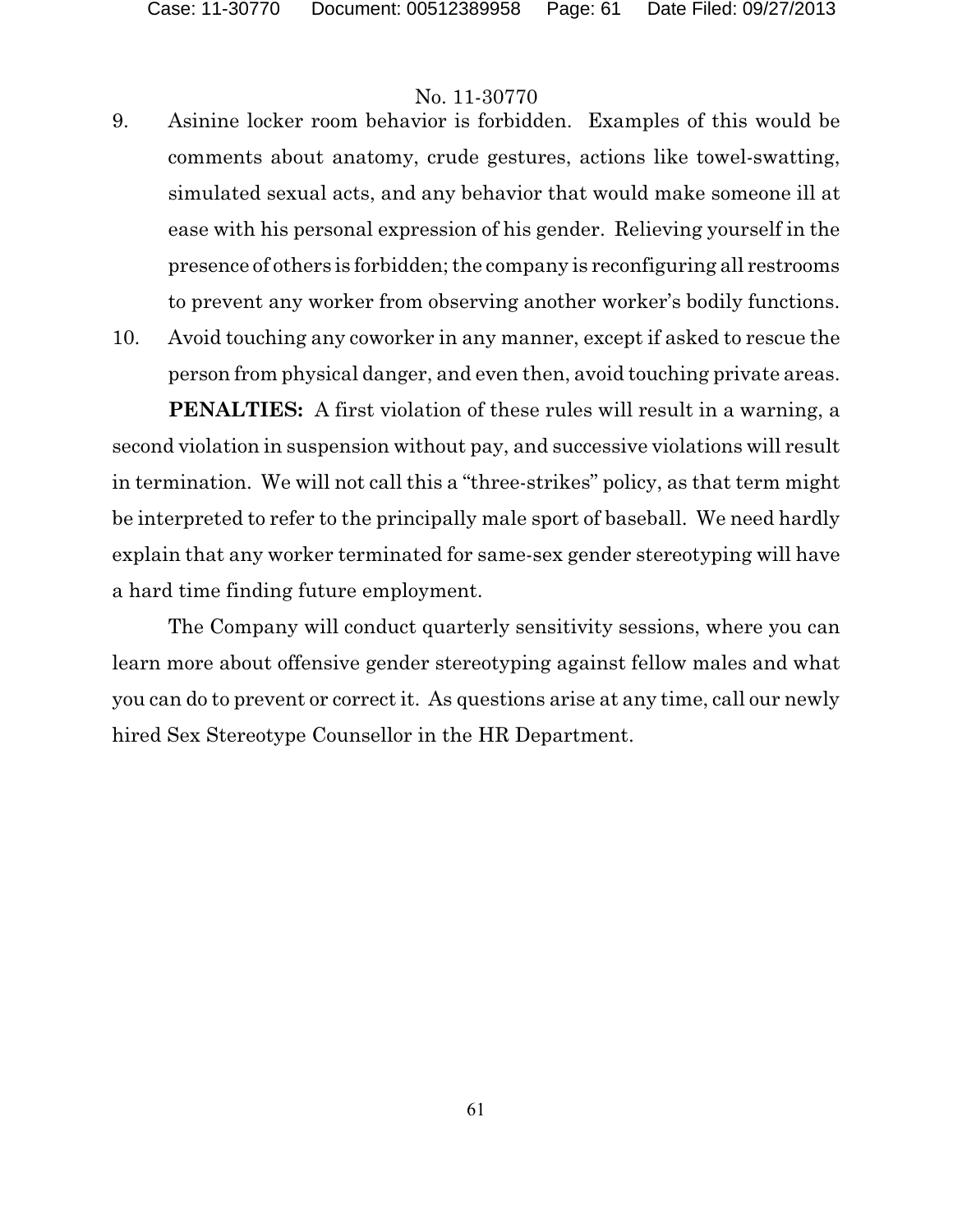JERRY E. SMITH, Circuit Judge, dissenting, joined by DeMOSS, Senior Circuit Judge.

By deftly extending the applicable  $law<sup>1</sup>$ , Judge Elrod and the en banc majority—with the best of intentions—take a deep bow at the altar of the twin idols of political correctness and social engineering. Because that is a demonstrable departure from reason and experience and imposes an unsustainable burden on private employers in Texas, Louisiana, and Mississippi, I respectfully dissent.

We can take a cue—for better or worse—from the National Football League ("NFL"). Regarding the notion that the venerable Washington Redskins franchise should be forced to change the name of its team because it might pique some American Indians, the NFL Commissioner stated, just a few days ago, that "what we have to do though is we have to listen . . . . If one person is offended, we have to listen."<sup>2</sup> That is apparently the radical agenda of the EEOC: to dumb down American discourse, at least in the workplace, to avoid any chance that someone might be annoyed.

By bizarre coincidence, just a week after Commissioner Goodell's statement, it was reported that four current NFL players are participating in an advertising "marketing blitz" to promote men's use of a brand of moistened toilet

<sup>&</sup>lt;sup>1</sup> In regard to the law, I concur in the dissents of Judges Jolly, Jones, and DeMoss in their entirety. The purpose of this dissent is not to improve on their excellent legal explications but to expand instead on the practical impact of the majority's sincere but ultimately errant views.

<sup>2</sup> NBC Sports, "Pro Football Talk," Sept. 11, 2013, "Goodell on Redskins Name: 'If One Person Is Offended, We Have To Listen,'" http://profootballtalk.nbcsports.com/2013/09/11/goodell-on-redskins-name-if-one-person-is-o ffended-we-have-to-listen/.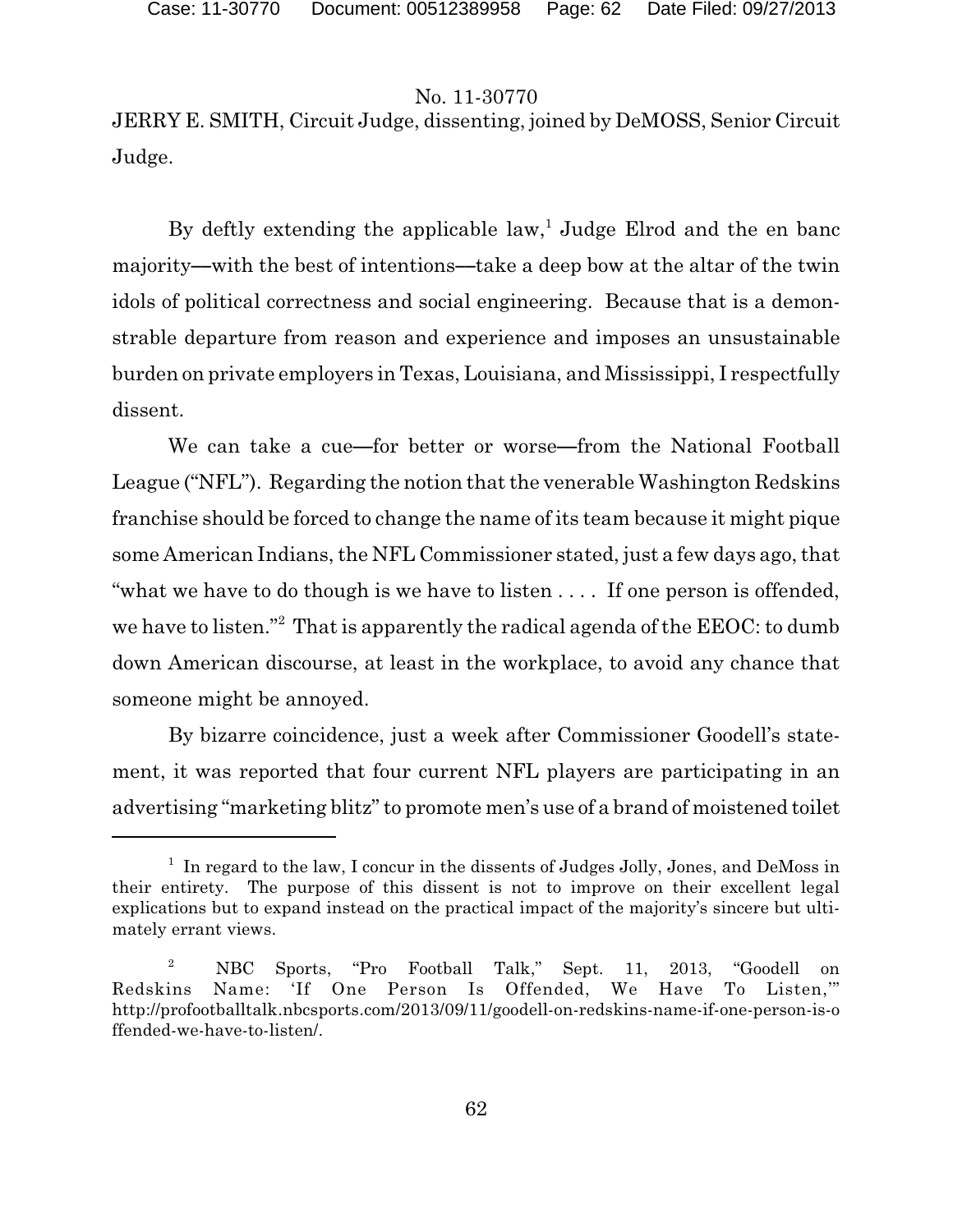wipes similar to Wet Ones.<sup>3</sup> Apparently, and contrary to the position advanced by the EEOC and Kerry Woods, there is nothing shameful—even in the *macho* world of the NFL—about a man's openly using that product.

It would not be fair to accuse the en banc majority of adopting—at least not just yet—the position of Commissioner Goodell that we should worry if just one person is offended. But the EEOC appears bent on moving precipitously in that direction.

At oral argument, I asked the EEOC's attorney to address a hypothetical: A male employee named Joe sometimes wears pink shirts to work, and his supervisor calls attention to him, saying something like, "Look, Joe's wearing a pink shirt again." The supervisor never says, to anyone, whether he just does not like pink shirts or, instead, considers them insufficiently masculine, but in fact the supervisor's motivation is the latter. I asked whether those facts would be sufficient for a finding of liability and damages for discrimination on account of sex, and the EEOC's lawyer replied "Yes" (if sufficiently severe and pervasive).

Claire Atkinson, "NFLers Line Up To Star in Ads for . . . Men's Toilet Wipes," NEW YORK POST, Sept. 17, 2013, http://nypost.com/2013/09/16/mens-wipes-ads-star-centers-not-tight-ends/.

<sup>&</sup>lt;sup>3</sup> The report reads in part as follows:

This has got to be one of the oddest promotions to involve NFL players .... Four NFL linemen have signed to help a small Venice, Calif., company crack a new market—moistened toilet paper—targeted at men. The sector, just 3 percent of the \$8.7 billion toilet paper category, is usually aimed at infants and toddlers but the four burly centers are hoping to change that with a product cheekily called "One Wipe Charlies." The players—the Dallas Cowboys' Travis Frederick , the Minnesota Vikings' John Sullivan, the Buffalo Bills' Eric Wood, and the San Diego Chargers' Nick Hardwick—will be part of a marketing blitz, entitled "Clean Snap," to kick off in two weeks. It's the brainchild of Mike Dubin, CEO of Dollar Shave, who told The Post: "Most of the centers we approached were game to try this. They are guys not a lot of people are reaching out to." "We wanted to make something just for men; it's aspirational: a way to get it done in one," Dubin said . . . . "I've been using wet wipes for years," said Dubin, "It[']s an enjoyable experience" . . . .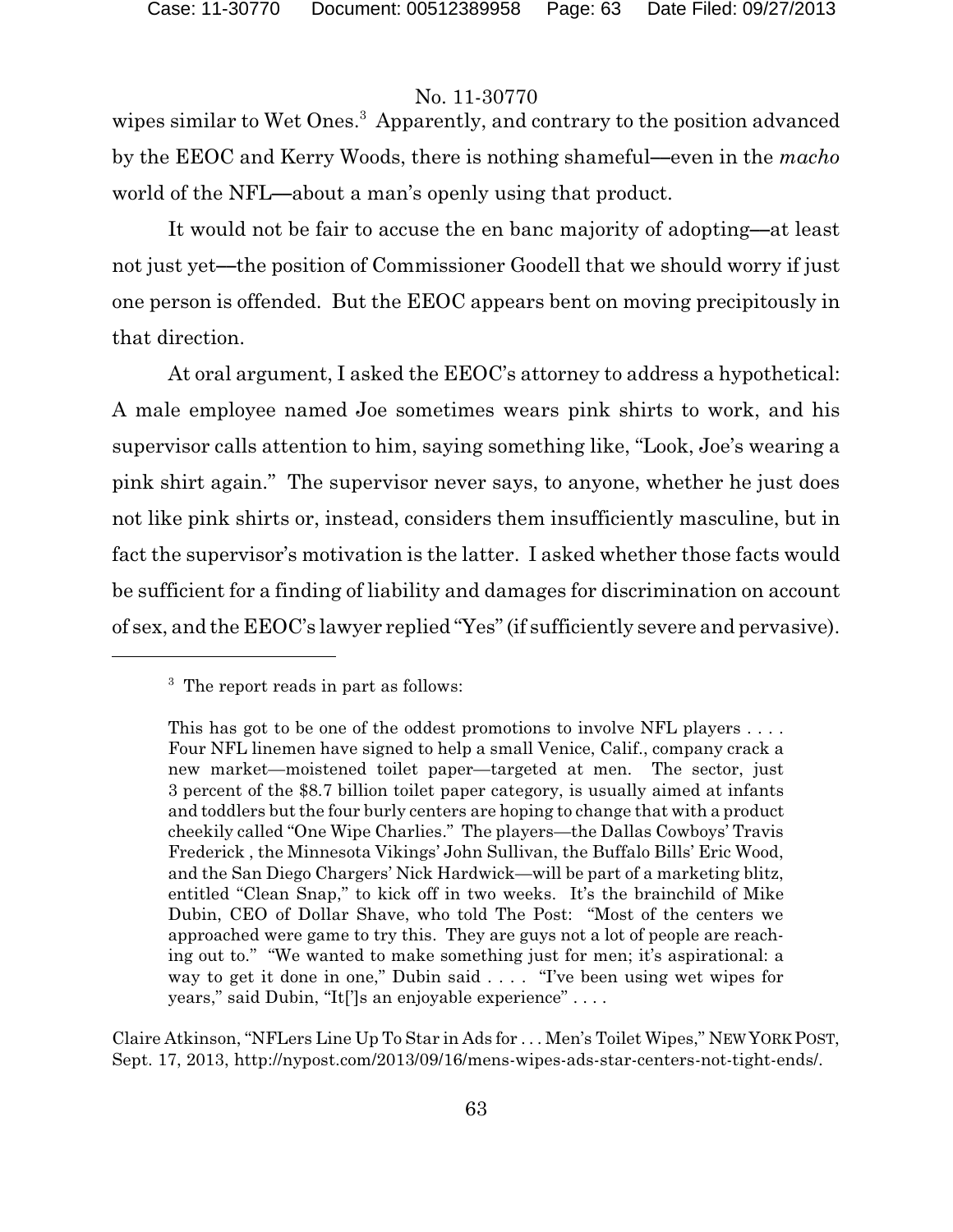I also gave a second hypothetical: The facts are the same, except that the supervisor's unspoken reason for making fun of Joe is that the supervisor just finds pink shirts to be aesthetically unattractive; Joe has no way of knowing whether the statements are a comment on his manliness. The EEOC's lawyer answered that those statements would not be actionable under Title VII.<sup>4</sup>

By the EEOC's reckoning, therefore, an employee can establish liability any time a jury could find that a comment or series of statements is meant to refer to the employee's failure to conform to some supposed standard of sexbased behavior. Take entertainment preferences, for example: If a supervisor even casually asks a female employee why she watches hunting and fishing shows on television (or if a man is asked why he enjoys the Home & Garden Channel), that could be the basis for a suit that, even if ultimately unsuccessful, would be expensive and disruptive to defend. A supervisor would be afraid to compliment a female employee for how well she lifts heavy boxes in the warehouse or to tell a male subordinate how tastefully he has decorated his office.

The positions taken by the EEOC *in toto*, and the majority opinion in large part, also emasculate<sup>5</sup> the employment-at-will doctrine<sup>6</sup> that, until now, was

<sup>&</sup>lt;sup>4</sup> The attorney's answer is squarely at odds with the testimony of the EEOC's expert, Dr. Liza Gold, who, as Judge Jones points out, opined that sexual harassment should be viewed sociologically and from the plaintiff's subjective perspective rather than according to the motive of the alleged harasser. By Dr. Gold's account, therefore, the second pink-shirt hypothetical, in which the supervisor views pink shirts as unattractive but not unmanly, presumably would still result in an actionable claim for discrimination on account of sex because the motive of the supervisor (whether spoken or secret) would play no part. If adopted, Dr. Gold's view would impose a "zero-tolerance" regime on the workplace whereby certain comments would be unlawful if they offended any one person and were sufficiently severe and pervasive.

<sup>&</sup>lt;sup>5</sup> Maybe I should not use that word because it is much too male-centric and might offend women who feel excluded. So I could say "eviscerate," but that might upset those who find hunting and warfare offensive. I could use the word "subvert," but that connotes sinister motive and might offend those who believe that all sincere points of view are morally (continued...)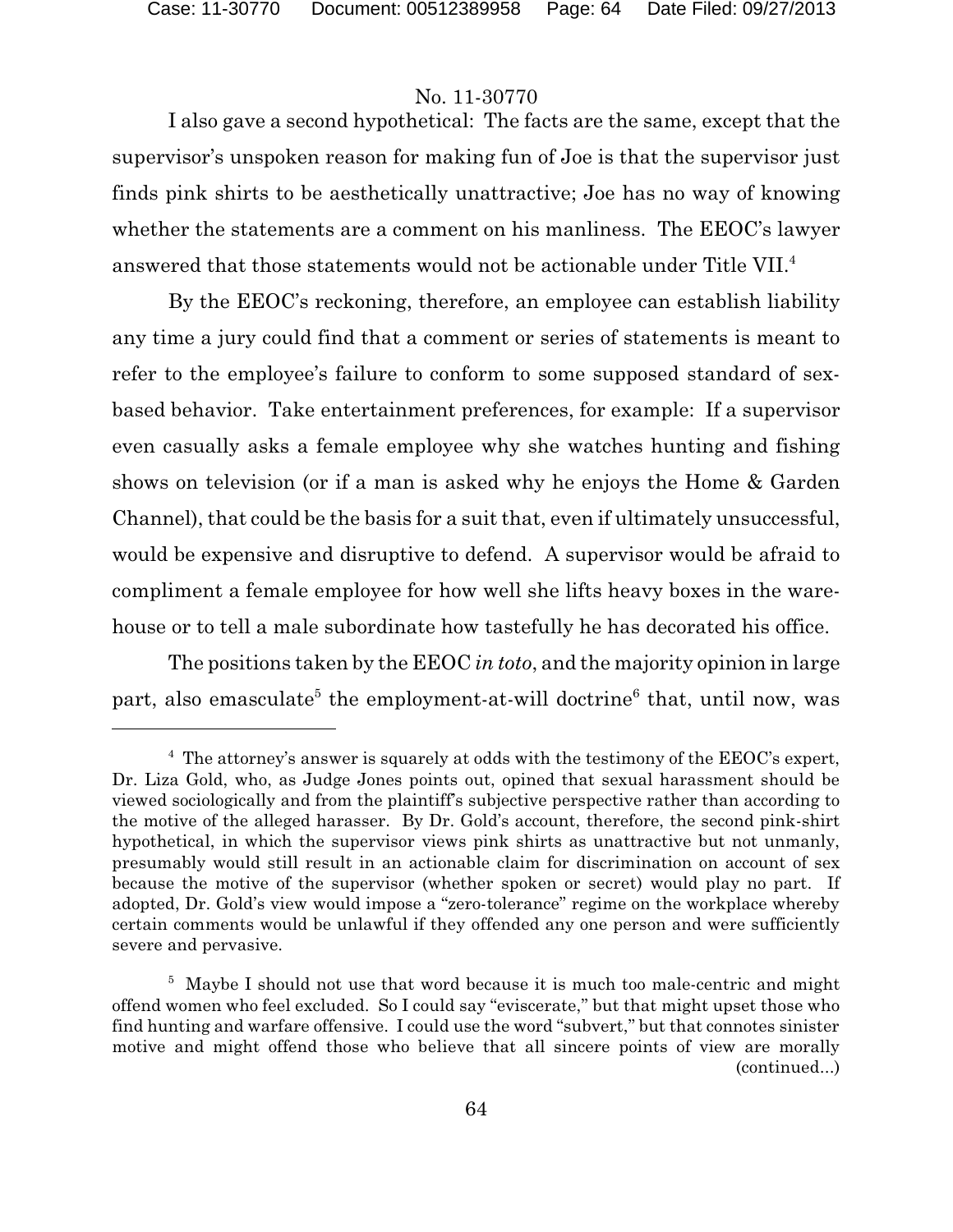alive and well in Texas, Louisiana, and Mississippi. The only way an employer can avoid the real possibility of suit and ultimate damages is to take the position of Commissioner Goodell and make sure that nothing is uttered in the workplace that could possibly offend even a single person. Enlarging the kinds of supervisors' statements that employees can use to claim damages leads to additional grounds for suit (even on bases other than race, sex, age, or disability) because, possibly, the employer is "unfair" or "mean" or the working environment is "unpleasant" or "oppressive."<sup>7</sup>

In a world in which comments on Wet Wipes or pink shirts can be considered discrimination *on account of sex*, the American workplace becomes more like a prison than a place for personal achievement, individual initiative, and positive human interaction; one's speech is chilled as a condition of keeping one's job. As Judge Jones accurately observes, the majority opinion "portends a government-compelled workplace speech code"—"a 'code of civility' [imposed] on the American workplace." Instead of resisting such an Orwellian regime, in which Big Brother (in the form of the EEOC or otherwise) constantly monitors the worksite to detect "improper" words and thoughts, the en banc majority fosters it without Congressional mandate.

<sup>5</sup> (...continued)

equivalent.

 $6$  As we all know, the employment-at-will doctrine describes "[e]mployment that is usually undertaken without a contract and that may be terminated at any time, by either the employer or the employee." BLACK'S LAW DICTIONARY 604 (9th ed. 2004).

<sup>&</sup>lt;sup>7</sup> "Since the mid-1980s, the creation of exception after exception to the at-will employment doctrine has threatened to swallow the rule. Four major categories of exceptions have emerged: (1) statutory exceptions for protected classes;(2) public-policy exceptions;(3) impliedcontract exceptions; and (4) exceptions on the covenant of good faith and fair dealing." Paula G. Ardelean et al., "The Development of Employment Rights & Responsibilities from 1985 to 2010," 25 ABA J. LAB. & EMP. L. 449, 452 (2010).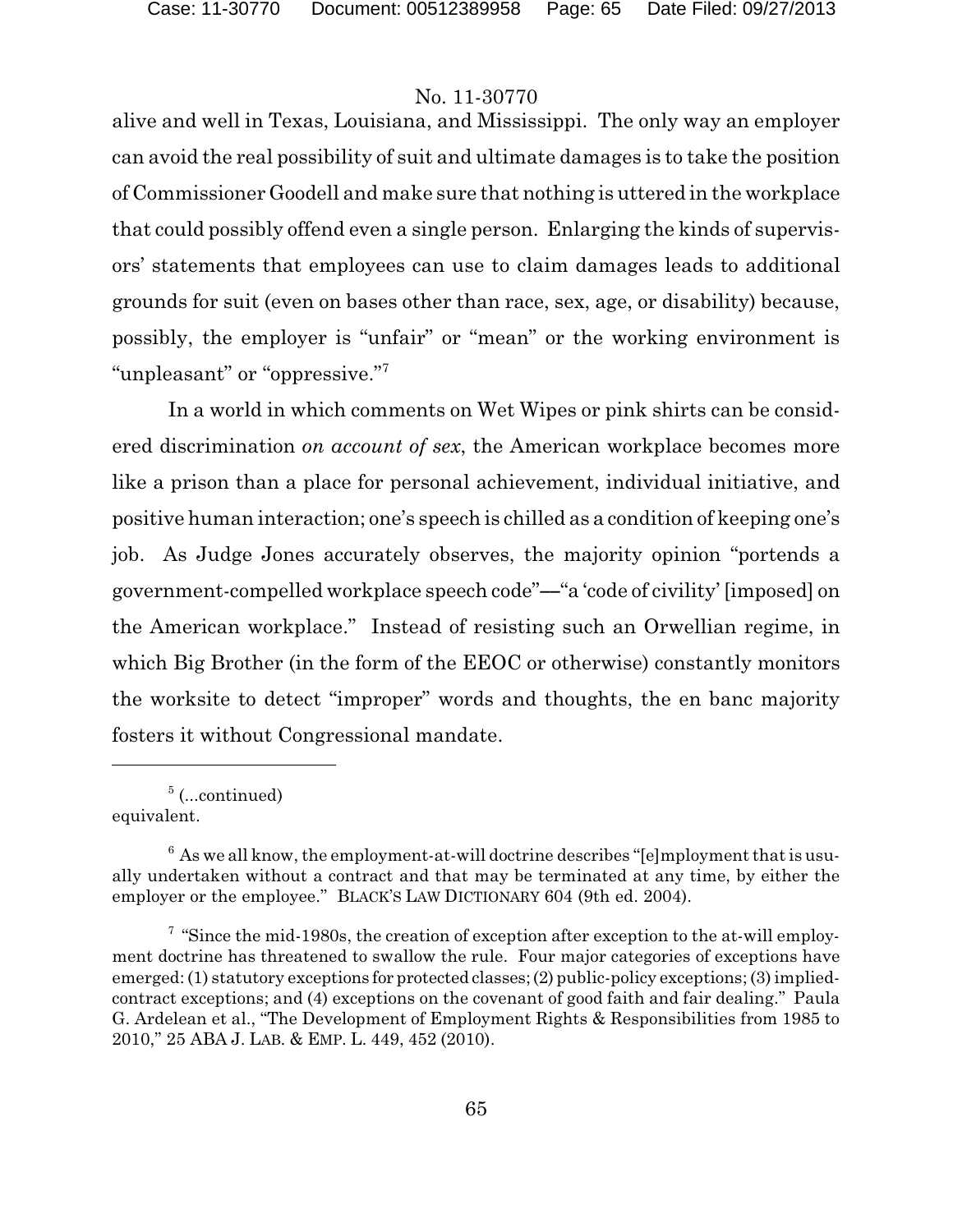The hypersensitivity that is blessed unintentionally by the majority nudges the law in a direction that hastens cultural decay and undermines-if even just a little bit—an important part of what is good about private employment in the United States. Societies, and the legal systems of which they are mutually supportive, decline slowly, but ultimately with tragic consequence: "Not with a bang but a whimper."<sup>8</sup>

<sup>8</sup> T.S. Eliot, "The Hollow Men." (To be hypersensitive, maybe Eliot should have said "The Hollow Persons," but even that term might offend non-humans because it is anthropocentric.)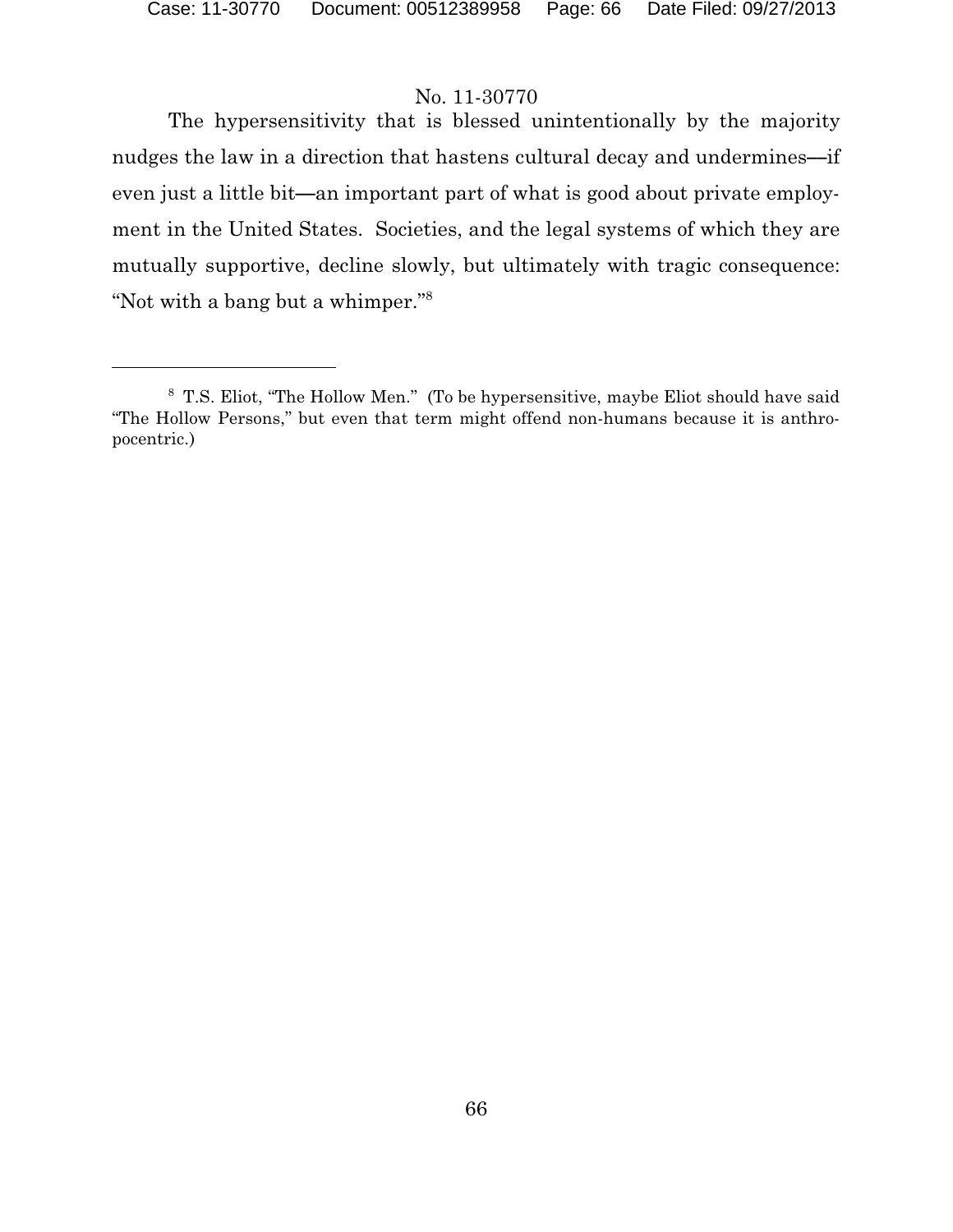HAROLD R. DeMOSS, JR., Senior Circuit Judge, dissenting, joined by JONES and SMITH, Circuit Judges.

I concur in Section IV, part B of the majority opinion, which reverses the jury's punitive damages award. I further concur completely in Judge Jolly's dissent. I write separately to express my dissent to the majority's decision to remand to the district court to determine whether the evidence is sufficient to support the jury's compensatory damages award.

The jury awarded \$200,000 in compensatory damages and \$250,000 in punitive damages. These two damage awards totaled an aggregate of \$450,000, which exceeds the statutory limit on damages of \$300,000 by \$150,000. *See* 42 U.S.C. § 1981a(b)(3)(D). The district judge thus faced the issue of reducing these awards to comply with the statutory limit. The statute offers no guidance as to how a court should reduce an award to comply with the statutory cap. A review of the relevant case law further reveals no established method for reducing an award to comply with the statutory cap. Thus, a number of options are available to a district court when reducing damage awards to comply with the statutory cap. For example, the district court could evaluate the sufficiency of the evidence supporting the damage awards and reduce the awards on the strength or weakness of such evidence. If the district court finds that the damage awards are both supported by the evidence, then the district court could reduce each award by \$75,000, which would represent one–half of the \$150,000 excess. The district court could also reduce the compensatory damage award by 4/9ths of \$150,000, and reduce the punitive damage award by 5/9ths of \$150,000, which results in a proportionate distribution of \$150,000, the amount exceeding the statutory cap. In this case, the district court's order reducing the damage awards to comply with the statutory cap does not expressly state how or why it reduced only the